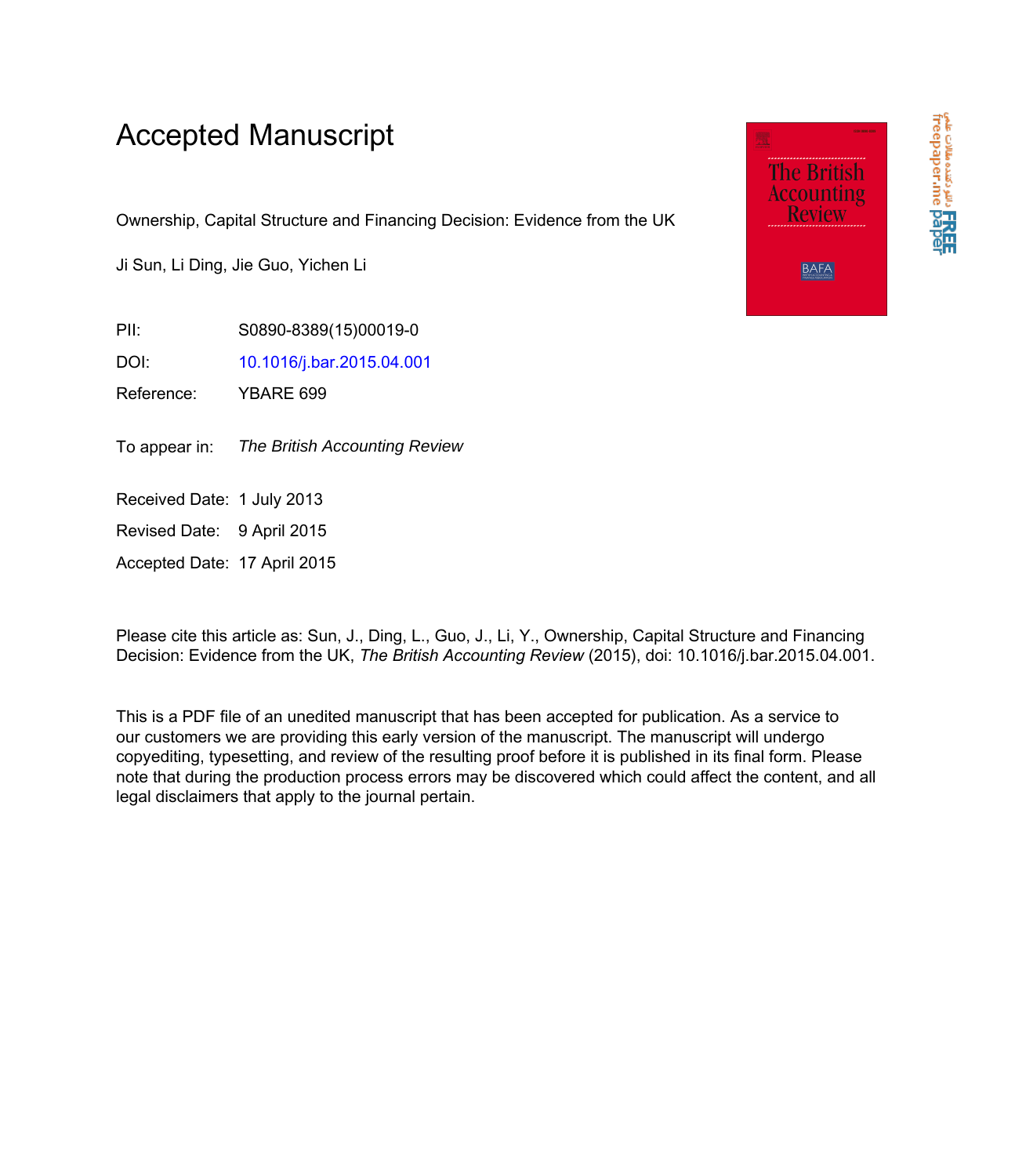# **Ownership, Capital Structure and Financing Decision: Evidence from the UK**

Ji Sun, Li Ding, Jie Guo and Yichen Li Durham University Business School, Mill Hill Lane DH1 3LB

#### **Abstract**

Abstract<br>
accomines whether and to what degree agency conflicts in ownership sinuction affections<br>
and external linancing decisions, using a universal sample of UK firms from 19<br>
sus two distinctive measures to capture own This paper examines whether and to what degree agency conflicts in ownership structure affect firm leverage ratios and external financing decisions, using a universal sample of UK firms from 1998 to 2012. We use two distinctive measures to capture ownership structure, namely, managerial share ownership (MSO) and institutional ownership. Our empirical results show a non-monotonic relation between MSO and the debt ratio, supporting two competing theories: interest alignment theory and the management entrenchment hypothesis. Nevertheless, institutional ownership is found to be positively related to firm leverage levels. Our results further suggest that firms with concentrated MSO decrease their leverage by increasing the probability of issuing equity over bonds, an effect strengthened during hot market periods.

**Keywords:** ownership, capital structure, market valuation, security issuance, agency theory.

**JEL Classification:** G14; G 32; G33.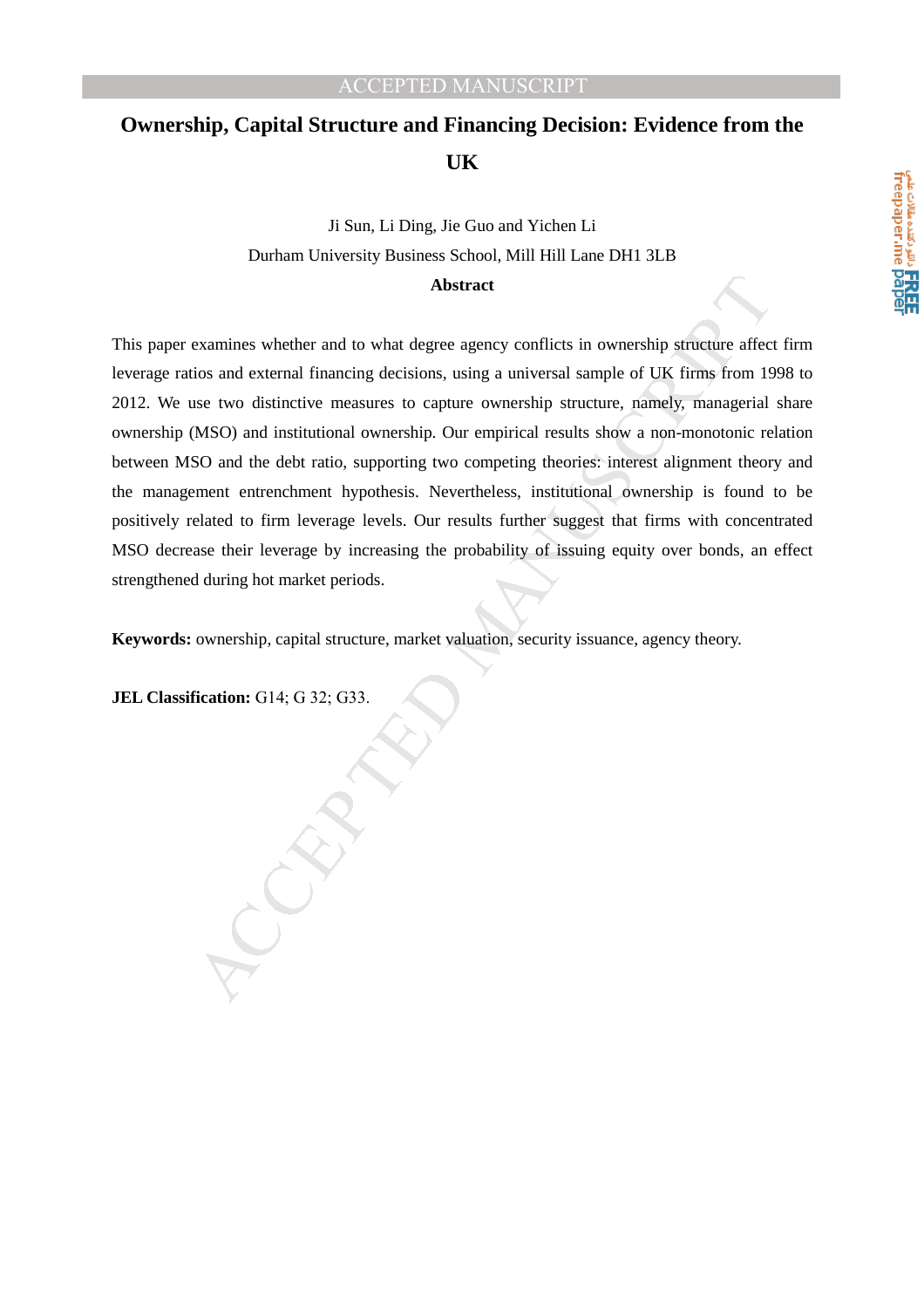# **Ownership, Capital Structure and Financing Decision: Evidence from the UK**

#### **Abstract**

Abstract<br>
Matriact<br>
per examines whether and to what degree agency conflicts in ownership structure<br>
im leverage ratios and external financing decisions, using a universal sample of Ulom<br>
managerial share ownership (MSO) a This paper examines whether and to what degree agency conflicts in ownership structure affect firm leverage ratios and external financing decisions, using a universal sample of UK firms from 1998 to 2012. We use two distinctive measures to capture ownership structure, namely, managerial share ownership (MSO) and institutional ownership. Our empirical results show a non-monotonic relation between MSO and the debt ratio, supporting two competing theories: interest alignment theory and the management entrenchment hypothesis. Nevertheless, institutional ownership is found to be positively related to firm leverage levels. Our results further suggest that firms with concentrated MSO decrease their leverage by increasing the probability of issuing equity over bonds, an effect strengthened during hot market periods.

**Keywords:** ownership, capital structure, market valuation, security issuance, agency theory.

**JEL Classification:** G14; G 32; G33.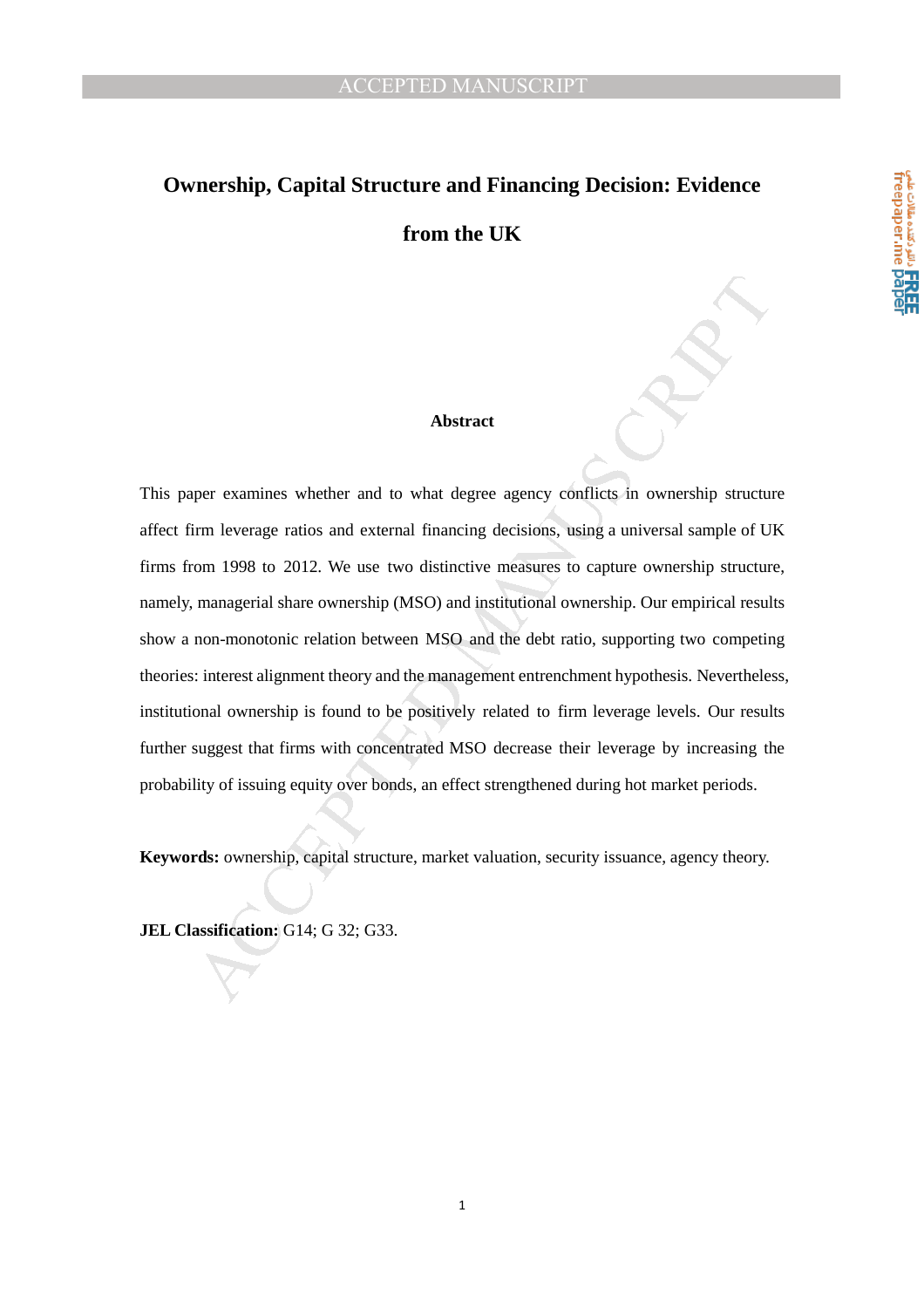#### **1. Introduction**

In corporate governance, ownership structure is a crucial instrument in alleviating agency problems. Previous research (e.g., Anderson et al., 2003; Morck et al., 1988) provides evidence that agency conflicts in ownership structure have an impact on firm performance, but only a handful of studies look into how ownership structure affects firm capital structure by considering agency problems. This paper examines whether and to what degree agency conflicts in ownership structure affects firm leverage ratios and external financing decisions, using a universal sample of UK firms from 1998 to 2012.

Is. Previous research (e.g., Anderson et al., 2003; Morck et al., 1988) provide<br>
that agency conflicts in ownership structure have an impact on firm performance<br>
a handful of studies look into how ownership structure affec A vibrant strand of capital structure research follows Jensen and Meckling (1976) in using owner–manager agency conflict to argue that managers make capital structure decisions to promote their own wealth, such that their behavior does not maximize firm value. Debt is a disciplining device that can be used to alleviate such agency problems by constraining management overinvestment behavior (Grossman and Hart, 1980, Jensen, 1986). In this case, entrenched managers who have discretion over capital structure choice pursue lower debt levels to avoid the disciplining role of debt. Further, they have an incentive to protect their under-diversified human capital from bankruptcy risk associated with debt (Jensen, 1986; Friend and Lang, 1988). Zwiebel (1996) further argues that entrenched managers only issue debt as a defensive device to commit sufficient value when their empire building is threatened by potential takeover and dismissal. Consistent with this argument, Berger et al. (1997) find that firm debt levels increase following entrenchment-reducing events, such as involuntary CEO turnover, unsuccessful tender offers, and the arrival of a new board of directors. However, Harris and Raviv (1991) and Stulz (1988) suggest that entrenched managers prefer more than the optimal amount of debt to inflate their equity voting power and avoid takeover threats. Given these inconsistent views of the influence of managerial incentive on firm debt levels, the first goal of this study is to explore how MSO influences the capital structure decisions of firms and provide further insight into the predictions above.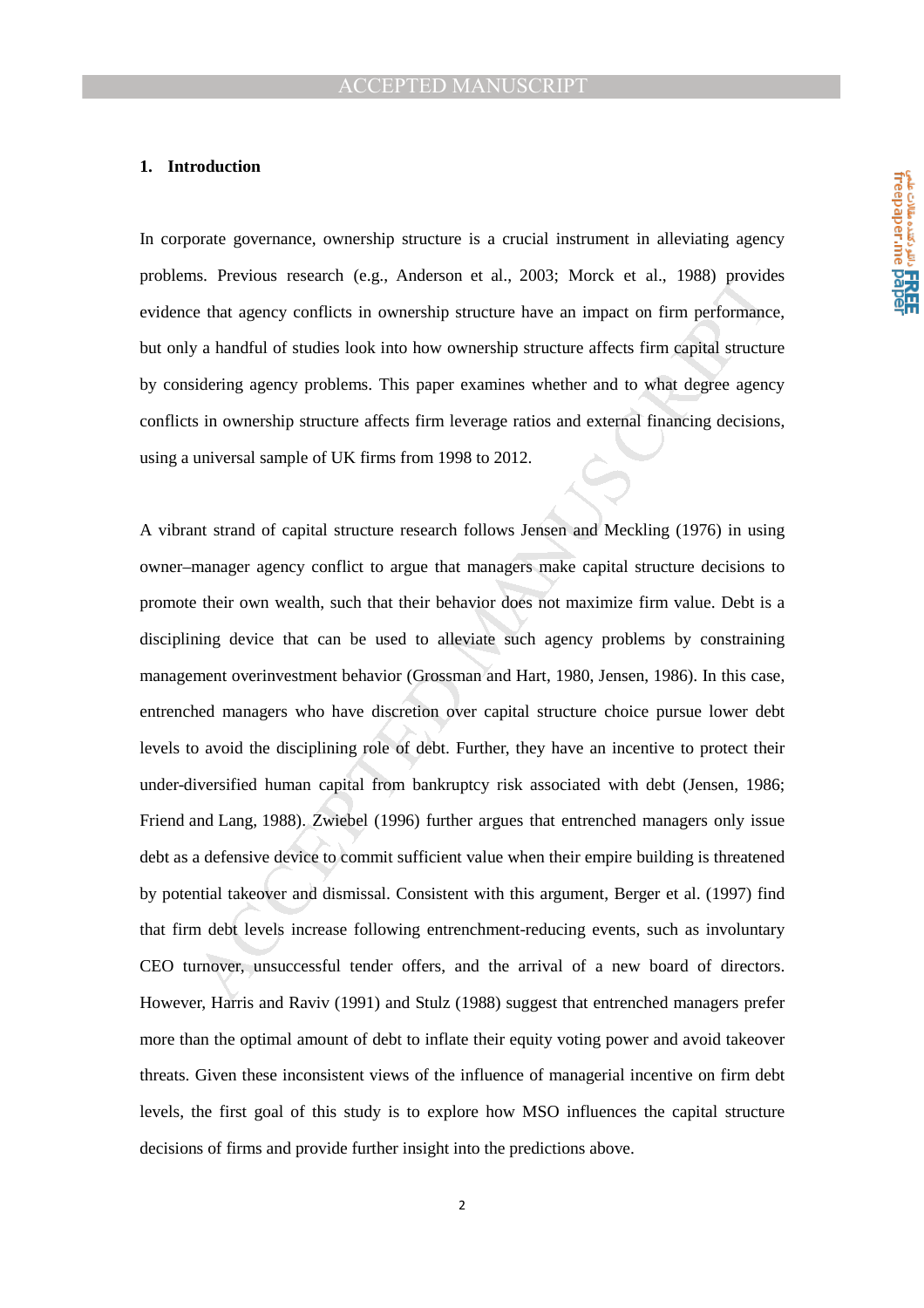ig the capital structure of rims to serve their own interests. Institutional shareholder<br>in the of their large shareholdings, have stronger incentives and better skills to monito<br>ment relative to minority shareholders (Gro Moreover, Shleifer and Vishny (1986) point out that the presence of an external blockholder can help dampen the effect resulting from standard owner–manager conflicts of interest, since concentrated ownership leads to intense managerial monitoring. An active monitoring mechanism can limit the scale of managerial opportunism and resolve the issue of managers adjusting the capital structure of firms to serve their own interests. Institutional shareholders, by virtue of their large shareholdings, have stronger incentives and better skills to monitor management relative to minority shareholders (Grossman and Hart, 1980).<sup>1</sup> This is because they can enjoy greater benefits through monitoring and have greater voting power against financial policies that reduce shareholder wealth (e.g., Ashbaugh et al., 2006; Bhojraj and Sengupta, 2003; Shleifer and Vishny, 1986). In this case, the cost of debt should be lower in firms with higher institutional ownership. Given this viewpoint, the second goal of this study is to examine whether the presence of institutional shareholders encourages firms to choose debt as a governance mechanism to constrain managerial entrenchment.

Proper management of firm ownership structure can have a significant effect on firm leverage levels, echoing the argument of Brailsford et al. (2002), Florackis and Ozkan (2009), and Friend and Lang (1988). Such an effect is generally imposed via a firm's external financing activities, since, in practice, security issues and proceeds are used to directly affect capital structure. Therefore, this paper further examines the role of ownership structure on the external financing decisions of firms, using a dataset of UK bond and equity issues. Our study is in line with recent work by Lundstrum (2009), who investigates 111 financing offerings of US firms and finds a positive relation between MSO and a decline in leverage after issuance.

In addition, the literature suggests that market valuation interplays with ownership structure in determining leverage levels and external financing policies. Baker and Wurgler (2002) argue that firms raise external funds when their cost of equity is temporarily low and that previous equity issues have a long-lasting impact on leverage. Welch (2004) states that the fluctuation of a firm's own stock price is one of the primary determinants of capital structure changes. For

<sup>&</sup>lt;sup>1</sup> The literature recognizes that individual investors who own a small fraction of shares expect others to take responsibility for monitoring, because their cost of monitoring is generally much higher than their returns (Grossman and Hart, 1980).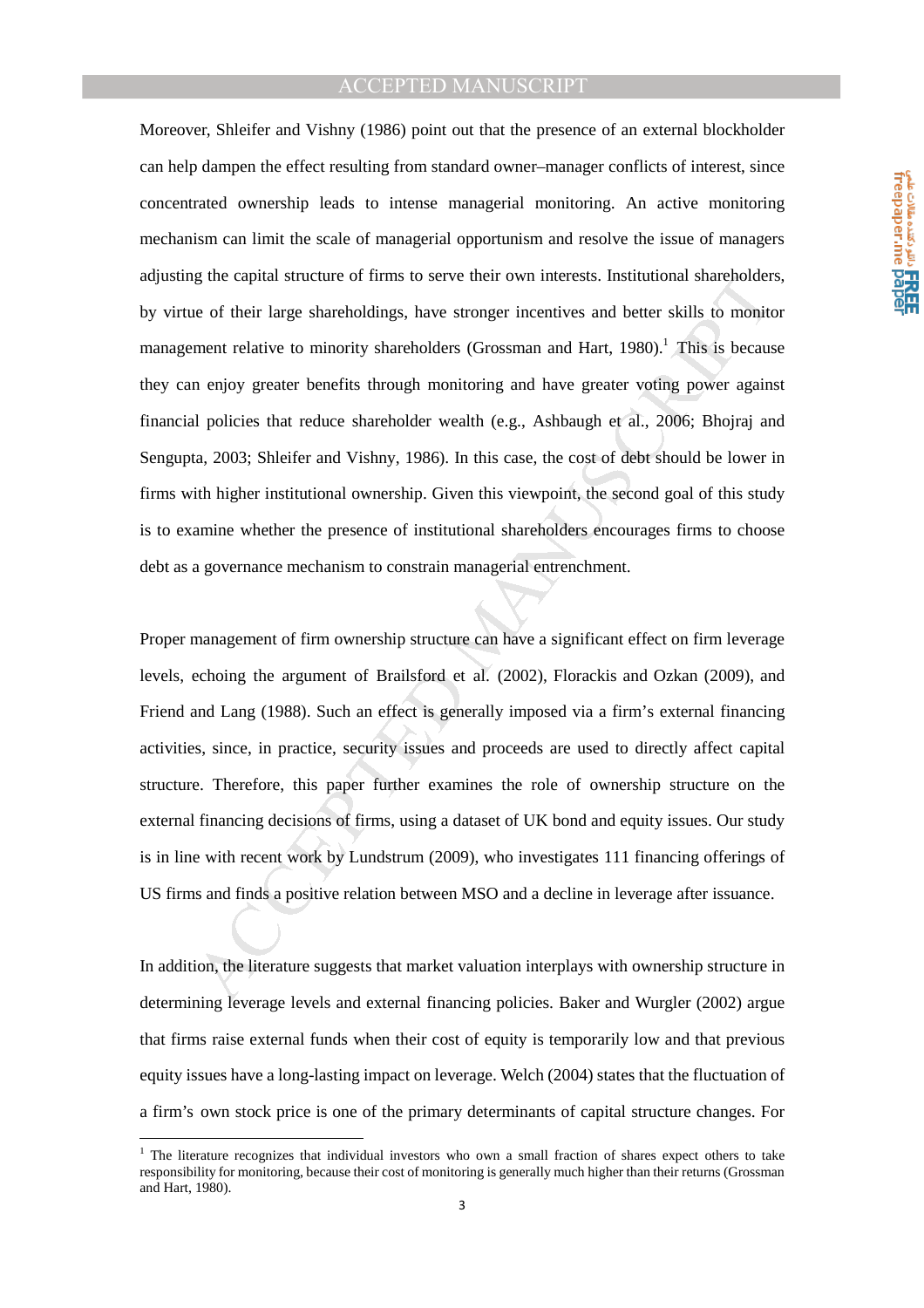example, a firm's stock price is likely to be overvalued because of rising demand from investors under hot market conditions. This naturally leads to MSO diffusion due to equity issues and share selling and thus lowers debt levels. In this line, Pedersen and Thomsen (2000) consider stock market valuation a probable determinant of firm ownership structure. However, the relation and, more specifically, the directions of the relation between market valuation, ownership structure, and external financing decisions are far from conclusive (e.g., Florackis and Ozkan, 2009; Pedersen and Thomsen, 2000). The third goal of this paper is to examine the moderating effect of market valuation on the relation between ownership structure and external financing channels.

and, more spectrically, the directions of the relation between market valuation<br>tip structure, and external financing decisions are far from conclusive (e.g., Florack<br>an, 2009; Pedersen and Thomsen, 2000). The third goal o Our study makes several contributions to the literature. First, this paper starts by recreating earlier findings of the relation between ownership and firm leverage (e.g., Florackis and Ozkan, 2009; Lundstrum, 2009). However, in addition to MSO, our analysis considers institutional ownership a key measure that leads to a more complete capture of ownership structure. In contrast to the work of Lundstrum (2009), our analysis focuses on UK listed firms. The UK market provides an interesting context for our study: UK firms are generally characterized as having widely dispersed ownership, with a growing concentration of institutional holdings. Short and Keasey (1999) suggest that, compared to the US market, UK managers become more entrenched at higher levels of ownership and institutional investors are better able to coordinate their monitoring activities. Additionally, UK bankruptcy law strictly enforces creditor rights against management and equity holders when a firm succumbs to financial distress (Rajan and Zingales, 1995). Therefore, managers in UK firms are more conservative in debt issuance, although strict enforcement reduces the cost of debt.

Second, we extend the study of Lundstrum (2009) by investigating whether and to what degree MSO, or institutional ownership, affects the external financing policies of firms, including the choice between bond and equity issues and the size of the issue. Moreover, unlike Lundstrum, we consider the relation between ownership and financing decisions under different market valuations. It is hypothesized that hot and cold market valuations limit managerial entrenchment and hence lower agency costs. We argue that both managers and

e comper.me paper.<br>freepaper.me paper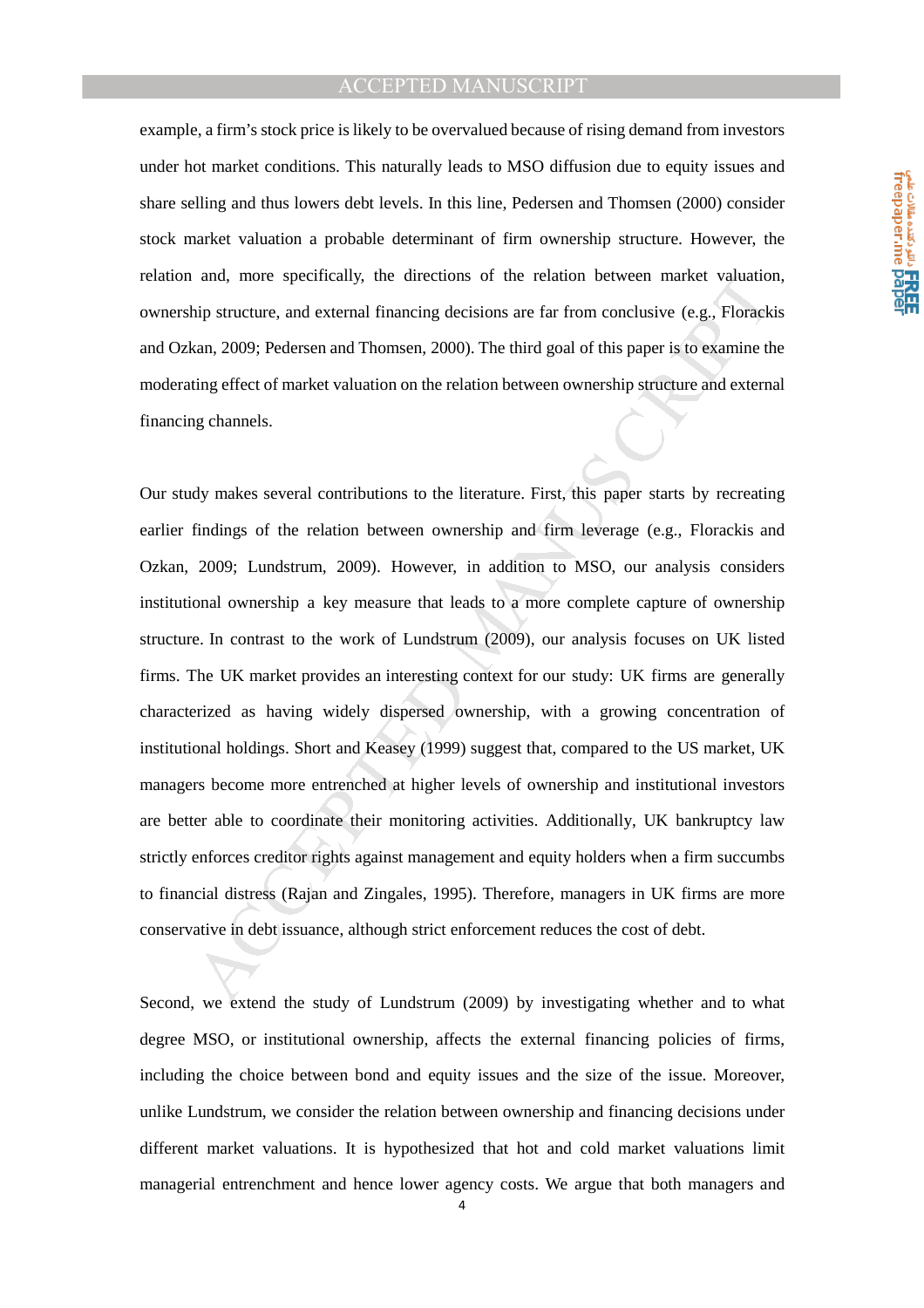institutional shareholders benefit (suffer) from equity issuance because of the lower (higher) costs of equity in hot (cold) markets. To address this issue, we explicitly take into account different (hot/cold) market valuations to interact with firm ownership proxies and assess their impact on external financing decisions.

dy also addresses how the recent financial crisis has influenced the capital structure carrieral decisions of firms, given that managerial and shareholder interests are naturall<br>and owner-manager conflicts over risk choice Our study also addresses how the recent financial crisis has influenced the capital structure and financial decisions of firms, given that managerial and shareholder interests are naturally aligned and owner–manager conflicts over risk choice vanish with the threat of firm bankruptcy. In this setting, both managers and institutional investors are more concerned with firm survival; thereby, firms are more likely to lower their leverage levels by issuing equity over bonds. This study provides strong empirical evidence to support this argument.

The remainder of this paper proceeds as follows. Section 2 reviews the literature and sets forth the arguments underlying the main hypotheses. Section 3 presents our sample selection and summary statistics. Section 4 discusses the main findings of the empirical analysis. Finally, Section 5 concludes the study.

#### **2. Hypothesis Development**

Due to the different incentives of various investors, our study develops several hypotheses regarding the effects of MSO and institutional ownership on the capital structure decisions of firms.

#### **2.1. MSO and Capital Structure Decisions**

A considerable body of research from the managerial perspective suggests that the financing decisions of firms are greatly influenced by their managers' objectives, desires, and preferences (e.g., Jensen, 1986; Grossman and Hart, 1980; Myers and Majluf, 1984; Zwiebel, 1996). Jensen (1986) argues that the managerial moral hazard problem has a significant effect on capital structure decisions. To pursue growth, managers may engage in projects with negative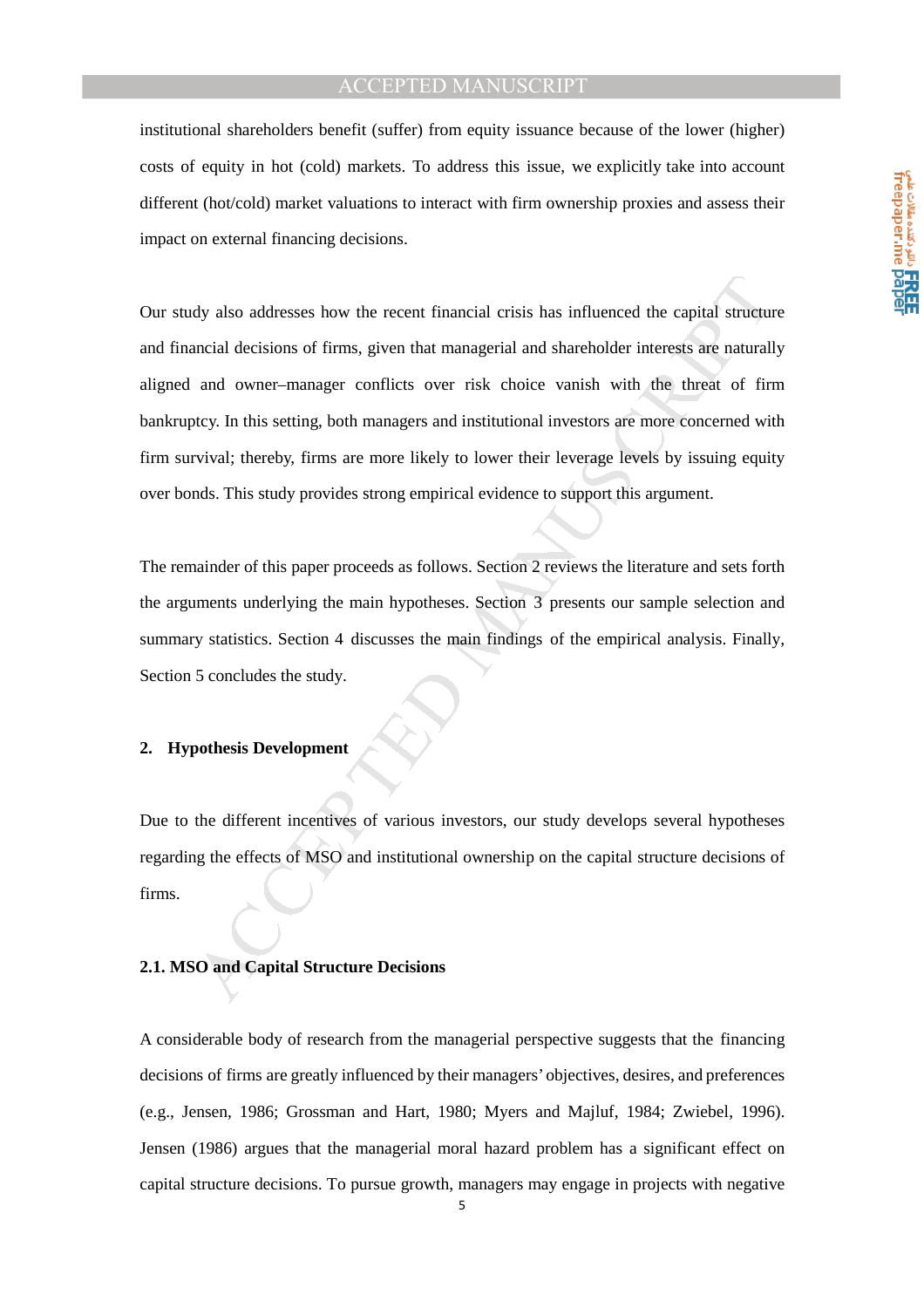net present value (NPV), particularly if the firm has a large amount of free cash flow after financing all positive-NPV projects. The obligations associated with debt can reduce such free cash available for managers' personal wealth (Grossman and Hart, 1980). Nevertheless, managers may avoid debt to preserve their managerial opportunism, consistent with empirical evidence that firms with stronger managerial control power tend to use less debt (Berger et al., 1997).

e that firms with stronger managerial control power tend to use less debt (Berger et a<br>nodel of Zwiebel (1996), entrenched managers adopt a capital structure by trading or<br>building ambitions with the need to ensure suffici In the model of Zwiebel (1996), entrenched managers adopt a capital structure by trading off empire-building ambitions with the need to ensure sufficient efficiency and to prevent control challenges. On the one hand, managers voluntarily issue debt to restrict themselves, using potential bankruptcy as a way to commit credibly and to forgo inefficient investment, thereby preventing a takeover. As such, issuing debt implies that a firm is committed to undertake operating improvements and can generate sufficient earnings to repay its debt (Leland and Pyle, 1977). Berger et al. (1997) find that entrenched managers raise debt when managerial security is challenged by the possibility of failure in tender offers or involuntary CEO replacement. On the other hand, Zwiebel (1996) proposes that self-interested managers will decrease debt levels to avoid the disciplining role of debt and the threat of a bankruptcy. Since managers bear non-diversifiable employment risk linked to firm survival, bankruptcy or financial distress will result in their demotion or loss of employment (Brailsford et al., 2002; Friend and Lang, 1988). In this context, risk-averse managers are more reluctant to raise firm debt levels to protect their undiversified human capital.

According to two competing theories, interest alignment theory (Jensen and Meckling, 1976) and managerial entrenchment theory (Fama and Jensen, 1983), some studies find a curvilinear relation between MSO and leverage (e.g., Brailsford et al., 2002; Florackis and Ozkan, 2009). When MSO is relatively low, increasing debt levels can reduce managerial incentives to engage in non-optimal activities and thereby align managerial and shareholder interests. Under this scenario, managers use debt financing to alleviate the agency cost of free cash flow (Jensen, 1986) and thereby retain control (Zwiebel, 1996). However, when MSO surpasses a "changeover" point, managers have more discretion adjusting debt levels in their own interest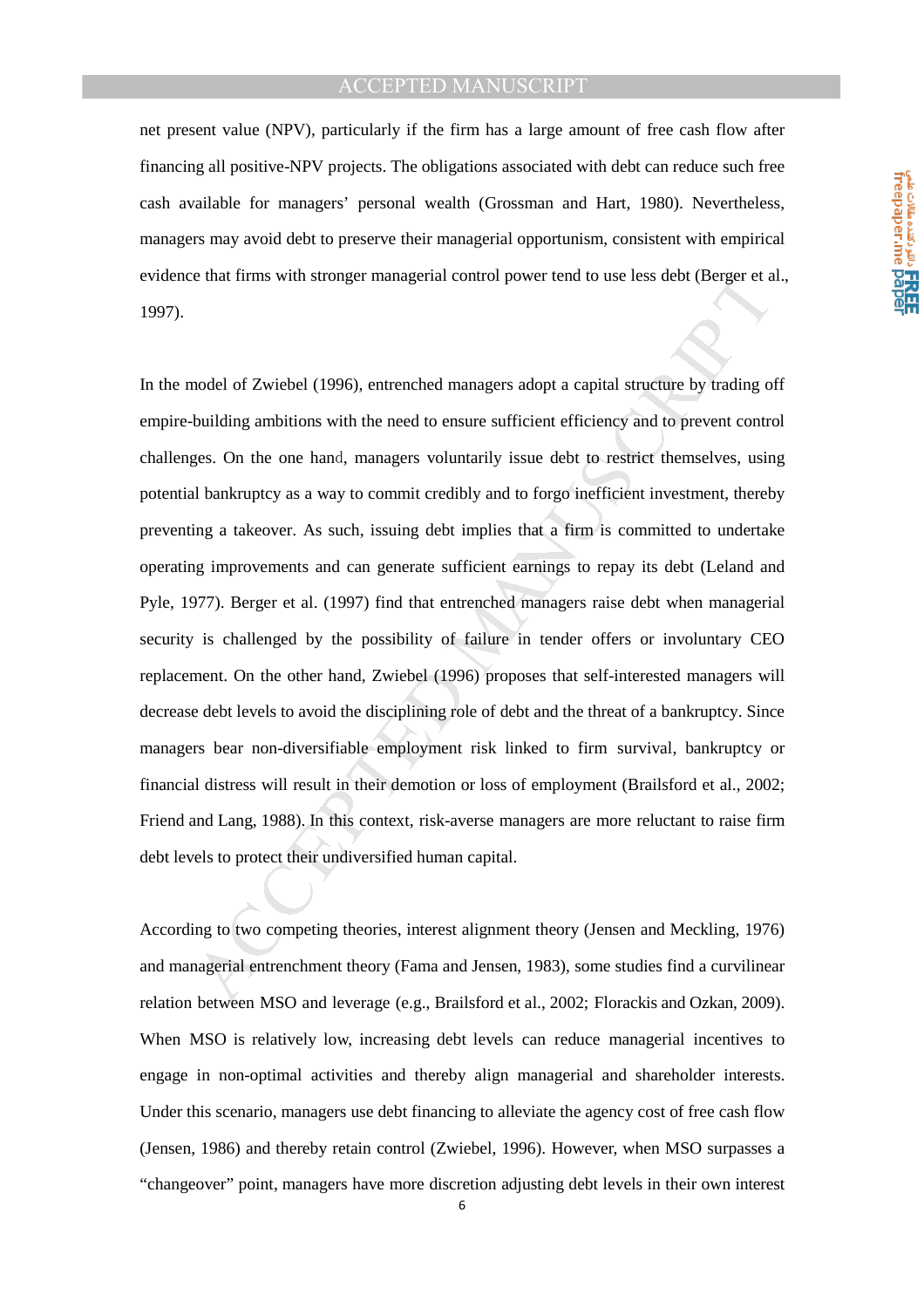(Brailsford et al., 2002). Such entrenched managers have more incentive to lower firm debt levels, to avoid the pressure of interest payment commitments (Jensen, 1986), and to reduce bankruptcy risk and the associated loss of entrenchment (Zwiebel, 1996). Therefore, we propose the following hypothesis.

*H1a: The relation between MSO and firm leverage is non-monotonic. This relation is positive for lower degrees of MSO and negative at higher degrees.* 

Using the underlying agency theory and following the survey evidence to date (e.g., Berger et al. 1997; Bayless and Chaplinsky, 1996), we expect a strong linkage between managerial ownership and the choice between equity and bonds.

the relation between MSO and firm leverage is non-monotonic. This relation is positive refegrees of MSO and negative at higher degrees.<br>
He underlying agency theory and following the survey evidence to date (e.g., Berger o In the adverse selection model of Myers and Majluf (1984), managers choose bond issues over equity issues to reduce the underinvestment problem. This problem is caused by the presence of information asymmetry, where existing shareholders are more informed about the value of a firm than new investors are. Assuming that managers act in the interest of existing shareholders, they only finance a new project by issuing equity if the firm lacks internal funds or the growth opportunity is risky. As a result, new shares are underpriced by the market. Firms will reject even positive-NPV projects if the underpricing of new capital is higher than the value of the project. This underinvestment can be reduced by funding the project using a financing method that is less likely to be mispriced by the market. Therefore, managers will consider internal funds a first choice, followed by debt issues, and equity issues as a last resort, as suggested by pecking order theory (Myers and Majluf, 1984).

Nevertheless, contemporary managers are expected to tend to issue equity, based on several conjectures. First, regular interest on debt reduces the probability of management overinvestment (Jensen, 1986). Second, managers are unwilling to accept monitoring by outside debt creditors (Zwiebel, 1996). Third, high debt levels correspond to a high risk of financial distress and bankruptcy. Since managers bear non-diversifiable employment risk linked to firm survival, bankruptcy or financial distress will result in their demotion or loss of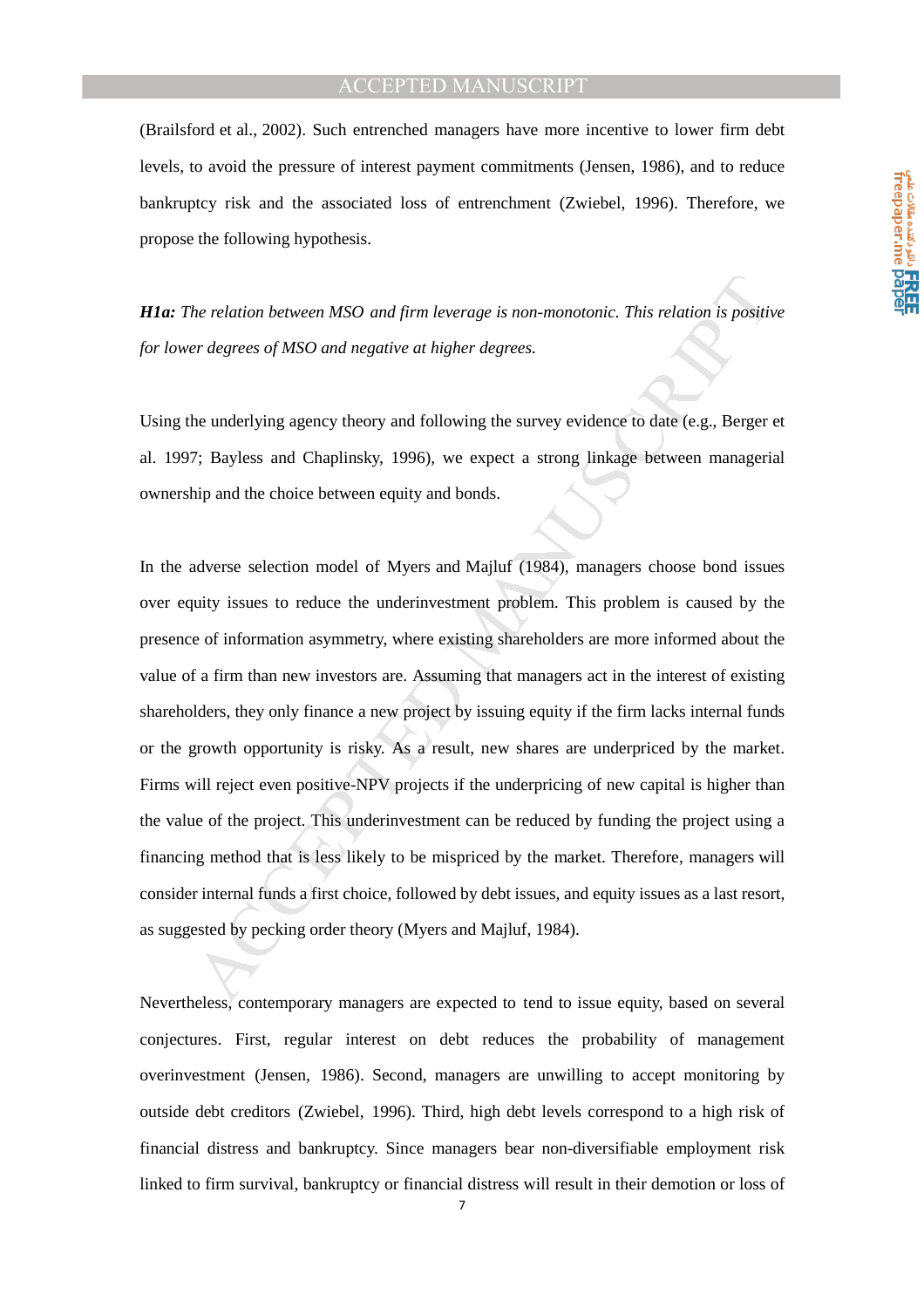employment (Brailsford et al., 2002; Friend and Lang, 1988). In other words, when loss of control is less of a concern, firms are more likely to fund their growth with equity issues. We propose the following hypothesis.

*H1b: A firm with higher MSO is likely to choose equity over bond financing to secure external funds.* 

#### **2.2. Institutional Ownership and Capital Structure Decisions**

firm with higher MSO is likely to choose equity over bond financing to secure externational Ownership and Capital Structure Decisions<br>ting to the active monitoring hypothesis, the presence of institutional investors can<br>th According to the active monitoring hypothesis, the presence of institutional investors can mitigate the managerial moral hazard problem by closely monitoring firm performance (Jensen, 1986; Shleifer and Vishny, 1986). The benefits of monitoring cash flow motivate external investors to bear the costs. Compared with individual investors, institutional investors can efficiently monitor managers when they have access to various sources of information and large stakes in a firm. A high degree of institutional ownership (institutional OC) ensures managers will follow corporate strategies in the interests of shareholders (Barclay and Warner, 1993; Grossman and Hart, 1980).

In corporate governance, the role of institutional investors is known as institutional shareholder activism, which can effectively reduce the costs of debt financing. Typical institutional shareholders—pension funds, mutual funds, insurance companies, and banks—have the capacity to monitor and affect investment strategies to their own benefit. Ashbaugh et al. (2006) and Bhojraj and Sengupta (2003) find that firms with concentrated institutional ownership achieve lower yields and higher ratings on their new bond issues. Klein and Zur (2009) document that hedge fund targets usually issue continuous payouts in the form of interest payments to creditors to reduce the free cash flow problem. Hence their leverage levels are higher.<sup>2</sup> We therefore present the following hypothesis.

*H2a: Institutional OC is positively related to firm leverage.* 

<sup>&</sup>lt;sup>2</sup> Our study examines the relation between the degree of institutional ownership and capital structure. For simplicity, we do not consider different types of institutional investors in this paper.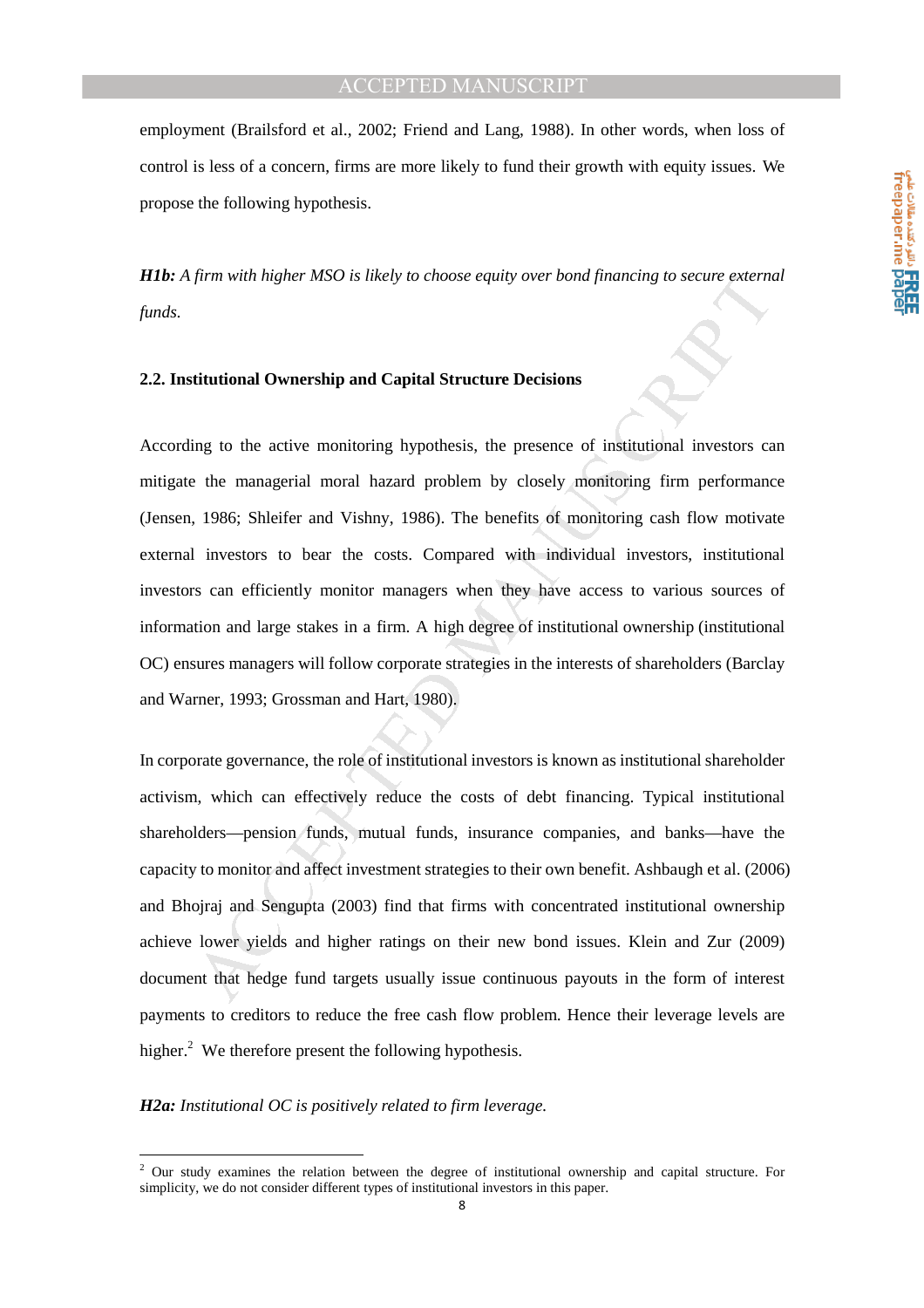Following the argument above, large institutional holdings are expected to be associated with high debt ratios because of the lower cost of debt. Therefore, we propose the following hypothesis.

*H2b: A firm with high institutional OC is likely to choose bonds over equity financing to secure external funds.* 

# **2.3. Impact of Market Valuation on the Relation between Ownership and Financing Decisions**

firm with high institutional OC is likely to choose bonds over equity financing to seem<br>funds.<br>In funds.<br>The secure of Market Valuation on the Relation between Ownership and Financin<br>metals.<br>The secure of Market timing the According to market timing theory, managers time equity offerings to take advantage of the temporarily lower cost of equity (e.g., Baker and Wurgler, 2002; Hovakimian et al., 2001). Baker and Wurgler (2002) find that high market values, relative to book and past market values, are associated with a higher probability of firms issuing equity. They also conclude that a firm's capital structure is the result of cumulative managerial attempts to time equity issues. Moreover, Loughran et al. (1994) define market timers as firms that issue equity in a hot issue market, characterized by high equity volume. They find that the issuing firm can take advantage of such conditions to simultaneously schedule new issues and maximizes issue proceeds. Ljungqvist et al. (2006) explain this hot market phenomenon based on investor sentiment, where favorable market valuation generates wild bullishness from investors about the prospects of issuing firms. Investors are more (less) willing to purchase new shares during hot (cold) markets, leading to higher (lower) price reactions than in other periods (Bayless and Chaplinsky, 1996).

In addition, entrenched managers may perceive the issue of equity in a hot market as a good opportunity to solidify managerial control, due to two conjectures. First, the wealth of existing shareholders can be increased by issuing equity upon overvaluation (e.g., Loughran and Ritter, 1995; Ljungqvist et al., 2006). Managers can benefit from the equity-based compensation (such as options) and the higher reputation in the labor market through lower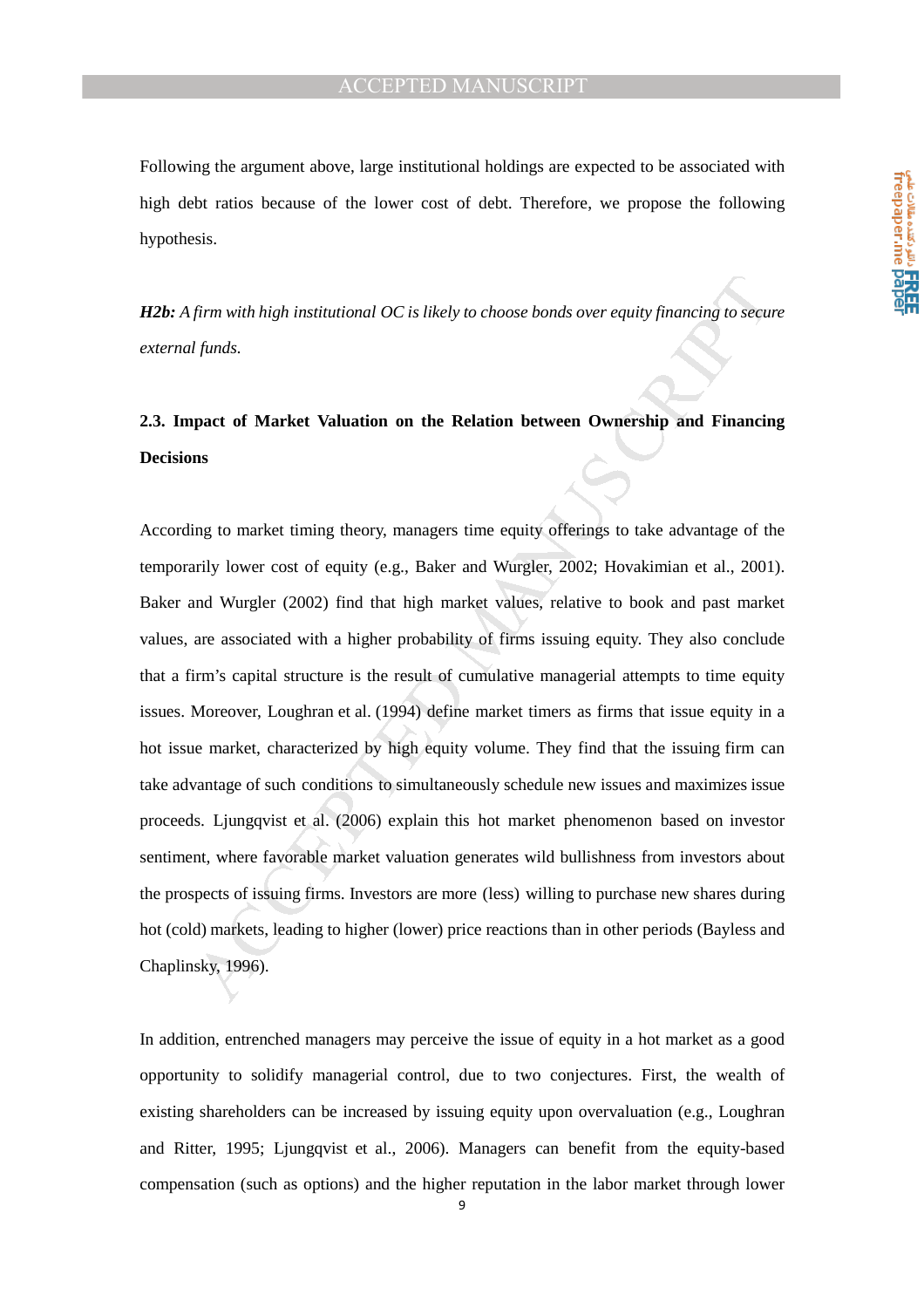risks of replacement (Jensen, 2004). Second, hot-market equity issues are associated with larger proceeds (Loughran et al., 1994). With discretionary cash flow in hand, managers tend to invest excessively to build larger firms or engage in inefficient investments from which they can gain more private benefits and perquisites, leading to enhanced empire building (e.g., Jensen, 1986, 2004; Jensen and Meckling, 1976).

1986, 2004; Jensen and Mecking, 1976).<br>
ing the arguments above, we further investigate whether the impact of manageriality on financing channels via equity or debt varies in accordance with stock marked.<br>
In: Thus, we fu Combining the arguments above, we further investigate whether the impact of managerial ownership on financing channels via equity or debt varies in accordance with stock market valuation. Thus, we further propose the following hypothesis.

*Hypothesis 3a: A hot (cold) stock market valuation strengthens (weakens) the effect of MSO on the probability of issuing equity.* 

In this case, existing institutional investors are expected to have the same incentives in their financing decisions. Thus we propose the following hypothesis.

*Hypothesis 3b: A hot (cold) stock market valuation strengthens (weakens) the effect of institutional OC on the probability of issuing equity.* 

#### **3. Data and Methodology**

# **3.1. Sample Selection**

We obtain accounting and market price data from Datastream for the sample period 1998 to 2012. We derive information on ownership and security issues from Thomson One Banker. When ownership data were missing, we manually collected them from annual company reports. We include the equity ownership of managers and large institutional investors for each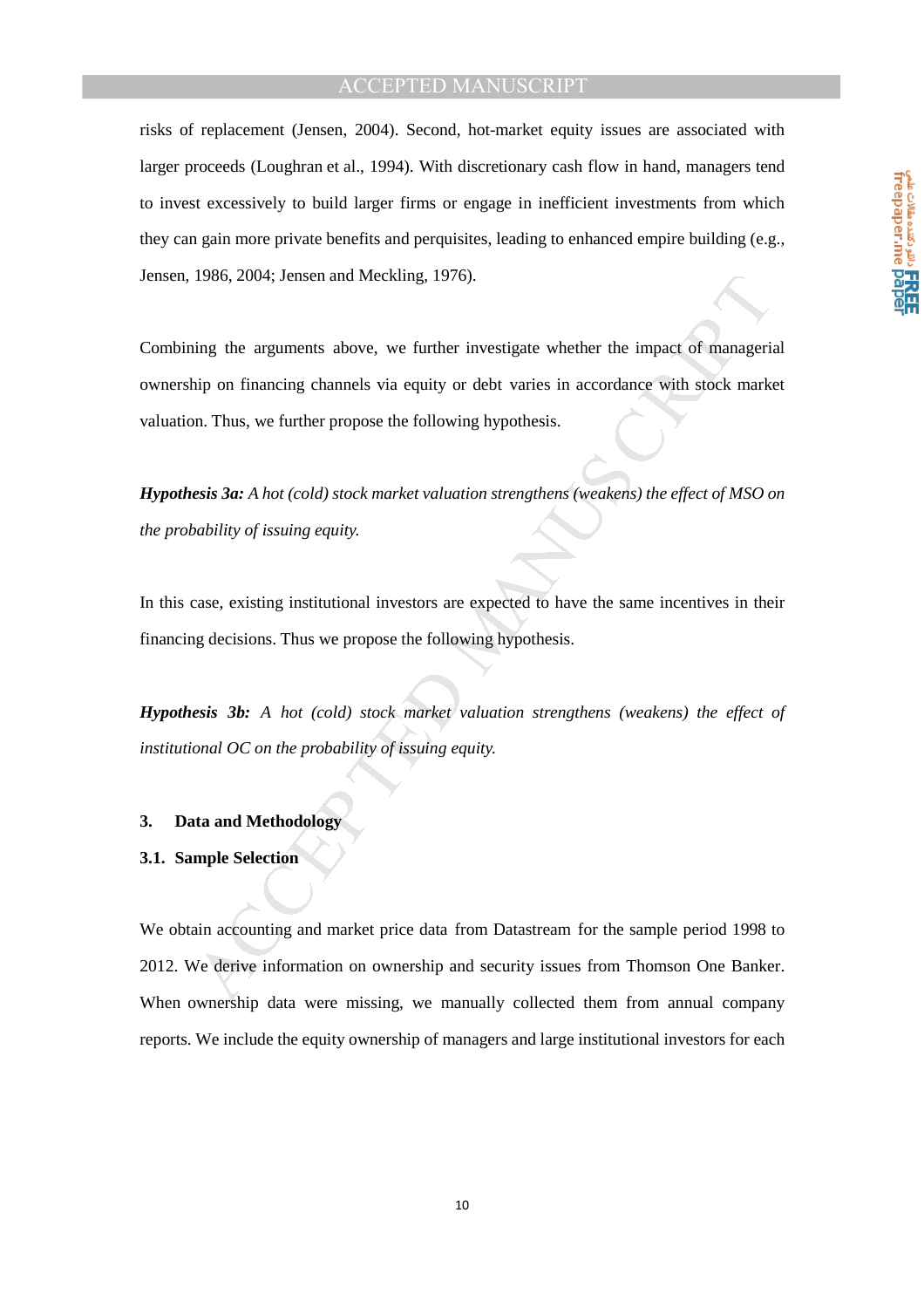firm. We exclude observations where the total percentage of all blockholders  $(O/S\% > 3\%^3)$ exceeds 100%.

All Share maex. Due to the limited ownership information provided by Thomson On<br>the research period is restricted to 15 years, from 1998 to 2012. The ownershi<br>represents all firms' shareholder information for each year, in To examine the impact of ownership on firm leverage, the sample consists of UK firms in the FTSE All Share Index. Due to the limited ownership information provided by Thomson One Banker, the research period is restricted to 15 years, from 1998 to 2012. The ownership dataset represents all firms' shareholder information for each year, including investor type, investment style, and O/S%. We exclude firms in the finance industry (Standard Industrial Classification, or SIC, codes 6000–6999) and utilities (SIC codes 4900–4949) from the sample because the leverage ratio in the finance industry differs significantly from that of non-financials and the utility industry operates under a tight regulatory regime, with limited scope for corporate control. The final overall sample consists of 4,137 firm–year observations for 383 firms over 15 years. The missing observations are mainly introduced because of two reasons: First, firms are both entering and exiting the FTSE All Share Index during the sample period. Second, some firms were missing values and were deleted from recent releases of the Thomson One Banker and Datastream databases.

We examine all UK firm bond and equity issues reported by Thomson One Banker over this 15-year period. Our sample excludes secondary offerings, initial public offerings, convertible debt, joint debt and equity offerings, preferred stocks, and serial offerings. After excluding financials and utilities firms, we reduce the initial sample size to 4,604 equity offerings and 1,080 bond offerings. Our study focuses on relatively large offerings,<sup>4</sup> with issue proceeds exceeding  $\pounds1$  million, for a sample of 2,851 equity issues and 940 bond issues. We match ownership and firm characteristics with offering activities. The final sample comprises 772 bond and 530 equity issuances.

<sup>&</sup>lt;sup>3</sup> Thomson One Banker defines O/S% as the percentage of total shares outstanding that a shareholder holds of a firm, calculated by dividing investor share positions in the firm by the firm's most recent publicly available total number of shares outstanding.<br><sup>4</sup> Small equity and bond issuances have less impact on a firm's overall capital structure and therefore we set the

cutoff point at £1 million pounds; however, for a robustness test, we also use a £500,000 cutoff and the results remain unchanged.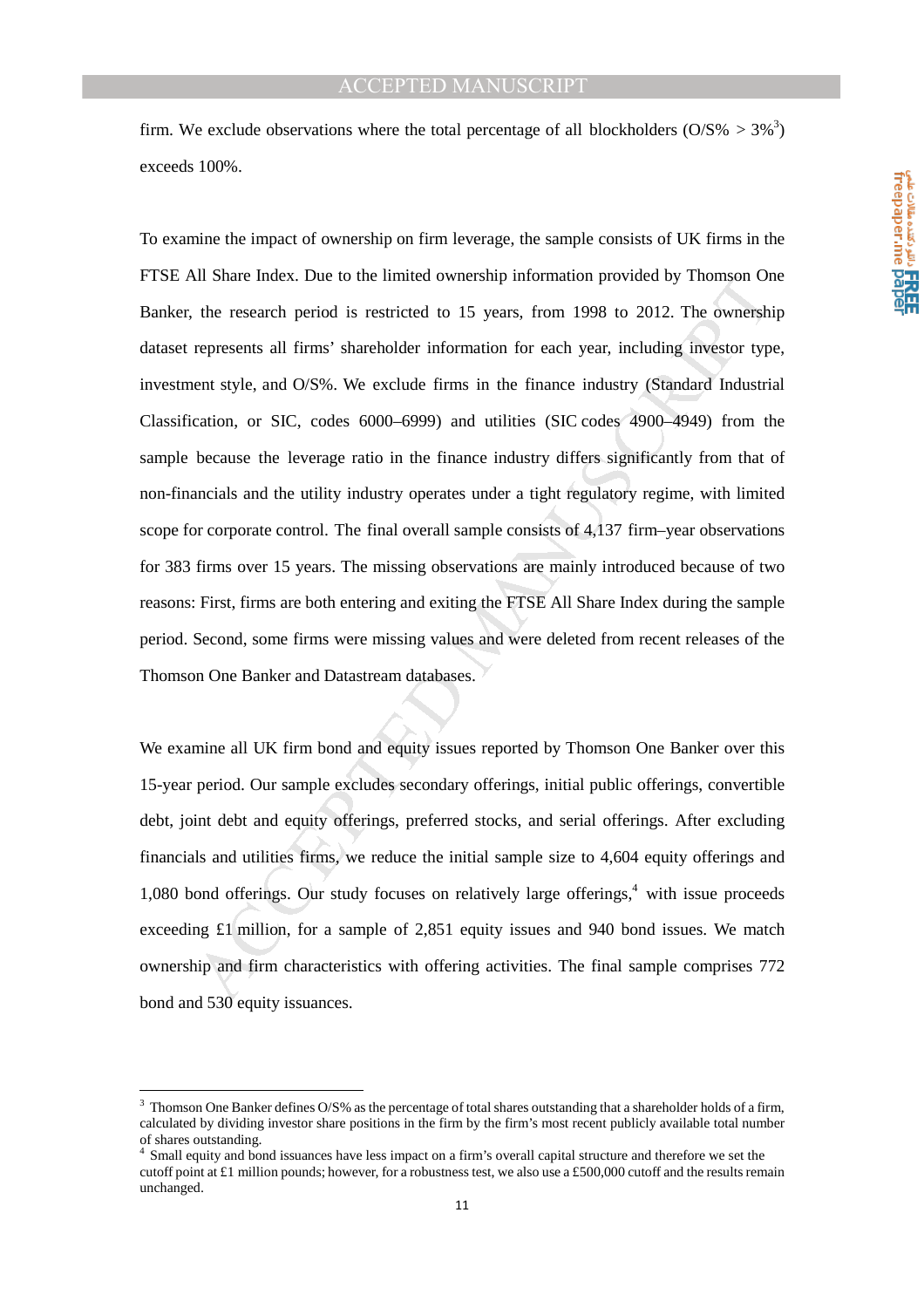#### **3.2.Key Measure Constructs**

This study defines MSO as the percentage of a firm's outstanding shares owned by all executive and non-executive directors.<sup>5</sup> According to Morck et al. (1988) and Lundstrum (2009), we classify MSO into three different levels: low, under 5%; medium, 5–25%, and high, above 25%.

Our empirical study defines institutional OC as the proportion of equity owned by institutional holders who own at least 3% of the firms' outstanding shares held by all institutional investors. As displayed by Thomson One Banker, institutions are specified as investment manager holders.<sup>6</sup>

In reference to the common concept of a hot market (e.g., Helwege and Liang, 2004), we identify the state of the current market by ranking three-month moving averages of scaled equity issue volumes. The scaled issue volume is the aggregate equity issue volume divided by the month-end value of outstanding equity for the London Stock Exchange. The dummy variable Hot (Cold) equals one when the valuation of the current market is in the top (bottom) 30% of the entire research period and zero otherwise.

MSO into three different levels: low, under 5%; medium, 5-25%, and high, above 25%<br>pirical study defines institutional OC as the proportion of equity owned by institutions<br>who own at least 3% of the firms' outstanding sha We follow Fama and French (2002) in defining a firm's debt level, Leverage (market), as the book value of debt over the market value. Book debt is total assets minus book equity. Book equity is calculated as total assets minus total liabilities plus investment tax credits minus preferred stock. Market value is computed as total liabilities minus investment credits plus preferred stock and market equity, where market equity is the number of common shares outstanding times the stock price. Similar to Florackis and Ozkan (2009), we also use an alternative leverage measure, Leverage (book), which is defined as the ratio of total debt to total assets.

 $5$  Our study does not separate non-executive ownership from MSO because of the limitations of the data.

<sup>&</sup>lt;sup>6</sup> Thomson One Banker defines an investment manager as a buy-side institution that has discretionary power over assets under management and that makes buy/sell decisions.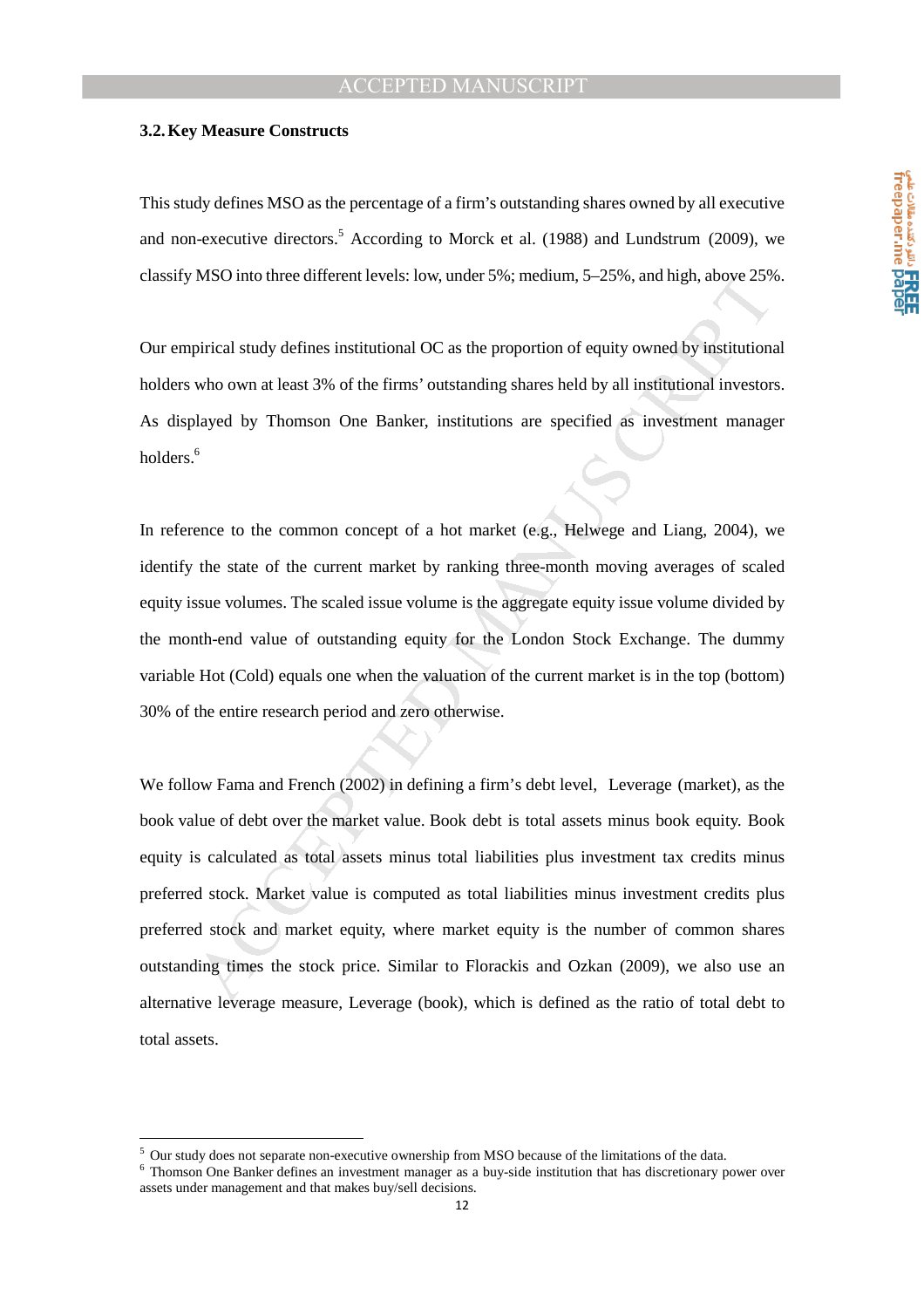#### **3.3.Other Determinants of Capital Structure and Financing Decisions**

In addition to ownership structure, other factors that affect firm leverage ratios and external financing policies can be grouped by firm-specific characteristics such as tangibility, profitability, the market-to-book ratio, sales growth, dividends, non-debt tax shield, and credit rating. The effect of each of these variables on capital structure decisions is well documented (Anderson et al., 2003; Frank and Goyal, 2009). We calculate all of these variables, including the ownership constructs above, at the end of the preceding calendar year.

bitty, the market-to-book ratio, sales growth, dividends, non-debt tax shield, and cred<br>The effect of each of these variables on capital structure decisions is well documente<br>for the alles control and Goyal, 2009). We calc The tangibility of firm assets is closely associated with agency costs of debt and the cost of financial distress (Myers, 1977), which is the ratio of tangible assets to total assets.<sup>7</sup> Firms with more tangible assets are better able to secure debt, since these assets can be used as collateral (Jensen and Meckling, 1976). In the case of liquidation, tangible assets are worth more than intangible assets. Hence, bondholders generally demand a lower risk premium. This indicates that asset tangibility has a positive effect on leverage (Titman and Wessels, 1988).

We define firm profitability as earnings before interest, taxes, depreciation, and amortization over total assets. More profitable firms have lower costs of bankruptcy and financial distress. Moreover, the use of debt as a monitoring mechanism is more likely to solve the free cash flow problem (Jensen, 1986). Thus, profitable firms use more debt financing. However, profitable firms probably have more internal funding to invest in new projects. Conversely, less profitable firms need to resort to debt financing.

We define a firm's market-to-book ratio as the ratio of total assets minus the book value of equity plus the market value of equity to the book value of assets. The market-to-book ratio is the most widely used indicator to predict firm growth opportunities. It can also capture changes in leverage brought about by equity mispricing. According to asymmetric information theory, overvaluation causes firms to issue equity but, when stock prices are undervalued, they

 $7$  The definition of tangibility is the ratio of property, plant, and equipment over total assets.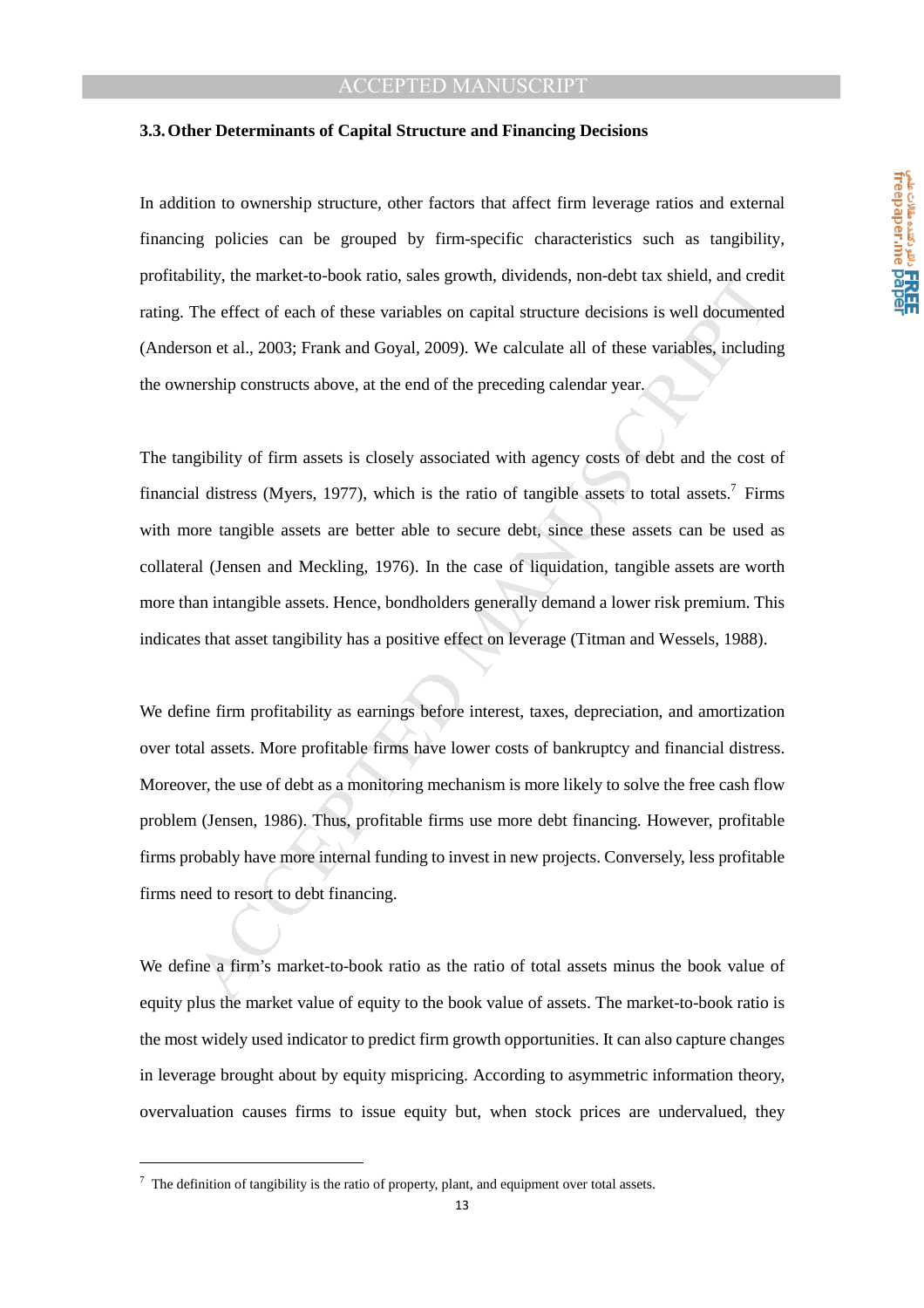purchase shares or issue debt. Therefore firms with higher market-to-book ratios should have lower debt levels via equity issuance.

Sales growth is measured by the change in the logarithm of total assets, which is considered an alternative measure of firm growth. Typically, low-growth firms can carry more debt in their capital structure because they are more secure and stable, incurring lower agency costs of debt. On the other hand, high-growth firms may face a more intense debt overhang problem, as described by Jensen and Meckling (1976) and Myers (1977). In other words, the effect of sales growth on leverage is positive. This impact is more significant in small family-owned firms, which fear losing control to the bank.

Based on agency and market efficiency theory, a firm's dividend payout ratio is considered an important factor adversely impacting leverage (Rozeff, 1982). However, Chang and Rhee (1990) argue that firms with high dividend payout ratios are likely to issue more debt than those with low payout ratios. They reason that this is due to the effective capital gain tax rate being lower than the dividend tax rate. In the present study, we use the term *dividend* to express a common dividend payout.

ive measure of timi growth. Typically, low-growth timis can carry more debt in the structure because they are more secure and stable, incurring lower agency costs of delt other hand, high-growth firms may face a more inten The non-debt tax shield is an inverse proxy for the effect of tax on the leverage ratio (Frank and Goyal, 2009). Trade-off theory posits that firms increase their debt to take advantage of higher-interest tax shields (Haugen and Senbet, 1987). DeAngelo and Masulis (1980) demonstrate that non-debt tax deductions can be used to describe the tax shield benefits of debt. Titman and Wessels (1988) further employ the depreciation ratio, net operating loss carry forwards, and investment tax credits as proxies for non-debt tax shields. Our regressions define the non-debt tax shield as the ratio of depreciation to total assets.

To examine the impact of the recent financial crisis on capital structure, we construct a dummy variable, Crisis, that takes the value of one if the issue took place between January 1, 2007, and December 31, 2009, and zero otherwise. The financial crisis was accompanied by a contraction in bank lending to UK non-financial firms and therefore rapid growth in the cost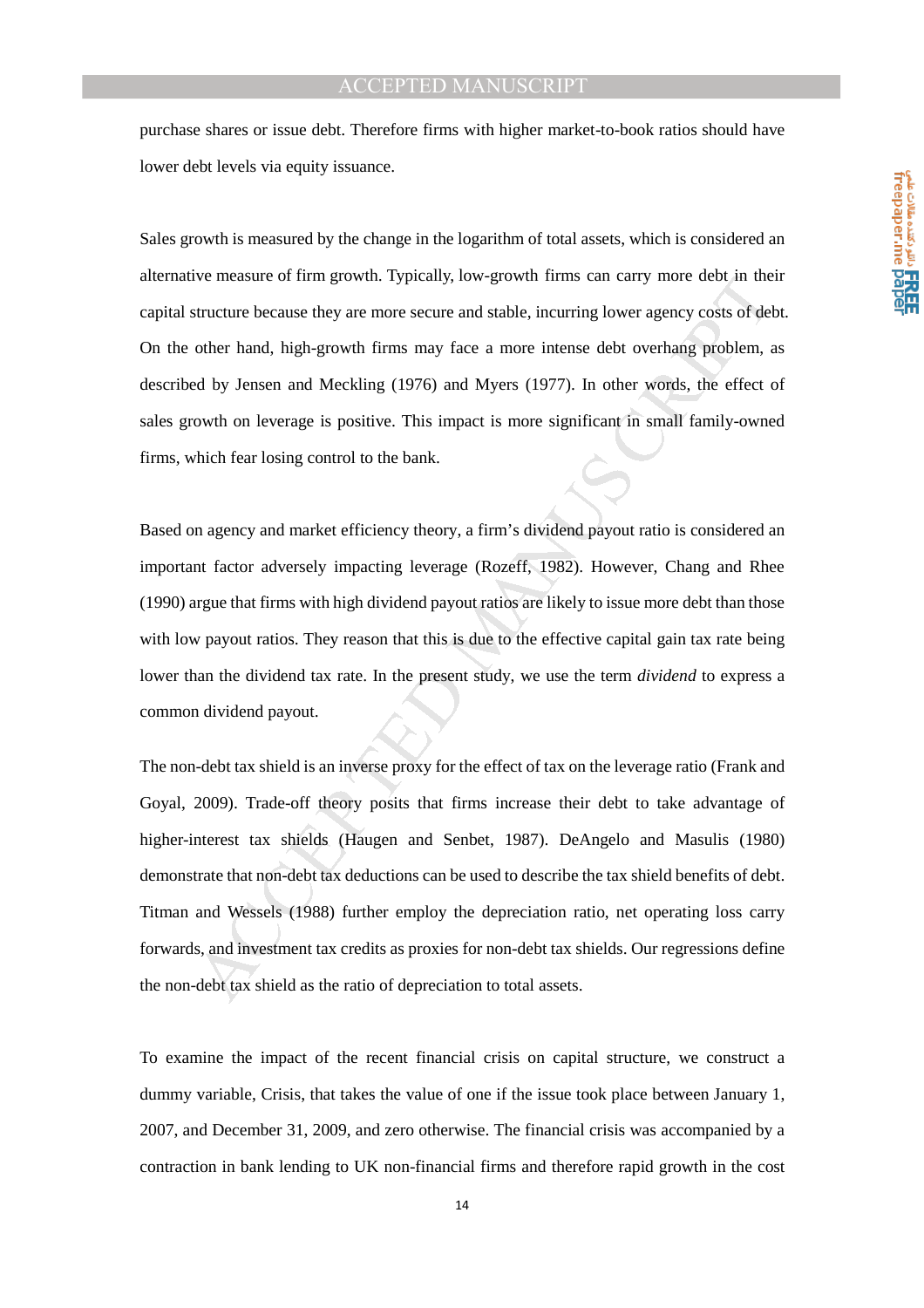# ale Civia منتده مقالات علمی<br>freepaper.me paper

#### ACCEPTED MANUSCRIPT

of bank loans. This situation encouraged firms to choose alternative methods to substitute for loans. Consistent with this argument, Vera et al. (2011) find that bond and equity issuances in the UK increased sharply during the financial crisis, despite elevated price volatility in the secondary market.

ussed earlier, one of the reasons behind a firm's choice between equity and debt is that are concerned with the dilution of control arising from equity financing. Howeve and Walker (2006) find that ownership structure afte As discussed earlier, one of the reasons behind a firm's choice between equity and debt is that managers are concerned with the dilution of control arising from equity financing. However, Barnes and Walker (2006) find that ownership structure after a rights issue is relatively unaltered, while placing allows other investors to purchase new shares, resulting in diffused ownership. To consider this issue, following Armitage (2010), this study uses a dummy variable, rights, which takes the value of one if a firm use a rights offer or an open offer as their equity issue method and zero if it places or uses a combination of a placement and an open offer. In a rights-preserving offer, existing shareholders are entitled to preemptive rights to purchase new shares in proportion to their holdings. To maintain the control power of the firm, large shareholders are expected to pressure the firm into choosing rights-preserving offers instead of a placing (Cronqvist and Nilsson, 2003).

The credit rating of a firm is a dummy variable that takes the value of one if the firm's Standard & Poor's bond rating is above A- and zero if not. This variable is shown only in the regressions of bond issuance because it is only available for bond issuers from Thomson One Banker. As posited in pecking order theory, firms with higher ratings have fewer adverse selection problems, because credit ratings involve information revelation by the rating agency. Firms with higher reputations in the debt market may issue more corporate bonds (Denis and Mihov, 2003). Sufi (2009) further explores Standard & Poor's credit ratings as a new measure of information asymmetry.

To address the endogeneity of ownership variables, we use three determinants of ownership in our analysis: firm size, operational risk, and research and development (R&D) expenditure. Size is measured as the natural logarithm of a firm's market valuation. Given that purchasing a controlling share in a large firm is much more expensive than purchasing a controlling share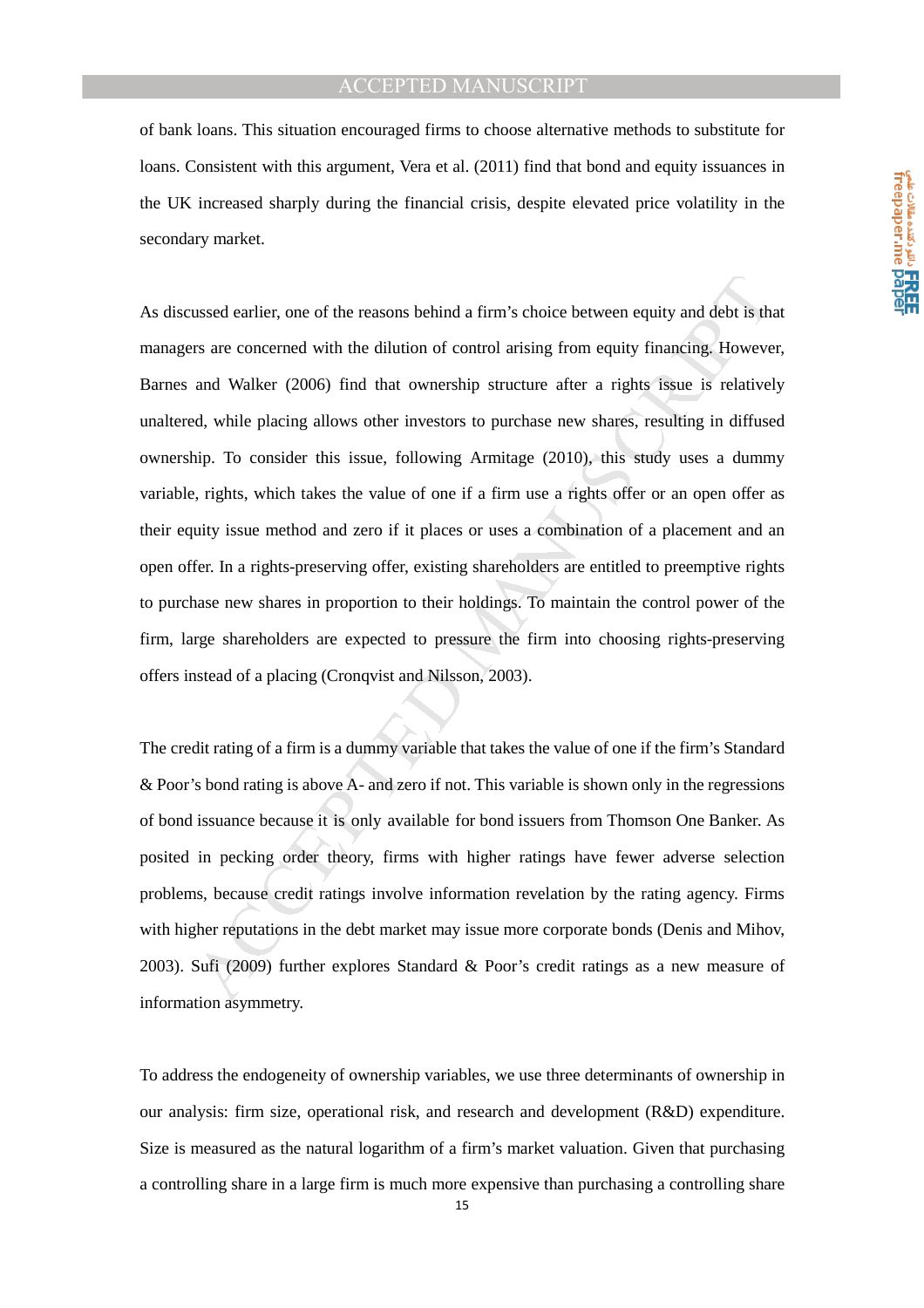in a small firm, a large firm is expected to have dispersed ownership. Using US data, Bathala (1996) finds a negative relation between firm size and MSO. The variables for operational risk and R&D are used as measures of risk and uncertainty, respectively. Operational risk is calculated as the standard deviation of a firm's profitability over the previous four years, while R&D is defined as the ratio of R&D expenditure over total sales. One may expect firms taking high risks to be less likely to retain high levels of managerial ownership. Himmelberg et al. (1999) state that investment in R&D is a high-risk strategy, so risk-averse managers and controlling shareholders are unwilling to spend a great deal on R&D. Additionally, Mahrt-Smith (2005) argues that equity in firms with long-term investments is more likely to be dispersed, because of the lower share of cash flow rights.

a تا **FREE**<br>freepaper.me paper

#### **3.4.Descriptive Statistics**

(xD) is defined as the ratio of K&D expenditure over total sales. One may expect firm<br>tigh risks to be less likely to retain high levels of managerial ownership. Himmelber<br>999) state that investment in R&D is a high-risk s Table 1 presents descriptive statistics of firm characteristics for the sample selected from 1998 to 2012, including MSO, institutional ownership, leverage, profitability, the market-to-book ratio, sales growth, tangibility, the dividend payout ratio, and the non-debt tax shield. The average MSO level is 9.05%, which is very close to the average level of 10.65% reported by Brailsford et al. (2002). The fact that the median MSO is considerably lower than the mean (4.60% versus 11.52%, respectively) indicates that firms with lower managerial ownership dominate the UK market and the distribution of MSO is fairly skewed. Panel B of Table 1 confirms this by showing that 53.81% of firm observations have low MSO (i.e., 0–5%). Institutional investors hold a significant proportion of total shares in UK firms, 32.63%, on average. We observe that the mean level of leverage is 26.64% in the sample of all UK firms. This ratio is significantly higher compared with the finding of Florackis and Ozkan (2009) for the period from 1999 to 2004. This can be interpreted as UK firms having higher leverage ratios due to increased junk bond sales.

#### *(Please insert Table 1 here)*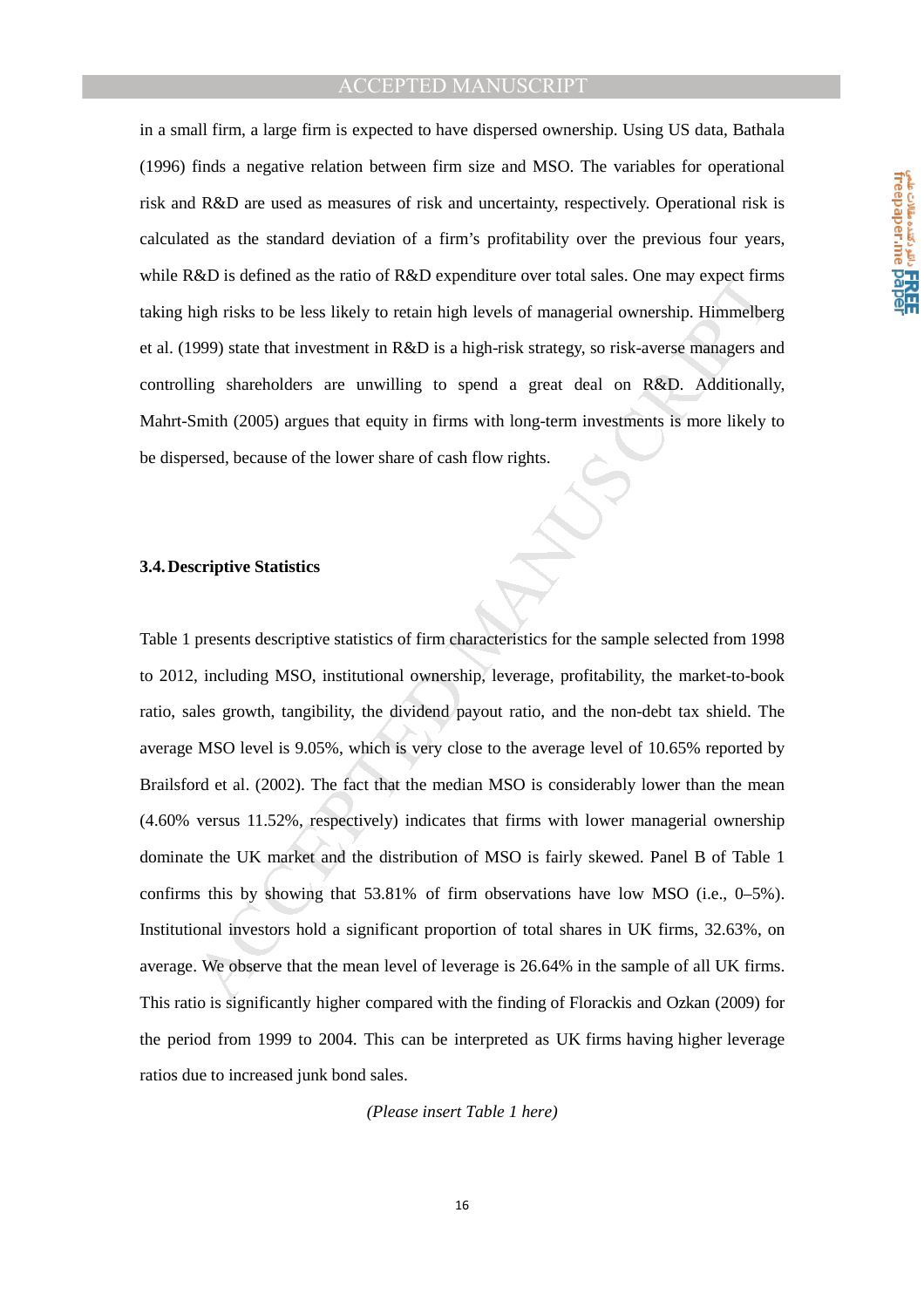In Table 2, we match firm accounting data with security issues. The final dataset consists of 772 equity issues and 530 bond issues. Panel A shows the issuance frequency distribution by year. We note that equity issues are more frequent than bond issues. Equity and bond issues over the sample period raised £300.52 billion and £171.69 billion, respectively, in total. The average proceeds of equity issues were quite large during the financial crisis period, from 2007 to 2010, reaching a peak in 2008, at £873.50 million. The results also show a large increase in the number of equity issues by UK firms in 2009. These findings can be explained by the large number of firms that tried to reduce their leverage levels and strengthen their balance sheets by raising equity capital during the financial crisis. However, equity issues declined from 2010 to 2012 due to the surge in underwriting fees. Levis et al. (2011) argue that underwriters face high risk when market volatility is high levels and UK firms issued large equity issues to recapitalize their fragile balance sheets.

EREE) انلار نتشده مقالات علمی<br>freepaper.me

is of equity issues were quite large during the financial crisis period, from 2007 taching a peak in 2008, at £873.50 million. The results also show a large increase i<br>bher of equity issues by UK firms in 2009. These findi Panel B of Table 2 presents descriptive statistics by issue type and highlights the differences across equity and bond issues. The relative offer size of equity (Proceeds/MV) $^8$  is higher than that in bond issues. Equity issuers appear to have higher MSO and institutional ownership than bond issuers. The differences are all statistically significant. These results suggest that firms that have higher MSO or institutional ownership rely more on equity than on bond financing, consistent with the argument of risk aversion and managerial entrenchment theory. The market value of bond issuers, on average, is much greater than that of equity issues, suggesting that bond issues tend to cluster in large firms.

The profitability of equity issuers is greater than that for bond issuers (16.76% versus 16.36%, respectively). On average, the difference in the sales growth ratio between equity and bond issuers is 7.61% and statistically significant. This indicates that equity issues tend to cluster in high-growth firms, consistent with the findings of Frank and Goyal (2009). Nevertheless, the average market-to-book ratio, dividend, and non-debt tax shield are much higher for bond issuers than for equity issuers (3.97% versus 3.21%, 39.71% versus 28.42%, and 3.16% versus

<sup>&</sup>lt;sup>8</sup> Proceed/MV denotes the ratio of issue proceeds over market valuation.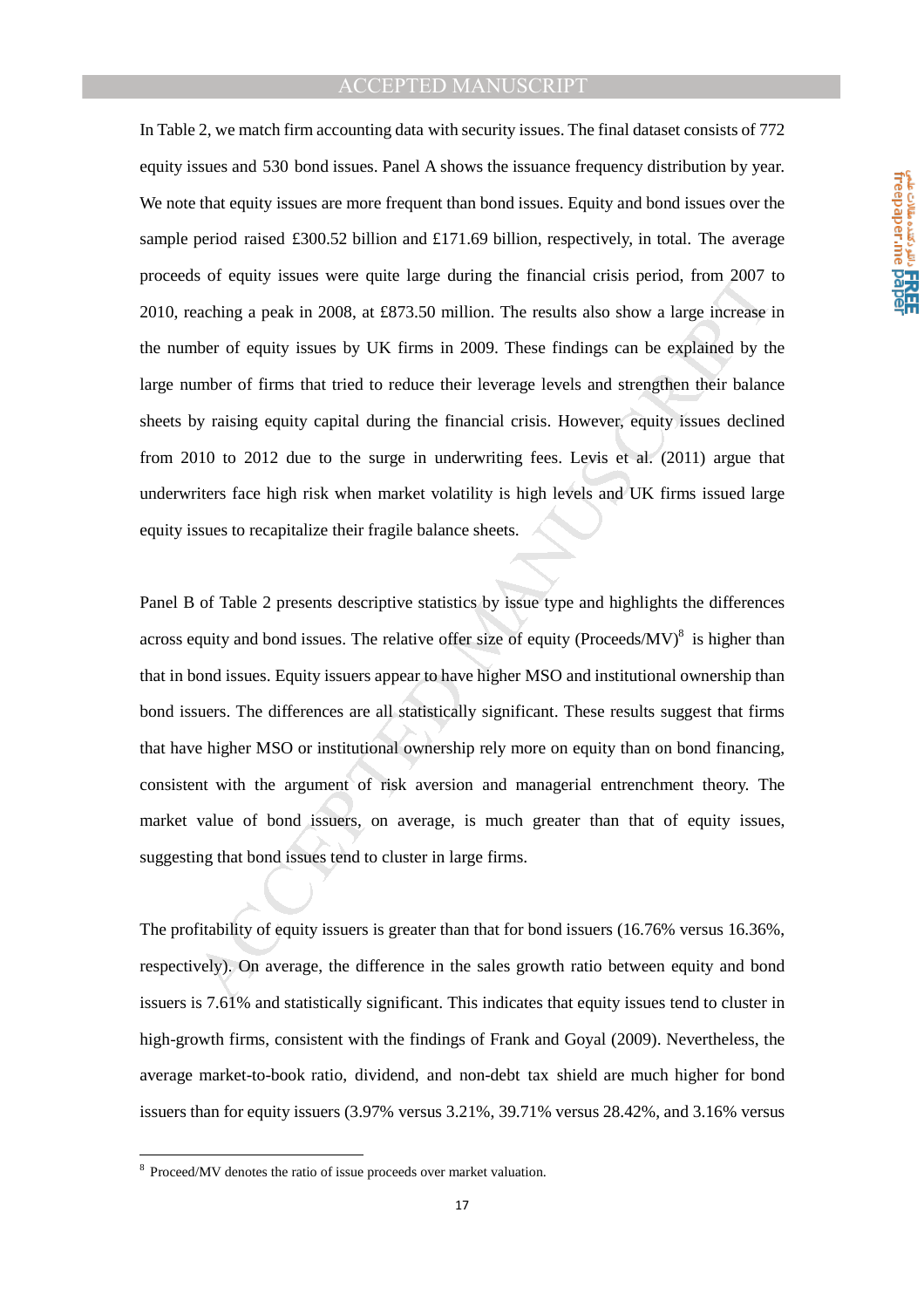2.41%, respectively). Regarding whether equity and bond issues are associated with different market valuations, our results indicate that equity issues are more likely to cluster in a favorable market.

 *(Please insert Table 2 here)* 

#### **4. Empirical Results**

pricial Results<br>ty several ordinary least squares (OLS) models to explore the hypotheses developed<br>translel is a regression to examine how ownership structure impacts firm leverage. The<br>model examines how various levels of We apply several ordinary least squares (OLS) models to explore the hypotheses developed. The first model is a regression to examine how ownership structure impacts firm leverage. The second model examines how various levels of MSO affect firm equity–bond choices. In this regression, the external financing choice includes not only the likelihood of issuing equity or bonds but also the amount of security issue proceeds. The third model tests whether the effect of MSO on external financing policy changes under different stock market valuations.

#### **4.1.Ownership and Capital Structure**

Table 3 presents the results of the first model, where leverage is regressed against ownership measures and other firm characteristics, using the overall sample of UK firm–year observations. We use two different definitions of leverage to determine the robustness of our results: book and market leverage. Our analysis also includes industry and year dummies to control for industry- and time-specific effects, respectively.

In Model 1, the coefficient of MSO (low value) for the market leverage ratio is positive and significant at the 1% level, whereas the coefficient of MSO squared (high value) is negative and significant. This result confirms a non-monotonic relation between leverage and MSO. MSO is negatively associated with high debt ratios and positively associated with lower debt ratios. Specifically, firms tend to align the interests of managers and shareholders at lower MSO levels by choosing a higher level of debt. However, when MSO is high, more entrenched corporate managers are likely to pursue their own self-interests, resulting in a lower debt ratio. This finding is consistent with the studies of Brailsford et al. (2002) and Florackis and Ozkan (2009).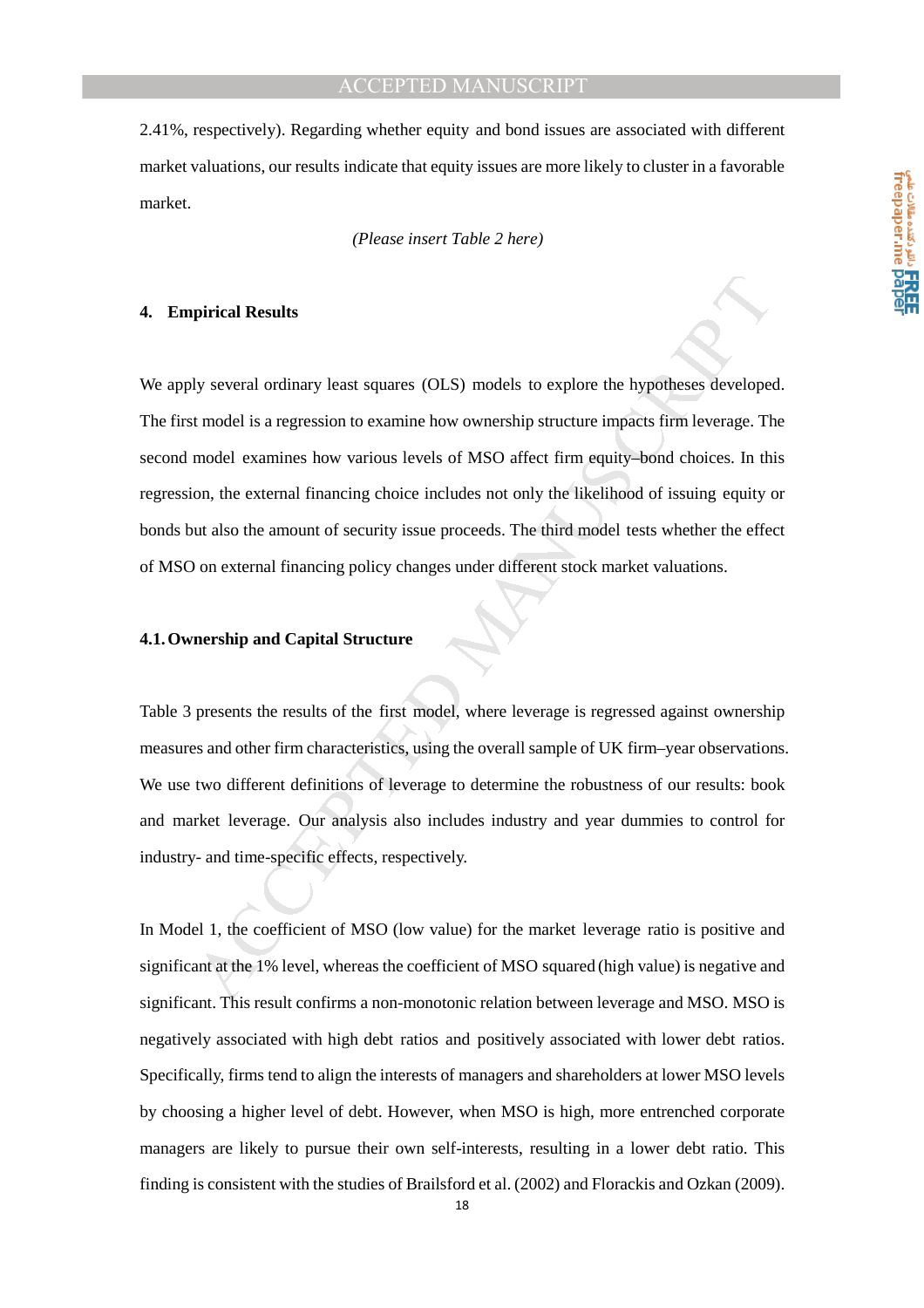# e comper.me paper.<br>freepaper.me paper

#### ACCEPTED MANUSCRIPT

By simple differentiation, we find the turning point of this relation to be around 13%, in the median MSO range. That is, the positive relation between ownership and leverage holds up to only 13%. The robustness test for book leverage in Model 3 shows consistent results, with a turning point around 15%.

To confirm the results in Models 1 and 3, MSO is replaced by three piecewise variables, as in Models 2 and 4 (Morck et al., 1988). Consistent with earlier findings, we observe a positive and significant relation between MSO and leverage when MSO is below 25%. This association becomes negative when MSO is above 25%. Since the distribution of MSO is skewed to the right (see Table 1), the positive relation between MSO and leverage dominates our UK sample. Put differently, the piecewise linear regression result provides strong empirical evidence that supports interest alignment theory. It implies that only a small proportion of UK managers with considerably high ownership are entrenched and apt to lower debt levels in their own interests.

Firm the results in Models 1 and 3, MSO is replaced by three piecewise variables, as i<br>
2 and 4 (Morck et al., 1988). Consistent with earlier findings, we observe a positive an<br>
ant relation between MSO and leverage when We also examine the effect of institutional ownership on firm debt levels. As shown in all the models, the coefficients of the institutional variable are positive and statistically significant. This suggests that firms with higher institutional ownership are prone to hold more debt in their capital structure. Consistent with the argument of Bhojraj and Sengupta (2003), concentrated institutional ownership effectively lowers the cost of debt capital through strong external monitoring. Further, the majority of UK institutional investors are financial firms. Their ready access to finance helps lower the cost of debt as well. Tufano (1996) provides another potential explanation: Most institutional shareholders invest in a variety of firms to diversify risk. They may thus be interested only in a firm's short-term performance. Hence, to attract outside institutions, firms may raise capital via debt financing to adopt investment strategies that meet institutional investors' requirements.

With regard to other important firm characteristics, the results in Table 3 further demonstrate that firms with more tangible assets are more likely to raise debt in their capital structure, consistent with the findings of Friend and Lang (1988) and Jensen et al. (1992). The regression results indicate that profitable firms are more likely to increase their debt levels, consistent with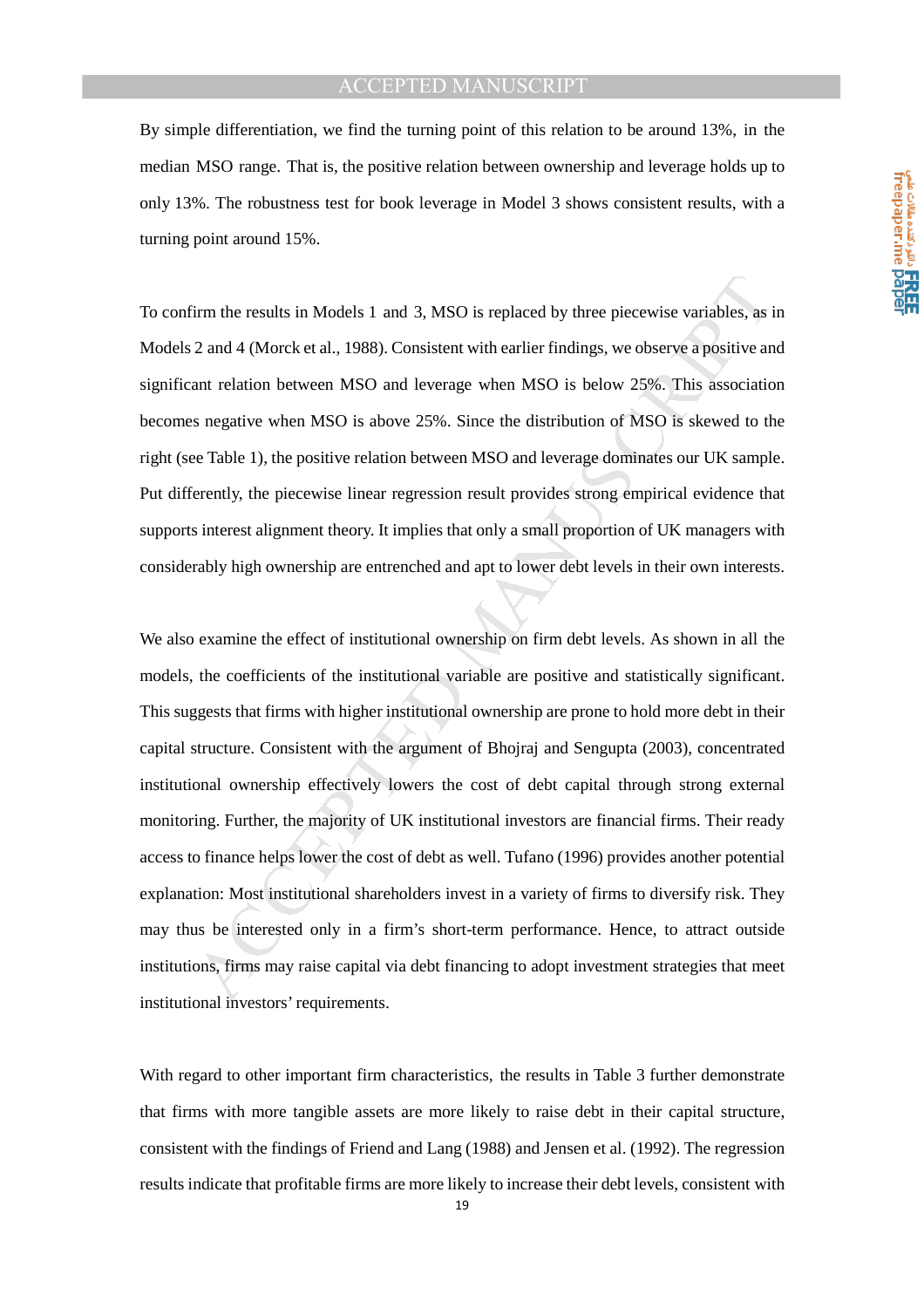our prediction. Moreover, as a proxy for firm growth opportunities, sales growth also negatively affects firm debt levels. A survey investigating trade-off theory finds that firm growth increases the cost of financial distress, diminishes the free cash flow problem, and exacerbates the agency cost of debt (Frank and Goyal, 2009). Hence firms with more growth opportunities are less likely to raise debt.

We also discover that the coefficient of the non-debt tax shield is positive and significant at the 10% level, which is in line with the argument of Moh'd et al. (1995). These authors regard depreciation as the primary component of the non-debt tax shield and posit that higher depreciation charges represent a higher level of tangibility, which implies a higher collateral value for the firm; thus the capacity for debt rises. Another important finding is that the coefficient of Crisis is positive and significant, suggesting that UK firm debt levels were higher during the financial crisis period compared with other periods.

*(Please insert Table 3 here)* 

#### **4.2.Ownership, Market Valuation, and Financing Decisions**

nities are less likely to raise debt.<br>
discover that the coefficient of the non-debt tax shield is positive and significant at the<br>
vel, which is in line with the argument of Moh'd et al. (1995). These authors regard<br>
tati Thus far, we have shown that the ownership structure of UK firms is non-monotonically related to capital structure. We now examine the effect of ownership on the external financing activity of firms in terms of two aspects: issue type and offer size. Plainly, issuing public debt increases firm debt levels, while issuing equity decreases leverage ratios. Furthermore, a larger security issuance offer strengthens such effects. However, it is unclear from the literature whether and to what degree the external financing decisions of firms are affected by their ownership structure. Therefore, our analysis aims to establish a link between ownership structure and the external financing decisions of firms. Tables 4 and 5 present the results of regressing ownership on issue choice and offer size for 1,202 issues, a combination of 772 bond and 530 equity issues from 1998 to 2012.

In Table 4, we use a binary dependent variable that takes the value of one for equity issues and zero for bond issues. In addition to the two ownership structure measures, our models also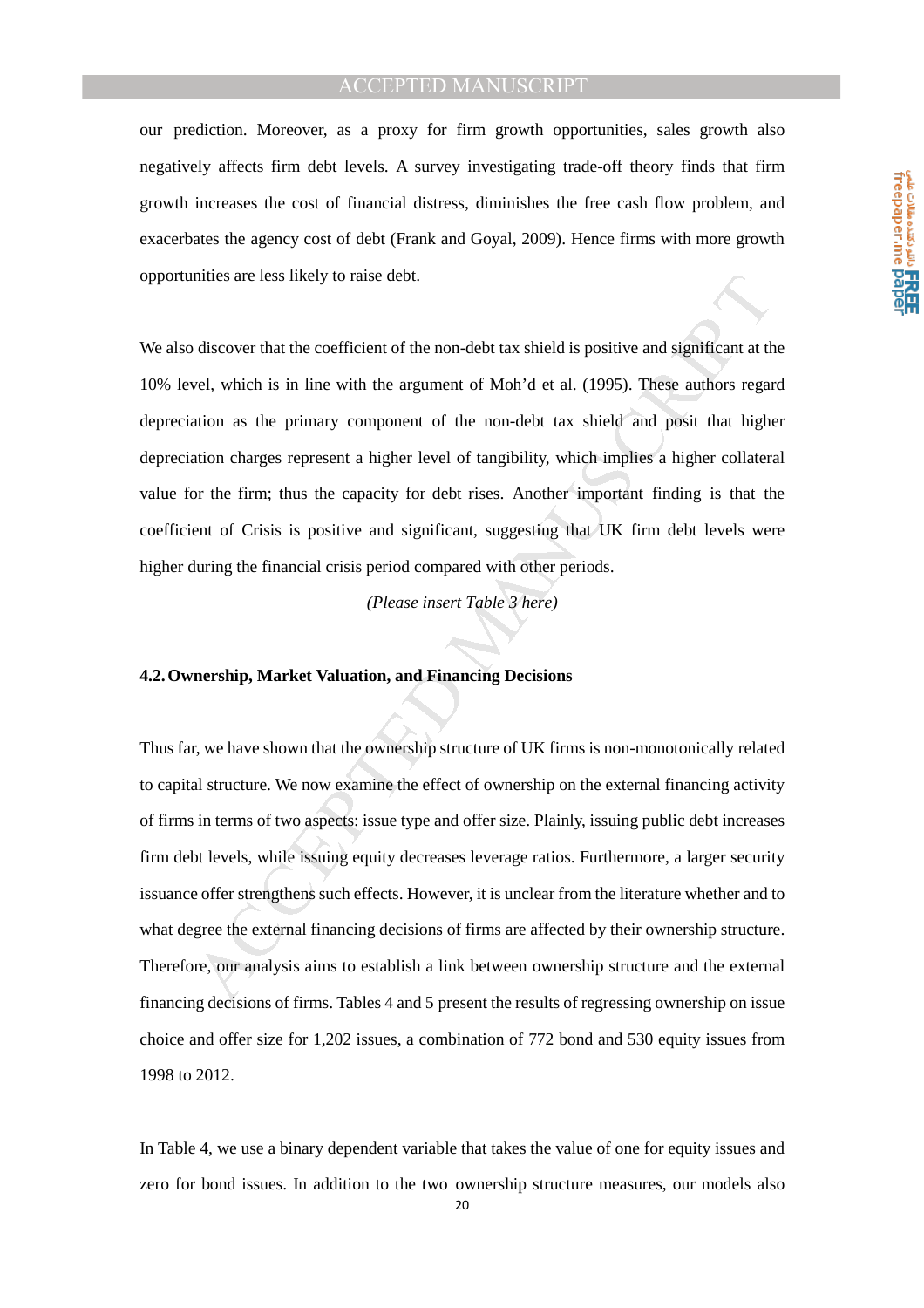include the determinants of bond–equity choice considered important in earlier empirical work (Frank and Goyal, 2007, 2009; Morck et al., 1988).

ding suggests final an increase in MSO is associated with a higher likelihood of issuinty over debt. Combined with the results in Table 3, we can summarize that firms with look of MSO are prone to issue bonds instead of eq First, as shown in Table 4, the coefficient of MSO is positive and significant at the 1% level. This finding suggests that an increase in MSO is associated with a higher likelihood of issuing equity over debt. Combined with the results in Table 3, we can summarize that firms with low levels of MSO are prone to issue bonds instead of equity, leading to increased leverage. Nevertheless, firms with higher MSO tend to choose equity financing over bonds, resulting in reduced leverage. This empirical result also supports the interest alignment hypothesis of Jensen and Meckling (1976) and managerial entrenchment theory (Jensen, 1986). In addition, Table 5 shows that the equity issue offer size is negatively related to the level of MSO. This result supports the control hypothesis, that controlling shareholders are more likely to decrease the size of equity issue to maintain their control. We also find that high-MSO firms are more likely to reduce their bond size, supporting managerial risk aversion (Friend and Lang, 1988) and managerial entrenchment theory (Jensen, 1986).

Second, Table 4 also shows that firms with concentrated institutional ownership are less likely to issue bonds over equity across three estimations, which is contrary to our hypothesis. However, Table 5 reports that institutional ownership has a significant and positive effect on bond proceeds. This suggests that firms with high institutional ownership tend to maximize their offer size if they issue bonds to finance. One explanation may be that higher institutional ownership leads to lower bond yields and higher ratings on new bond issues (Bhojraj and Sengupta, 2003). Thus the proceeds of new bonds are likely to be maximized. The results also explain the positive relation between institutional OC and leverage. That is, firm with high institutional holdings will maximize bond size, even if they choose to issue equity over bonds. Another possible explanation is that firms with institutional holdings prefer other types of debt financing besides bonds, such as private debt and bank loans, as confirmed by subsequent empirical results.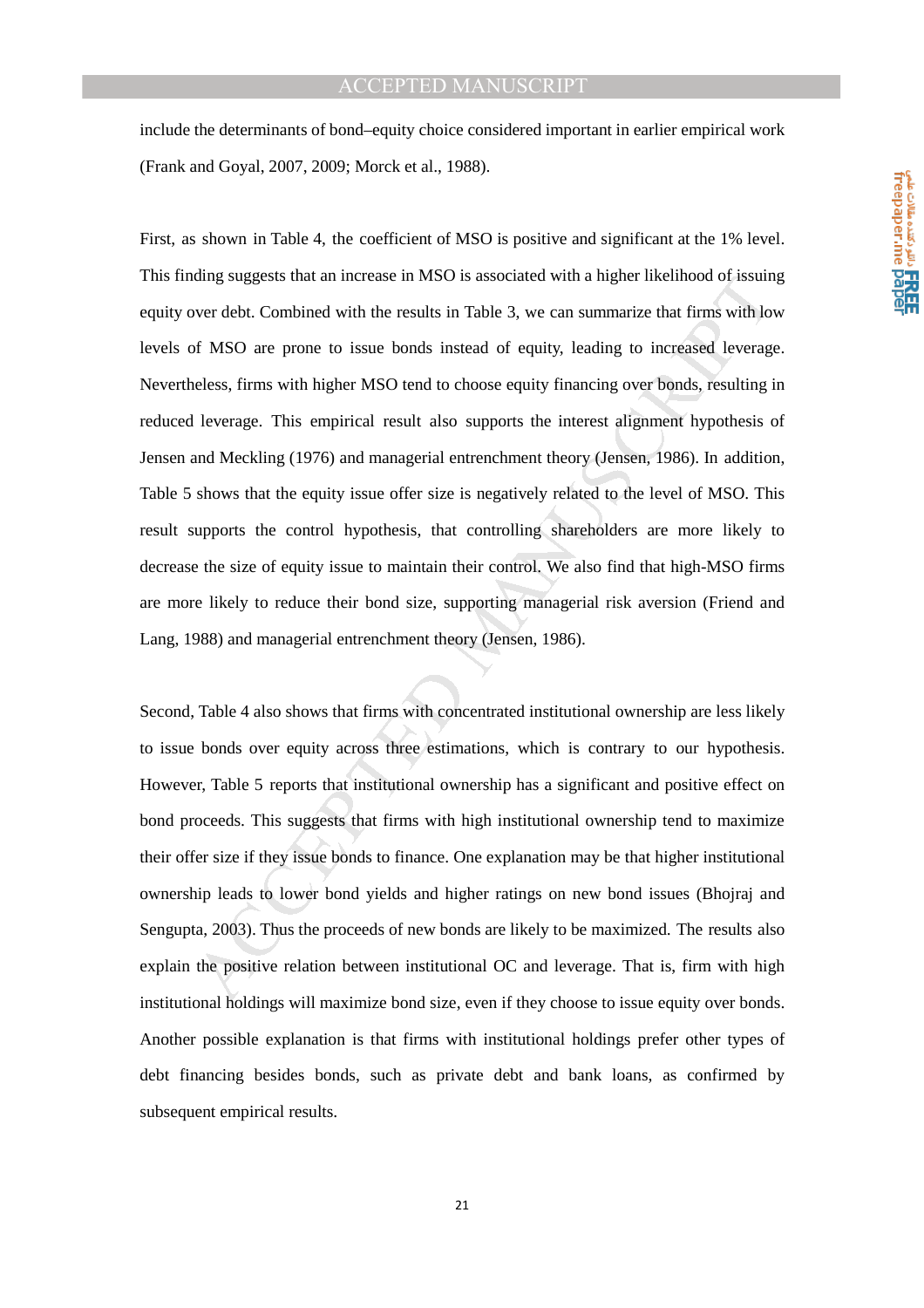Third, Model 1 in Table 4 further shows that the coefficient of the current market is positive and significant at the 1% level. This suggests that favorable market conditions increase the probability of equity issues, while an unfavorable market increases the probability of bond issues. This finding supports the previous literature (Allen and Faulhaber, 1989; Bayless and Chaplinsky, 1996), which states that firms prefer raise equity capital under favorable current market conditions. Allen and Faulhaber (1989) argue that a hot market is a sign of a positive shock to a firm's expected profits. Bayless and Chaplinsky (1996) demonstrate that a hot market offers a window of opportunity for seasoned equity issues because the asymmetric information and adverse selection costs should be lower then.

sky, 1996), which states that firms prefer raise equity capital under favorable current<br>conditions. Allen and Faullaber (1989) argue that a hot market is a sign of a positivo<br>o a firm's expected profits. Bayless and Chapli To investigate the specific role of current market valuation on the relation between ownership and the external funding decisions of firms, we construct two binary variables, Hot and Cold, representing hot and cold stock market periods, respectively. Then we develop two interaction terms between MSO and stock market valuation in the regressions: MSO\*Hot and MSO\*Cold. As reported in Model 1 of Table 4, the results of the effect of MSO and the current market on financing decisions are consistent with earlier findings. The coefficient of the interaction term MSO\*Hot is positive and statistically significant, implying that a hot market increases the probability of high-MSO firms choosing equity over bond issues. The results of Model 3 show that the interaction variable MSO\*Cold is negative and significant at the 1% level, which indicates that a cold market weakens the likelihood of a high-MSO firm issuing equity over bonds. These empirical results strongly support market timing theory. However, they also show market valuation has no impact on the relation between institutional OC and financial decisions.

Fourth, other controlling variables in Table 4 also have a significant impact on a firm's external financing choices. The result suggests that greater tangibility increases the probability of firms choosing bonds over equity, supporting the findings of Friend and Lang (1988) and Jensen et al. (1992). The positive coefficient of profitability indicates that firms with higher retained earnings are more likely to issue equity than bonds. At the same time, firms with higher growth opportunities, measured by sales growth, also tend to issue equity over bonds. However, the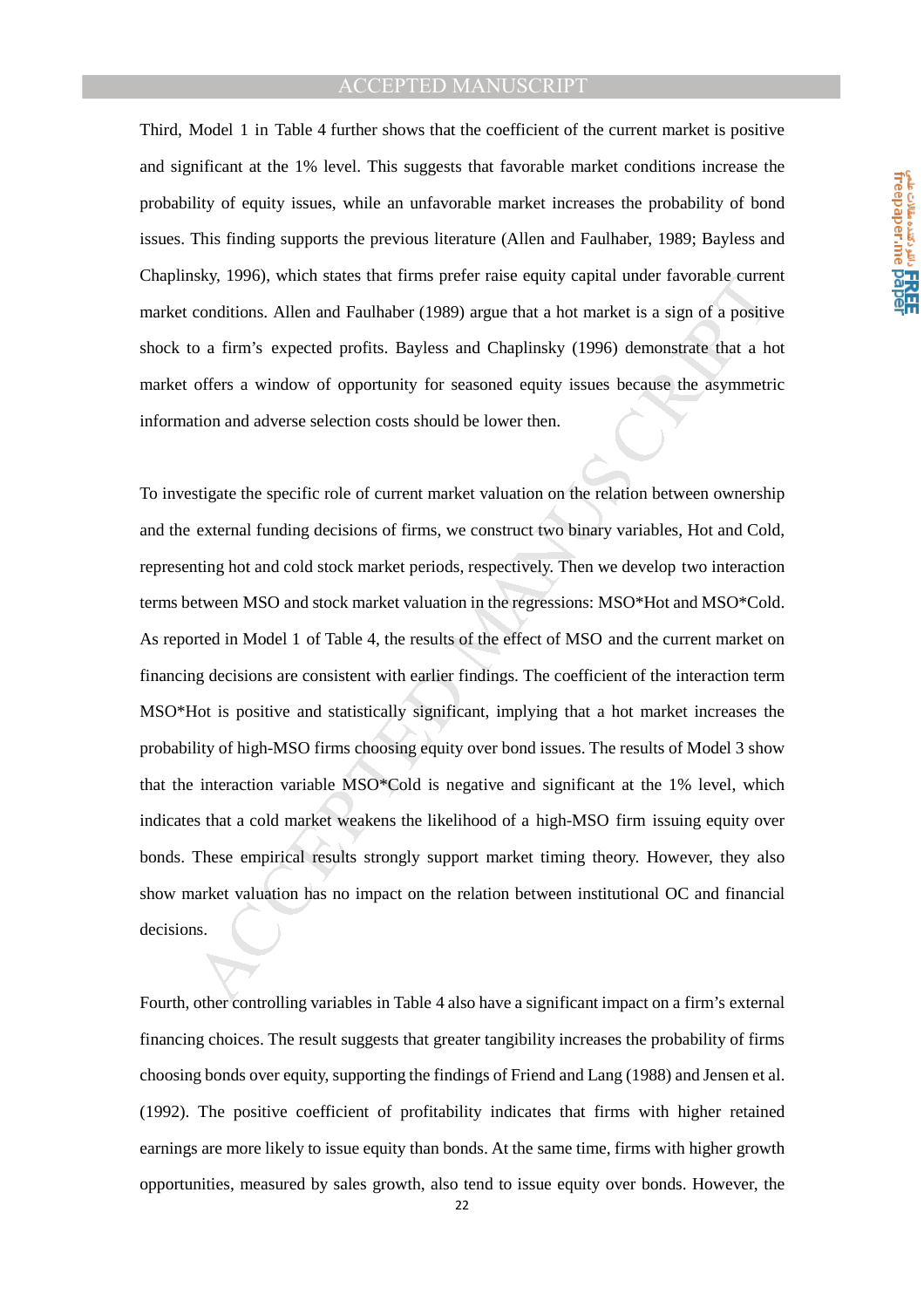dividend coefficient suggests that firms with higher cash dividend payments have more incentives to issue bonds over equity, consistent with pecking order theory. Additionally, the coefficient of the non-debt tax shield indicates that firms with higher depreciation charges tend to raise equity capital over public debt, supporting the argument of DeAngelo and Masulis (1980). Finally, the financial crisis is found to have increased the probability of choosing equity over bonds. This implies that equity financing is more favorable for firms in financial distress than bond issues are.

Finally, the financial crisis is found to have increased the probability of choosin<br>ver bonds. This implies that equity financing is more favorable for firms in financia<br>than bond issues are.<br>
fe further examine the effec Fifth, we further examine the effect of other determinants on offer size in Table 5. The level of debt is positively related to the size of equity issues because firms tend to decrease leverage by larger amounts of equity. These results show that high-tangibility firms tend to increase the proceeds of bond issues relative to the proceeds of equity offerings. This implies that firms with higher levels of tangible assets are expected to have a lower cost of debt because they have more collateral to offer. The market-to-book ratio, sales growth, and dividend have a positive effect on the proceeds of equity, which implies that managers tend to time the stock market to issue equity. Moreover, it is found that firms are more likely to increase the size of equity issue and raise fewer bonds when the market is favorable, in line with market timing theory. The results also reveal that rights-preserving offers are larger than non–rights-preserving issues. Finally, credit rating, a significant determinant of bond size, has a significantly positive effect, consistent with the findings of Denis and Mihov (2003).

#### *(Please insert Tables 4 and 5 here)*

Our previous empirical analysis explores the impact of ownership on capital structure and financing decisions. However, some studies argue that ownership is an endogenous variable and thereby ownership may not affect firm debt levels but can be influenced by them (e.g., Demsetz, 1983; Jensen and Meckling, 1976). To address this issue, we use a two-stage least squares (2SLS) model to further examine whether different levels of debt prompt shareholders to adjust their holdings and whether the choice of external financing leads to changes in ownership.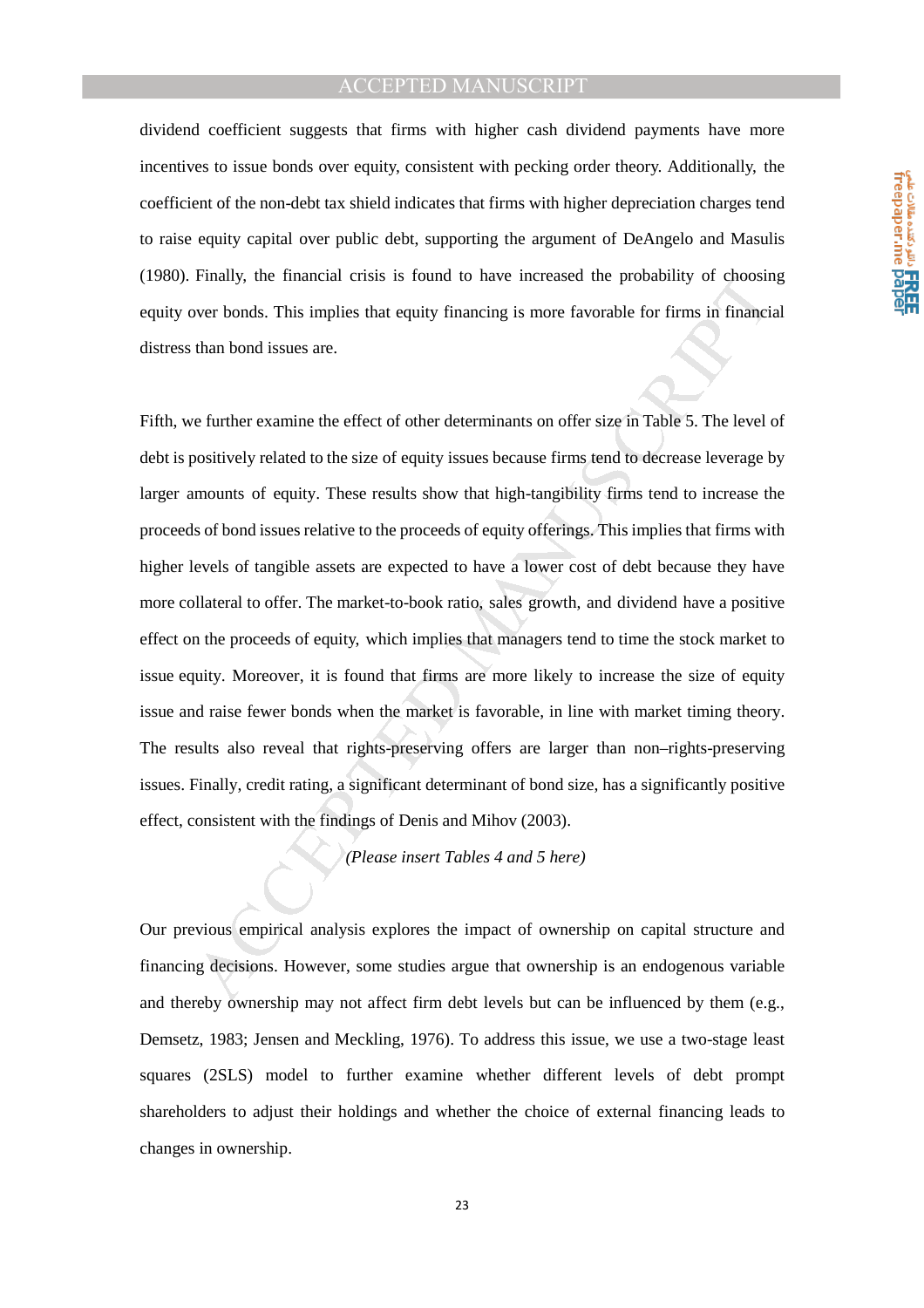Following previous studies related to ownership, we use firm size, operational risk, and R&D as instrumental variables of ownership. All instruments are tested for the endogeneity/validity of 2SLS (partial F-test, Hausman–Wu test) and over-identification (Sargan statistic), as recommended by Larcker and Rusticus (2010). Our results confirm that the three chosen instruments are appropriate for our models. In both Tables 6 and 7, the results from Model 1 are consistent with the OLS results in Table 3 and. Model 2 suggests that a high leverage reduces managerial ownership. This result confirms the argument that managers are unwilling to invest too much of their personal wealth in a firm with high levels of debt because of the increased non-diversifiable risk of bankruptcy to the managers themselves. The finding in Model 3 also indicates that institutions are likely to invest in firms with less debt. As shown in Table 7, the coefficient of the equity variable is insignificant, implying that equity issuance has no impact on MSO or institutional OC.

ents are appropriate for our models. In both Tables 6 and 7, the results from Model<br>sistent with the OLS results in Table 3 and. Model 2 suggests that a high leverage<br>managerial ownership. This result confirms the argument Among the exogenous ownership variables, the results show that size is negatively linked to MSO and institutional OC. This finding implies that larger firms are more likely to have a lower level of MSO or institutional OC, consistent with the study of Bathala (1996). Operational risk plays a negative role, indicating that shareholders are more likely to decrease holdings when market volatility is high. Moreover, the coefficient of the R&D variable has a negative sign. This is also consistent with the argument of Mahrt-Smith (2005), that is, a firm making a long-term investment decreases the share of cash flow rights, associated with lower MSO or institutional OC.

#### *(Please insert Tables 6 and 7 here)*

The earlier research focuses on the choice between equity and public issues of straight debt, that is, bonds. Within the class of debt financing, however, firms also use private debt, for example, bank loans and revolving credit facilities. To address this type of debt financing, we use the net debt issue to categorize whether a firm issues debt. Similar to Hovakimian et al. (2001), we define firms that issue debt as those whose net debt issue exceeds 5%. Here, net debt issue is calculated as long-term debt issuance minus long-term debt reduction plus changes in current debt divided by total assets (Baker and Wurgler, 2002). As such, the net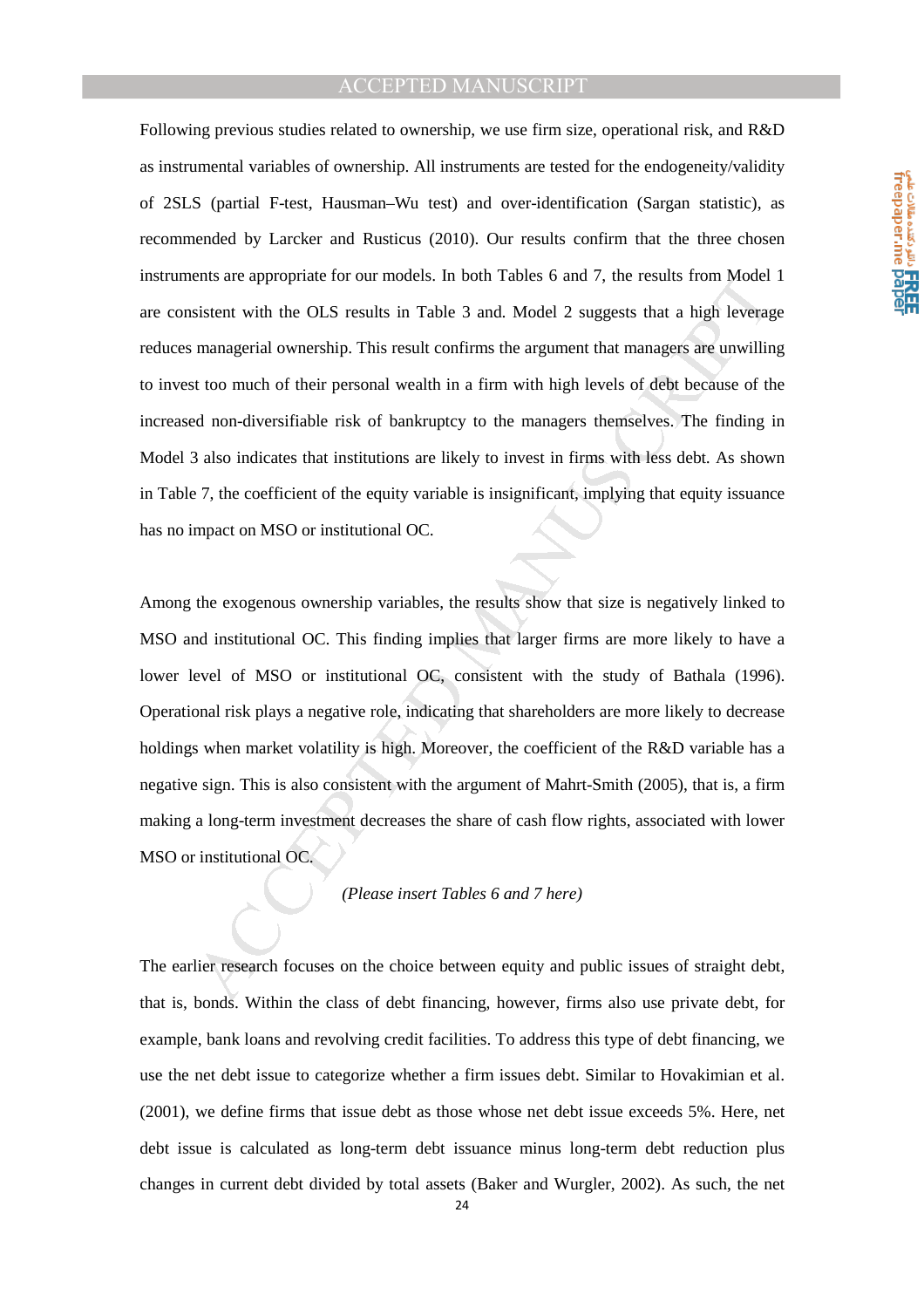debt issue comprises both public debt and private debt. Similarly, firms are defined as issuing equity when net equity issue $\degree$  is over 5%. After excluding issuers who issue both equity and debt in a given year, we have 2,515 issues classified from 4,137 yearly firm observations, including 768 net equity issues and 1,747 net debt issues.

and different definitions of debt and equity issue, we conduct robustness tests to the impact of ownership on the choice between equity and debt and on the amount c. Table 8 reveals interesting findings: Firms with high in By using different definitions of debt and equity issue, we conduct robustness tests to examine the impact of ownership on the choice between equity and debt and on the amount of issuance. Table 8 reveals interesting findings: Firms with high institutional holding are more likely to issue debt over equity and they tend to increase the amount of debt. These results are consistent with the findings in Table 3, that institutional OC is positively related to debt. However, Table 4 shows that an increase in institutional OC is associated with a higher probability of issuing equity over bonds. The combined results of Tables 4 and 8 imply that firms with larger institutional holdings prefer private debt to equity. By contrast, public bonds are the last choice for these firms. This is consistent within the context where some institutional shareholders are banks that could force firms to borrow from them (Rajan and Zingales, 1995).

# *(Please insert Tables 8 here)*

As we found earlier, high-MSO firms are less likely to choose a bond issue over equity because of the increased default risk. Such firms are more likely to decrease the size of their equity issue. This finding is explained by the controlling shareholders' concerns about maintaining control. However, not all of the equity issued dilutes control. To address this issue and enhance our argument, we further highlight the distinction between rights- and non– rights-preserving methods of raising equity capital.

In Table 9, we construct a dummy variable, Rights-preserving, for our analysis that takes the value of one for a rights or open offer and zero for a placing or a combination of a placing and an open offer. We further examine whether ownership can influence the choice between rightsand non–rights-preserving methods of equity issuance and whether ownership has an impact on

<sup>&</sup>lt;sup>9</sup> The definition of net equity issue is provided in the Appendix.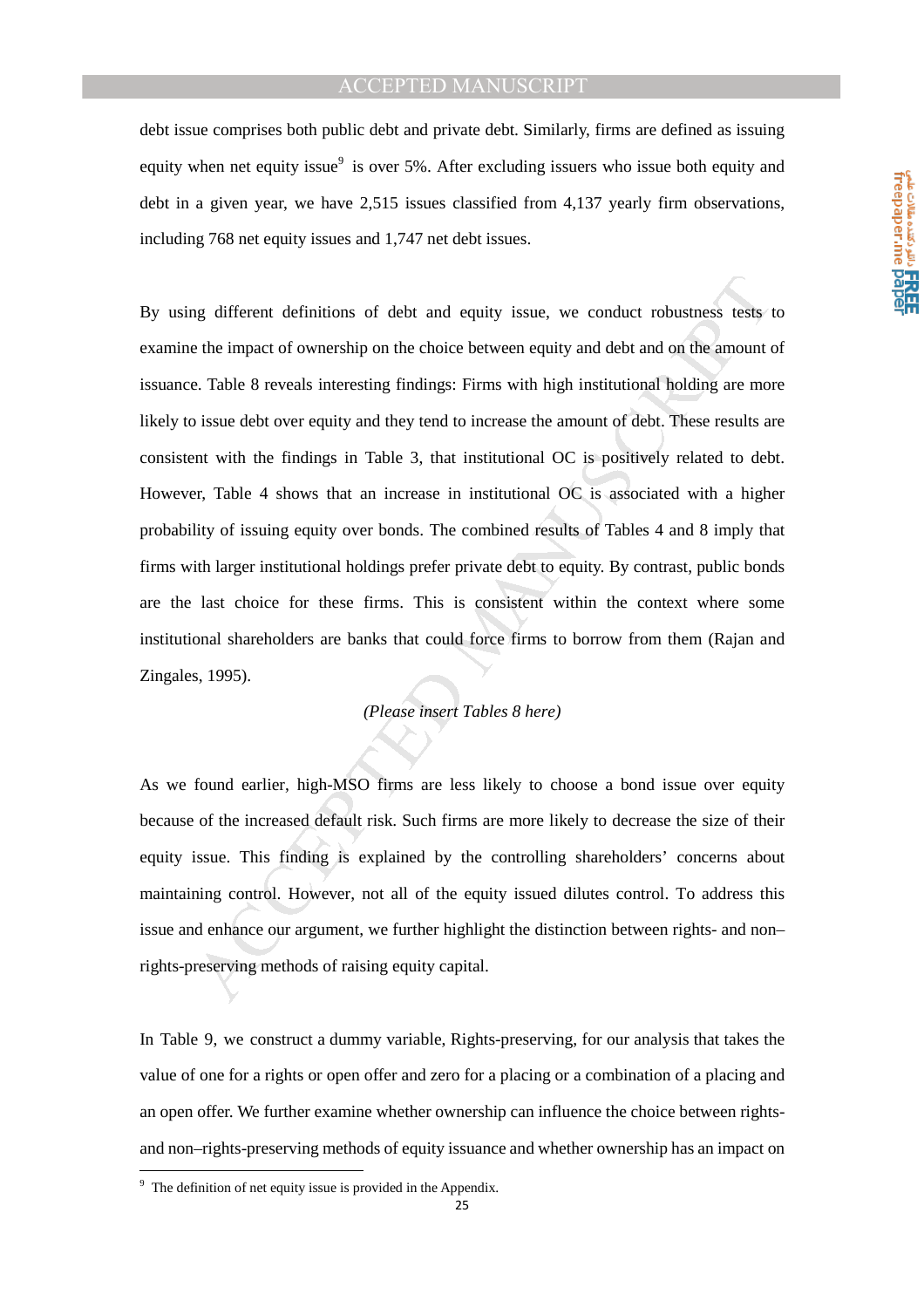the choice between rights-preserving equity and bond issues. The results show that, since firms with high MSO and high institutional OC have to raise money through external financing, a rights-preserving equity issue will be their first choice, a non–rights-preserving issue is next, and a bond issue last. This implies that controlling shareholders are more concerned about the increased bankruptcy risk brought about by the bonds than the loss of control through the equity issue. These results are consistent with the earlier finding in Table 5. We also find that, of the three financing methods, firms are most likely to choose the rights-preserving issue, since they need to raise more capital.

*(Please insert Tables 9 here)* 

#### **5. Conclusions**

Example of the matter and the loss of control through the state. These results are consistent with the earlier finding in Table 5. We also find that<br>the financing methods, firms are most likely to choose the rights-preserv This study extends our knowledge of capital structure in the following ways. First, it stresses the importance of the relation between ownership and leverage ratio in the UK context. Our analysis uses two major proxies for ownership: MSO and institutional ownership. Our empirical results show a non-monotonic relation between MSO and the debt ratio. At lower MSO levels, the relation with leverage is positive, supporting interest alignment theory (Jensen and Meckling, 1976). This is because higher managerial ownership plays an important role in aligning the interests of corporate managers and shareholders, leading to lower costs of debt. In this case, firms are likely to raise more debt, resulting in higher debt. However, this relation becomes negative for a small proportion of higher-MSO firms, which can be explained by the managerial entrenchment hypothesis (Fama and Jensen, 1983). Corporate managers who own high percentages of firm shares are in a better position to protect their private interests from the risk of bankruptcy associated with a high leverage ratio. Our finding is consistent with the studies of Brailsford et al. (2002) and Florackis and Ozkan (2009).

Interestingly, we find that institutional ownership has a homogeneously positive effect on firm leverage ratios, although a high degree of institutional ownership decreases the probability of issuing bonds over equity. Our results provide two explanations: First, high institutional OC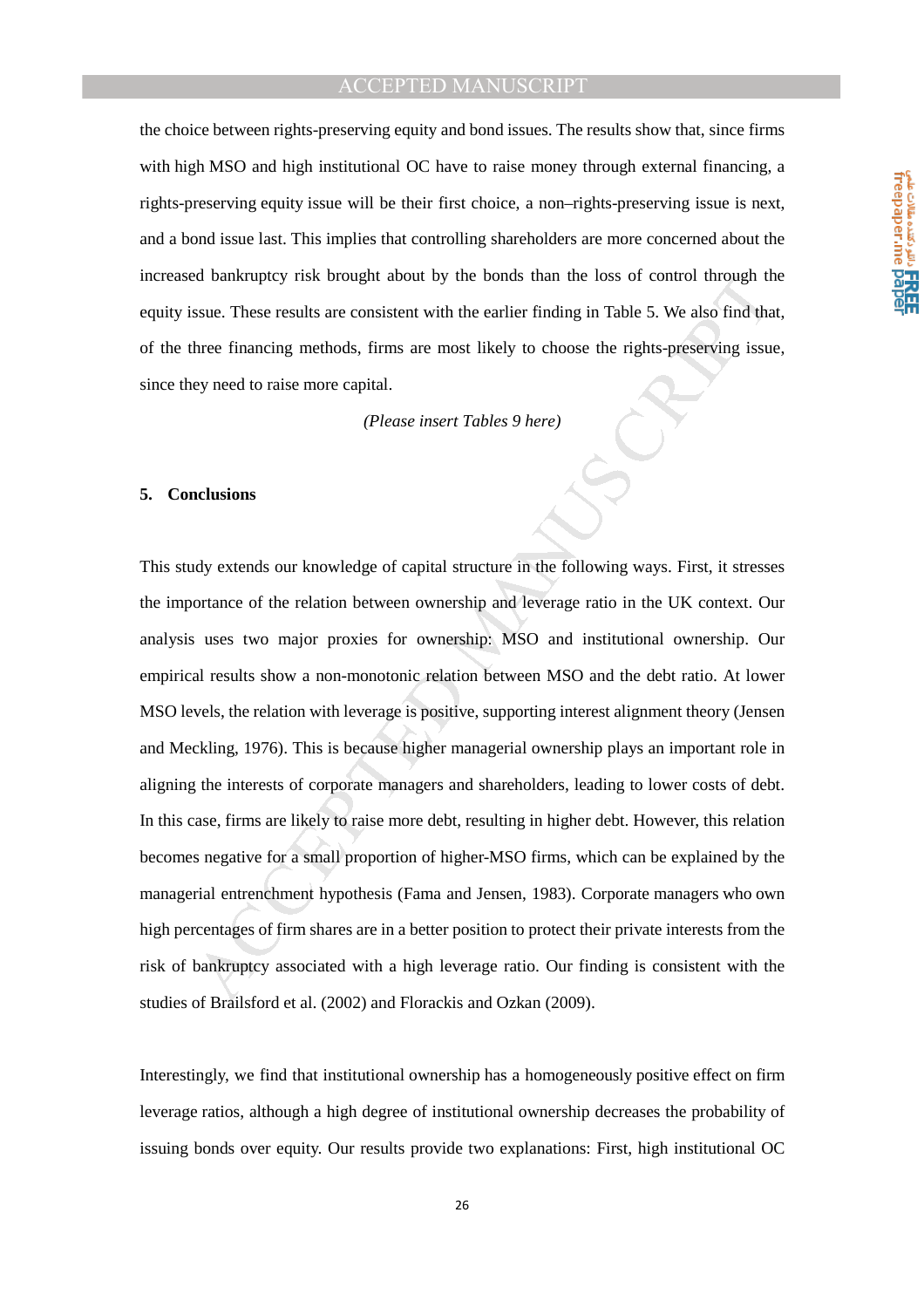firms have an incentive to issue more bonds and less equity. Second, such firms are more likely to turn to other types of debt as financing channels.

is of tims. Our empirical results strongly suggest that higher-MSO tims preter to issue<br>o bonds to avoid the risk of bankruptcy and maintain their corporate control. We alse<br>the role of current market valuation in the choi Second, we further examine the impact of ownership structure on the external financing decisions of firms. Our empirical results strongly suggest that higher-MSO firms prefer to issue equity to bonds to avoid the risk of bankruptcy and maintain their corporate control. We also consider the role of current market valuation in the choice of security issuances. Consistent with previous findings (Allen and Faulhaber, 1989; Bayless and Chaplinsky, 1996), firms raise new seasoned equity when the market is favorable; otherwise, they are more likely to choose a bond issue. Further, we tie stock market valuations to the relation between MSO and a firm's external financing activities. We find that a hot market increases the probability of firms with greater managerial ownership choosing equity over bond issues. At the same time, a cold market decreases the probability that firms with greater MSO issue equity over bonds. In summary, the empirical evidence confirms such intuition, that firms, on average, time current market valuations when they plan to raise external financing.

Third, this study also addresses the role of the financial crisis in the external financing decisions of firms. We find UK firms chose equity over bonds during the financial crisis, providing strong evidence for the market timing theory and the risk aversion hypothesis.

We note that our research highlights MSO and institutional ownership as proxies of ownership structure. Due to the difficulty of obtaining reliable data, we do not take into account institutional shareholder types, although they play a vital role in ownership structure. For the same reasons, it is unclear how institutional differences affect firm capital structure decisions.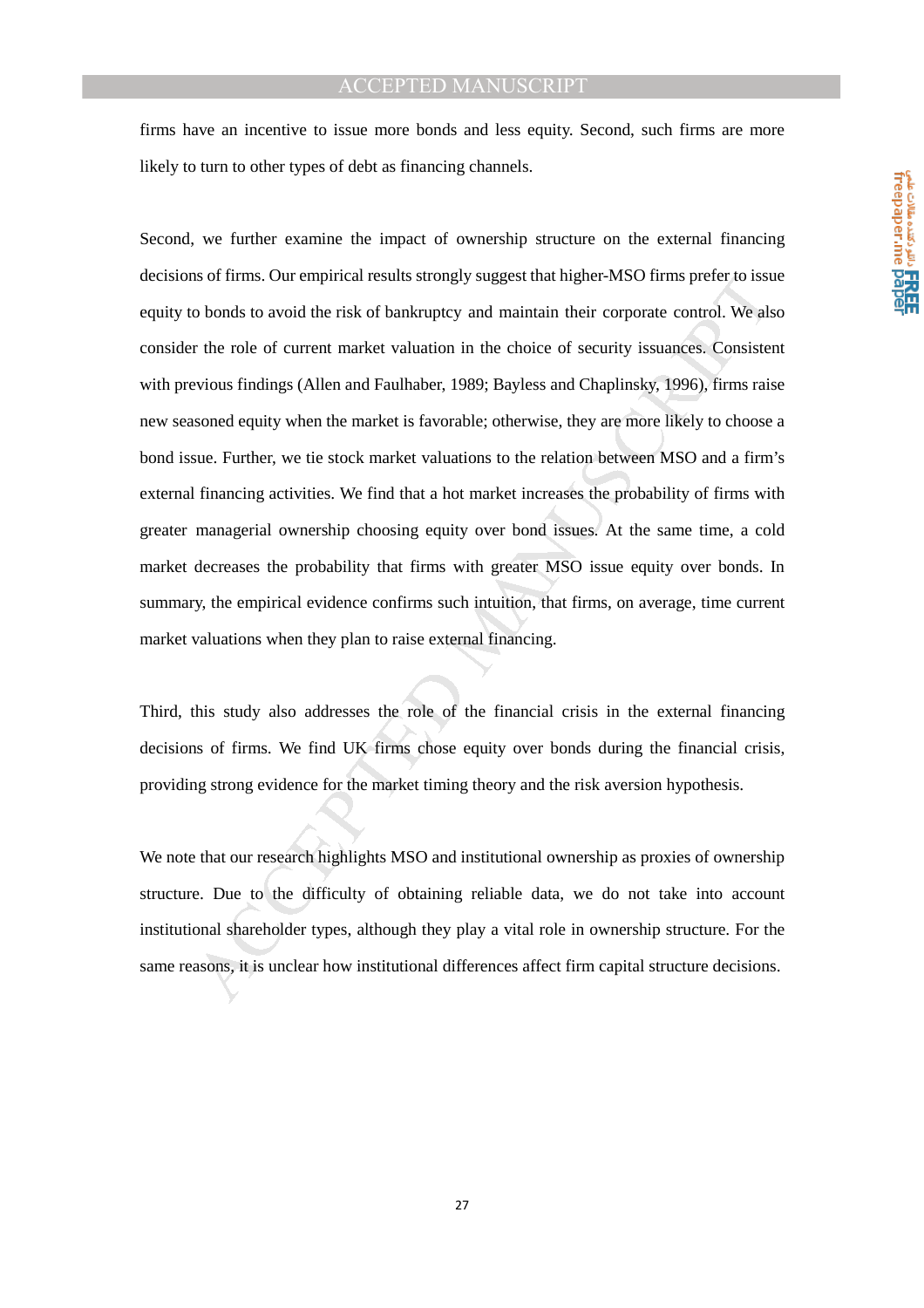#### **References**

- Allen, F. and Faulhaber, G. (1989) 'Signalling by underpricing in the IPO market', *Journal of Financial Economics,* 23(2), pp. 303–323.
- Anderson, R. C., Mansi, S. A. and Reeb, D. M. (2003) 'Founding family ownership and the agency cost of debt', *Journal of Financial Economics,* 68(2), pp. 263–285.
- Armitage, S. (2010) 'Block buying and choice of issue method in UK seasoned equity offers', *Journal of Business Finance and Accounting,* 37(3-4), pp. 422–448.
- Ashbaugh, H., Daniel, W. C. and Ryan, L. (2006) 'The effect of corporate governance on firms' credit ratings', *Journal of Accounting and Economics*, 42(1–2), pp. 203–243.
- *MARA Tunnel and ACCERTIFY* (1993) The state of composite governance on firms, creately, *Journal of Ferenomics*,  $A(1, -2)$ , pp. 203-243.<br>
And Wurgler, J. (2002) "Market timing and capital structure", *Journal of Finances* Baker, M. and Wurgler, J. (2002) 'Market timing and capital structure', *Journal of Finance*, 57(1), pp. 1– 30.
- Barclay, M. and Warner, J. (1993) 'Stealth trading and volatility: which trades move prices?', *Journal of Financial Economics*, 34, pp. 281–305.
- Barnes, E., and Walker M. (2006) 'The seasoned-equity issues of UK firms: market reaction and issuance method choice', *Journal of Business Finance and Accounting,* 33(1-2), pp. 45–78.
- Bathala, C. (1996) 'Determinants of managerial stock ownership: the case of CEOs', *Financial Review*, 31(1), pp. 127–147.
- Bayless, M. and Chaplinsky, S. (1996) 'Is there a "window of opportunity" for seasoned equity issuance?', *Journal of Finance*, 51(1), pp. 253–278.
- Berger, P. G., Ofek, E. and Yermack, D. L. (1997) 'Managerial entrenchment and capital structure decisions', *Journal of Finance*, 52(4), pp. 1411–1438.
- Bhojraj, S. and Sengupta, P. (2003) 'Effect of corporate governance on bond ratings and yields: the role of institutional investors and outside directors', *Journal of Business,* 76(3), pp. 455–475.
- Brailsford, T. J., Oliver, B. R. and Pua, S. L. H. (2002) 'On the relation between ownership structure and capital structure', *Journal of Accounting and Finance,* 42(1), pp. 1–26.
- Chang, R. and Rhee, S. (1990) 'The impact of personal taxes on corporate dividend policy and capital structure decisions', *Financial Management*, 19(2), pp. 21–31.
- Cronqvist, H. and Nilsson, M. (2003), 'Agency costs of controlling minority shareholders', *Journal of Financial Quantitative Analysis,* 38(4), pp. 695–714.
- DeAngelo, H. and Masulis, R. (1980) 'Optimal capital structure under corporate and personal taxation', *Journal of Financial Economics,* 8(1), pp. 3–29.
- Demsetz, H. (1983) 'The structure of ownership and the theory of the firm', *Journal of Law and Economics*, 26, pp. 375–390.
- Denis, D. J. and Mihov, V. (2003) 'The choice among bank debt, non-bank private debt, and public debt: evidence from new corporate borrowings', *Journal of Financial Economics,* 70(1), pp. 3–28.
- Fama, E. F. and French, K. R. (2002) 'Testing trade-off and pecking order predictions about dividends and debt', *Review of Financial Studies,* 15(1), pp. 1–33.
- Fama, E. F. and Jensen, M. C. (1983) 'Separation of ownership and control', *Journal of Law and Economics,* 26(2), pp. 301–325.
- Florackis, C. and Ozkan, A. (2009) 'Managerial incentives and corporate leverage: evidence from the United Kingdom', *Accounting and Finance*, 49(3), pp. 531–553.
- Frank, M. Z. and Goyal, V. K. (2007) 'Trade-off and pecking order theories of debt', in B. E. Eckbo (Ed.), *Handbook of Corporate Finance: Empirical Corporate Finance*, Vol. 2, Chapter 12 (Amsterdam: Elsevier/North-Holland).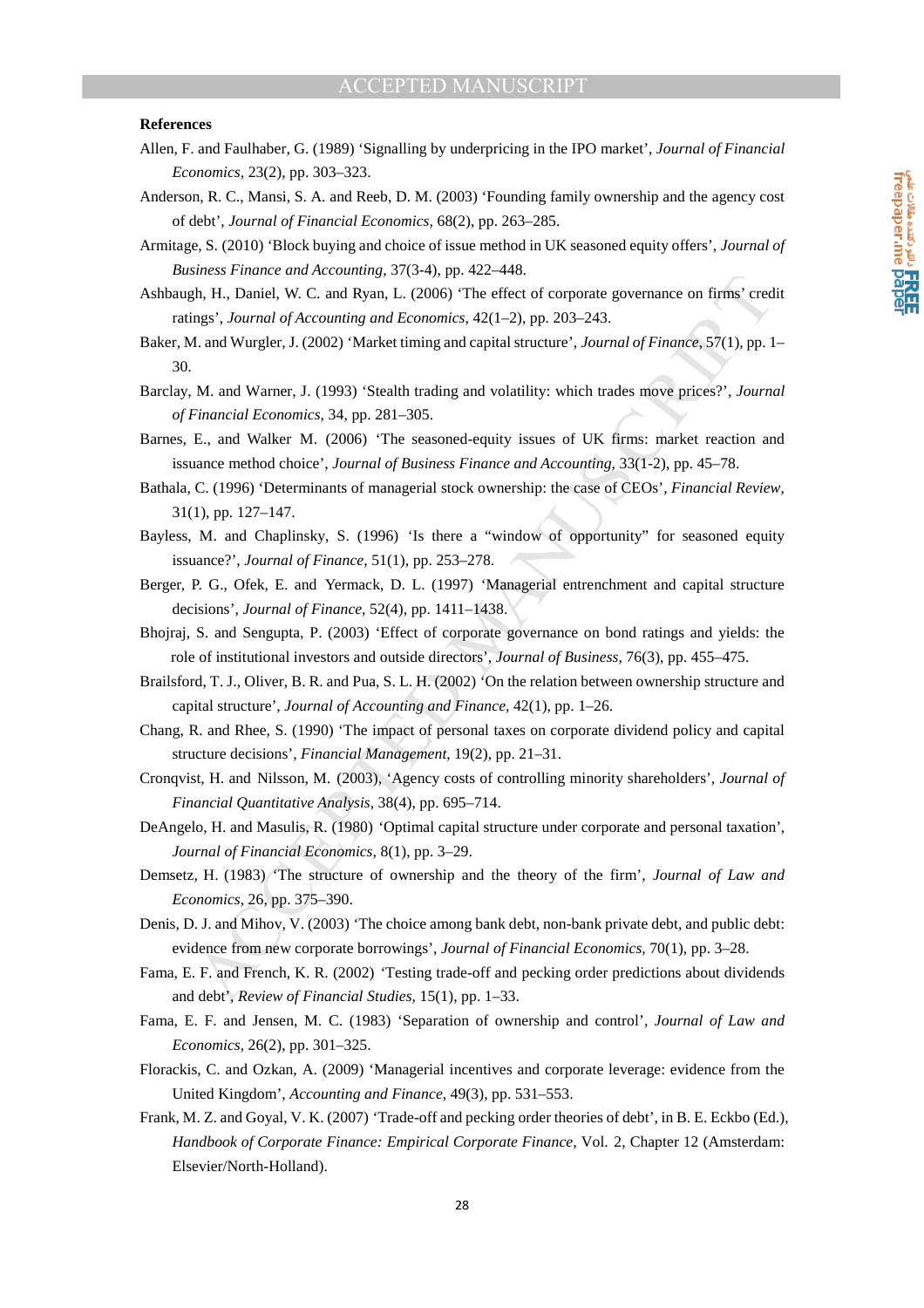- Frank, M. Z. and Goyal, V. K. (2009) 'Capital structure decisions: which factors are reliably important?', *Financial Management*, 38(1), pp. 1–37.
- Friend, I. and Lang, L. (1988) 'An empirical test of the impact of managerial self-interest on corporate capital structure', *Journal of Finance,* 43(2), pp. 271–281.
- Grossman, S. and Hart, O. (1980) 'Takeover bids, the free-rider problem and the theory of the corporation', *Bell Journal of Economics,* 11(1), pp. 42–64.
- Harris, M. and Raviv, A. (1990) 'Capital structure and the informational role of debt', *Journal of Finance,* 45(2), pp. 321–349.
- Haugen, R. and Senbet, L. (1987) 'On the resolution of agency problems by complex financial instruments: a reply', *Journal of Finance*, 42(4), pp. 1091–1095.
- Helwege, J. and Liang, N. (2004) 'Initial public offerings in hot and cold markets', *Journal of Financial and Quantitative Analysis*, 39(3), pp. 541–569.
- Himmelberg, C. P., Hubbard, R. G. and Palia, D. (1999) 'Understanding the determinants of managerial ownership and the link between ownership and performance', *Journal of Financial Economics*, 53(3), pp. 353–384.
- Hovakimian, A., Opler, T. and Titman, S. (2001) 'The debt-equity choice', *Journal of Financial and Quantitative Analysis*, 36(1), pp. 1–24.
- Jensen, G., Solberg, D. and Zorn, T. (1992) 'Simultaneous determination of insider ownership, debt, and dividend policies', *Journal of Financial and Quantitative Analysis*, 27(2), pp. 247–263.
- Jensen, M. (1986) 'Agency costs of free cash flow, corporate finance, and takeovers', *American Economic Review*, 76(2), pp. 323–329.
- Jensen, M. (2004) 'The agency costs of overvalued equity and the current state of corporate finance', *European Financial Managemen*t, 10(4), pp. 549–565.
- Jensen, M. and Meckling, W. (1976) 'Theory of the firm: managerial behavior, agency costs, and ownership structure', *Journal of Financial Economics*, 3(4), pp. 305–360.
- Klein, A. and Zur, E. (2009) 'Entrepreneurial shareholder activism: hedge funds and other private investors', *Journal of Finance*, 64(1), pp. 187–229.
- Leland, H. and Pyle, H. (1977) 'Informational asymmetries, financial structure, and financial intermediation', *Journal of Finance*, 32(2), pp. 371–387.
- Frame Transfer (1997), Journal of Finance and the Distribution of the Society of the Society of the standard method of the resolution of agency problems by complex financial metroments: a reply, Journal of Finance, 42(3), Levis M., Meoli, M. and Migliorati, K. (2011) 'The impact of the financial crisis on SEO fees', *European Financial Management 2012 Annual Conference paper*, Cass Business School, City University London. .
- Larcker F. and Rusticus, O. (2010) 'On the use of instrumental variables in accounting research', *Journal of Accounting and Economics*, 49(3), pp. 185–205
- Ljungqvist, A., Nanda, V. and Singh, R. (2006) 'Hot market, investor sentiment and IPO pricing', *Journal of Business*, 79(4), pp. 1667–1702.
- Loughran, T. and Ritter, J. (1995) 'The new issues puzzle', *Journal of Finance*, 50(1), pp. 23–51.
- Loughran, T., Ritter, J. and Rydqvist, K. (1994) 'Initial public offerings: international insights', *Pacific-Basin Finance Journal*, 2(2&3), pp. 165–199.
- Lundstrum, L. L. (2009) 'Entrenched management, capital structure changes and firm value', *Journal of Economics and Finance,* 33(2), pp. 161–175.
- Mahrt-Smith J. (2005) 'The interaction of capital structure and ownership structure', *Journal of Business*, 78(3), pp. 787–816.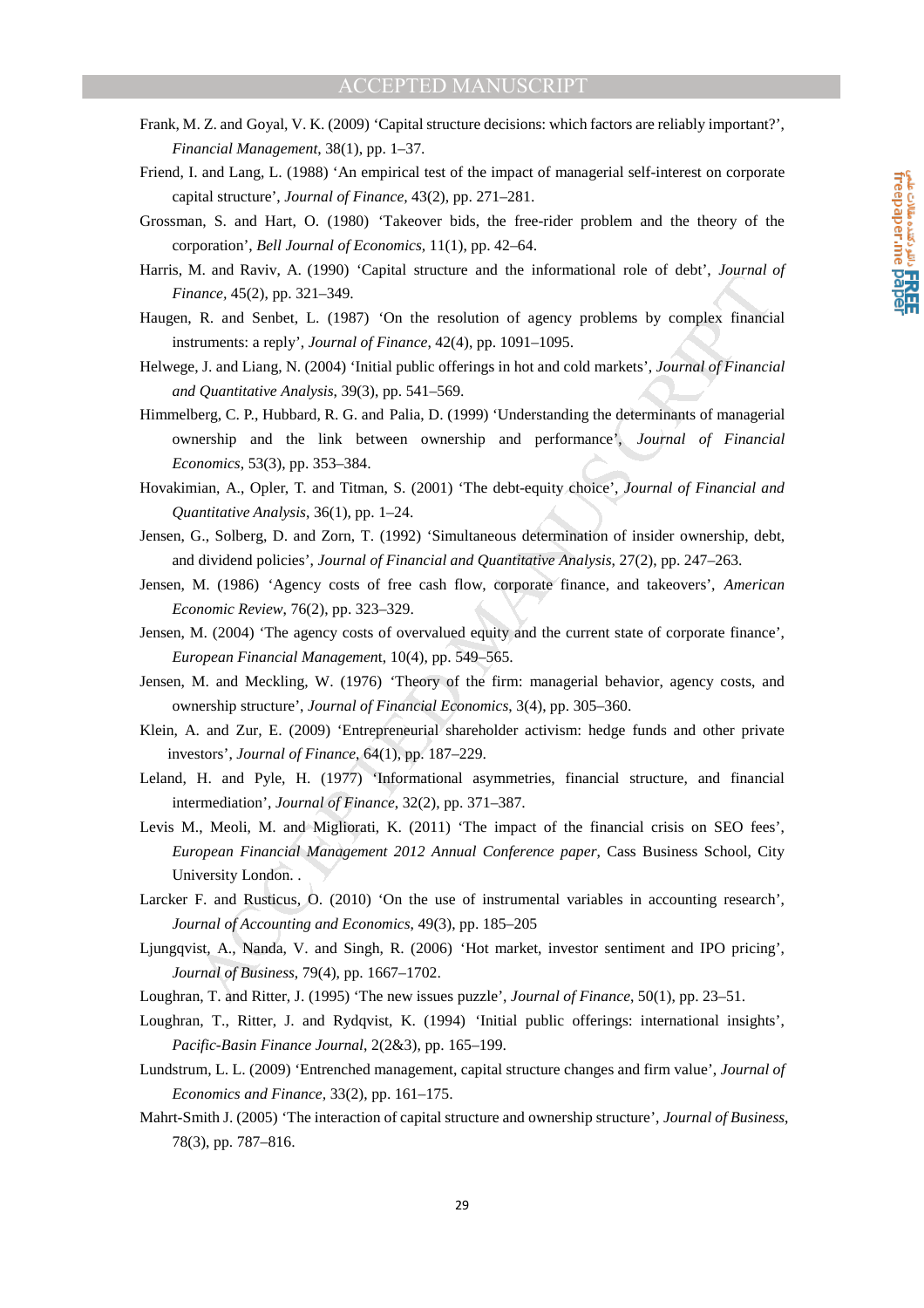- Moh'd, M. A., Perry, L. G. and Rimbey, J. N. (1995) 'An investigation of the dynamic relationship between agency theory and dividend policy', *Financial Review,* 30(2), pp. 367–385.
- Morck, R., Shleifer, A. and Vishny, R. W. (1988) 'Management ownership and market valuation: an empirical analysis', *Journal of Financial Economics*, 20(1&2), pp. 293–315.
- Myers, S. C. (1977) 'Determinants of corporate borrowing', *Journal of Financial Economics*, 5(2), pp. 147–175.
- Myers, S. C., and Majluf, N. S. (1984) 'Corporate financing and investment decisions when firms have information that investors do not have', *Journal of Financial Economics*, 13(2), pp. 187–221.
- Pedersen, T. and Thomsen, S. (2000) 'Ownership structure and economic performance in the largest European companies', *Strategic Management Journal*, 21(6), pp. 689–705.
- Rajan, R. G. and Zingales, L. (1995) 'What do we know about capital structure? Some evidence from international data', *Journal of Finance,* 50(5), pp. 1421–1460.
- Rozeff, M. (1982) 'Growth, beta and agency costs as determinants of dividend payout ratios', *Journal of Financial Research,* 5(3), pp. 249–259.
- Shleifer, A. and Vishny, R. W. (1986) 'Large shareholders and corporate control', *Journal of Political Economy,* 94(3), pp. 461–488.
- Short, H., and Keasey, K. (1999) 'Managerial ownership and the performance of firms: evidence from the UK'. *Journal of Corporate Finance*, 5(1), pp. 79–101.
- Stulz, R. (1988) 'Managerial control of voting rights: financing policies and the market for managerial control', *Journal of Financial Economics,* 20(1&2), pp. 25–54.
- Sufi, A. (2009) 'Bank lines of credit in corporate finance: an empirical analysis', *Review of Financial Studies,* 22(3), pp. 1057–1088.
- Titman, S. and Wessels, R. (1988) 'The determinants of capital structure choice', *Journal of Finance*, 43(1), pp. 1–19.
- Tufano, P. (1996) 'Who manages risk? An empirical examination of risk management practices in the gold mining industry', *Journal of Finance,* 51(4), pp. 689–705.
- Vera, G., Pattani, A. and Wackett, J. (2011) 'Going public: UK companies' use of capital market', *Bank of England Quarterly Bulletin*, 51(4), pp. 319–330
- Welch, I. (2004) 'Capital structure and stock returns', *Journal of Political Economy,* 112(1), pp. 106– 131.
- b. e., and many track (2009) (Sometic manne, and when the conomics, 13(2), pp. 187-221.<br>
T. and Thomsen, S. (2000) 'Ownership structure and economic performance in the large<br>
organic contrainers', Strategic Management Jou Zwiebel, J. (1996) 'Dynamic capital structure under managerial entrenchment', *American Economic Review*, 86(5), pp. 1197–1215.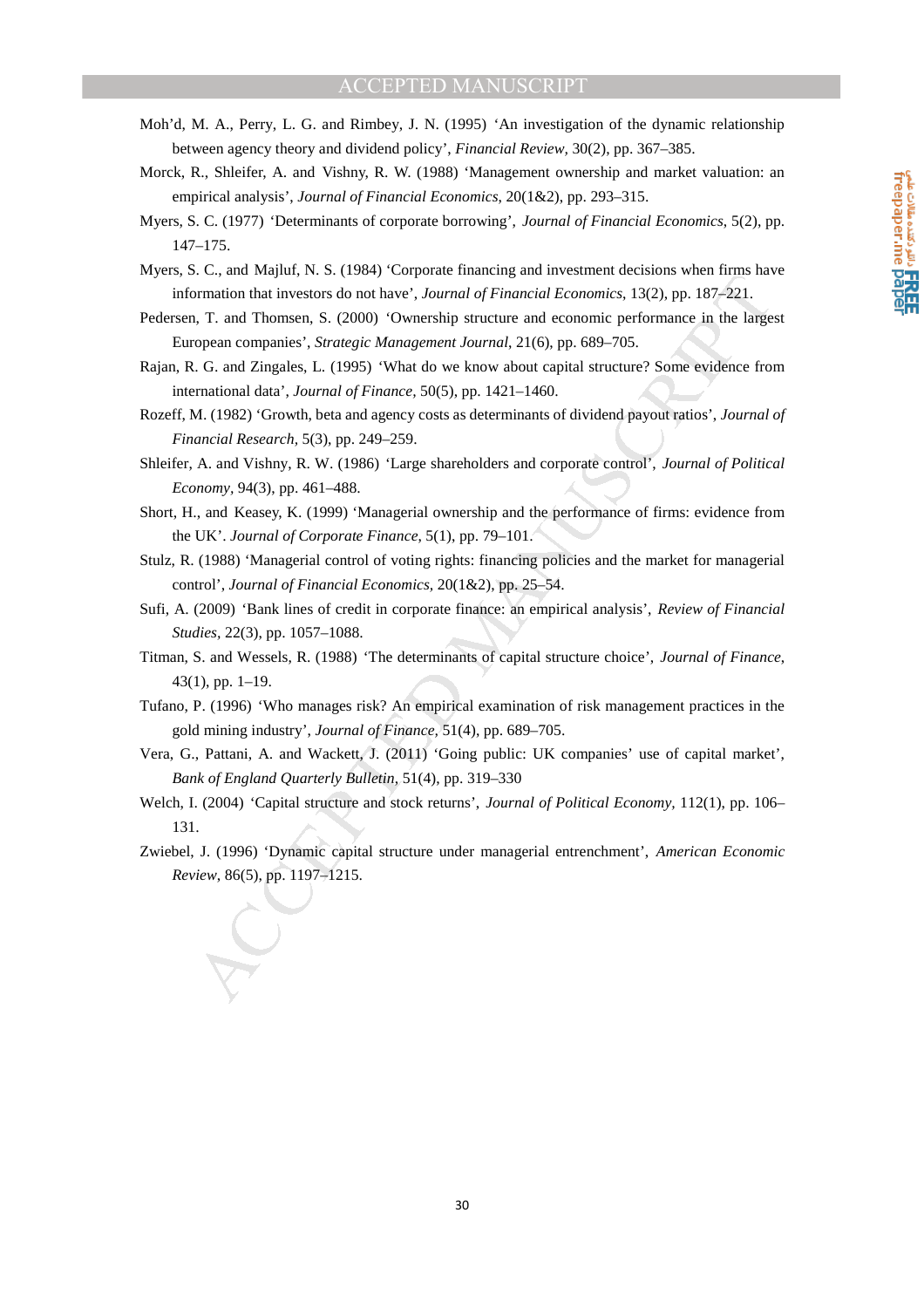#### **Table 1. Descriptive Statistics of the Full Sample**

This table reports key descriptive statistics of the sample of 383 UK listed companies, Panel A providing firm observations for different levels of MSO and Panel B providing firm observations for different periods, excluding financials and utilities. All firm observations are yearly, based on the period from January 1, 1998, to December 31, 2012. Panel A reveals the means, standard deviations, medians, and 25th and 75th percentiles of firm characteristics for the full sample. In Panel B, MSO is categorized as low, under 5%; medium, 5–25%; and high, over 25%.

| Panel A: Descriptive statistics of the 383 sample firms |          |                   |                             |                      |                             |                    |
|---------------------------------------------------------|----------|-------------------|-----------------------------|----------------------|-----------------------------|--------------------|
| <b>Variables</b>                                        | Mean     | St. Dev.          | 25 <sup>th</sup> Percentile | <b>Median</b>        | 75 <sup>th</sup> Percentile | No. of Obs.        |
| MSO(%)                                                  | 9.046    | 11.519            | 3.500                       | 4.600                | 8.330                       | 4138               |
| Institutional OC (%)                                    | 32.634   | 19.613            | 17.610                      | 31.530               | 46.400                      | 4137               |
| Leverage (Market)<br>(%)                                | 26.639   | 21.211            | 8.320                       | 23.100               | 42.180                      | 4138               |
| Leverage $(Book)$ $(\frac{9}{6})$                       | 29.174   | 32.189            | 6.193                       | 19.523               | 52.799                      | 4138               |
| Tangibility $(\% )$                                     | 53.175   | 26.188            | 32.500                      | 49.179               | 77.992                      | 4138               |
| Profitability (%)                                       | 33.688   | 53.349            | 9.501                       | 20.009               | 60.167                      | 4138               |
| $M/B$ ratio $(\% )$                                     | 2.279    | 2.341             | 0.890                       | 1.470                | 2.730                       | 4138               |
| Sales growth $(\% )$                                    | 13.276   | 36.740            | $-1.141$                    | 7.990                | 20.337                      | 4138               |
| Dividend $(\% )$                                        | 37.986   | 31.916            | 0.021                       | 36.610               | 60.950                      | 4138               |
| Non-debt tax shield<br>(%)                              | 2.155    | 2.746             | 0.001                       | 1.349                | 3.404                       | 4137               |
| MV (£, millions)                                        | 1246.120 | 2072.100          | 168.970                     | 406.270              | 1251.690                    | 4138               |
| Operational risk (%)                                    | 0.043    | 0.078             | 0.008                       | 0.021                | 0.048                       | 4138               |
| R&D(%)                                                  | 3.149    | 6.582             | 0.000                       | 0.580                | 3.770                       | 4138               |
| Panel B: Firm observations with different MSO levels    |          |                   |                             |                      |                             |                    |
|                                                         |          | Low MSO $(0-5\%)$ |                             | Medium MSO $(5-25%)$ |                             | High MSO $(>25\%)$ |
| <b>Variables</b>                                        | Mean     | St. Dev.          | Mean                        | St. Dev.             | Mean                        | St. Dev.           |
| MSO(%)                                                  | 3.695    | 0.516             | 7.955                       | 2.394                | 32.999                      | 16.201             |
| Institutional OC $(\% )$                                | 33.614   | 19.455            | 35.717                      | 19.618               | 21.656                      | 16.255             |
| Leverage $(Market)(\%)$                                 | 26.708   | 20.911            | 28.306                      | 21.975               | 22.559                      | 20.096             |
| Leverage $(Book)(\%)$                                   | 24.486   | 32.111            | 40.539                      | 35.000               | 21.157                      | 26.071             |
| Tangibility (%)                                         | 57.912   | 27.896            | 45.860                      | 22.428               | 50.857                      | 22.735             |
| Profitability (%)                                       | 40.507   | 54.551            | 24.711                      | 44.114               | 26.818                      | 63.029             |
| $M/B$ ratio $(\frac{9}{6})$                             | 1.946    | 2.015             | 2.571                       | 2.543                | 2.949                       | 2.806              |
| Sales growth (%)                                        | 11.666   | 37.627            | 14.943                      | 34.346               | 15.931                      | 38.141             |
| Dividend (%)                                            | 41.074   | 34.829            | 33.973                      | 26.808               | 34.757                      | 29.002             |

| Panel A: Descriptive statistics of the 383 sample firms |  |  |
|---------------------------------------------------------|--|--|
|---------------------------------------------------------|--|--|

|                             |          | Low MSO $(0-5\%)$ |         | Medium MSO $(5-25%)$ |         | High MSO $(>25\%)$ |
|-----------------------------|----------|-------------------|---------|----------------------|---------|--------------------|
| <b>Variables</b>            | Mean     | St. Dev.          | Mean    | St. Dev.             | Mean    | St. Dev.           |
| MSO(%)                      | 3.695    | 0.516             | 7.955   | 2.394                | 32.999  | 16.201             |
| Institutional OC $(\% )$    | 33.614   | 19.455            | 35.717  | 19.618               | 21.656  | 16.255             |
| Leverage $(Market)(\%)$     | 26.708   | 20.911            | 28.306  | 21.975               | 22.559  | 20.096             |
| Leverage $(Book)(\%)$       | 24.486   | 32.111            | 40.539  | 35.000               | 21.157  | 26.071             |
| Tangibility $(\% )$         | 57.912   | 27.896            | 45.860  | 22.428               | 50.857  | 22.735             |
| Profitability $(\% )$       | 40.507   | 54.551            | 24.711  | 44.114               | 26.818  | 63.029             |
| $M/B$ ratio $(\% )$         | 1.946    | 2.015             | 2.571   | 2.543                | 2.949   | 2.806              |
| Sales growth $(\% )$        | 11.666   | 37.627            | 14.943  | 34.346               | 15.931  | 38.141             |
| Dividend $(\% )$            | 41.074   | 34.829            | 33.973  | 26.808               | 34.757  | 29.002             |
| Non-debt tax shield (%)     | 1.704    | 2.380             | 2.763   | 3.056                | 2.559   | 3.017              |
| $MV$ (£, millions)          | 1582.630 | 2407.810          | 928.893 | 1609.610             | 620.051 | 1038.850           |
| <b>Operational risk (%)</b> | 0.034    | 0.053             | 0.048   | 0.094                | 0.065   | 0.110              |
| R&D(%)                      | 2.634    | 5.701             | 3.419   | 7.619                | 4.806   | 6.917              |
| $\mathbf N$                 |          | 2226              |         | 1329                 |         | 582                |
| $\frac{0}{0}$               |          | 53.807            |         | 32.125               |         | 14.068             |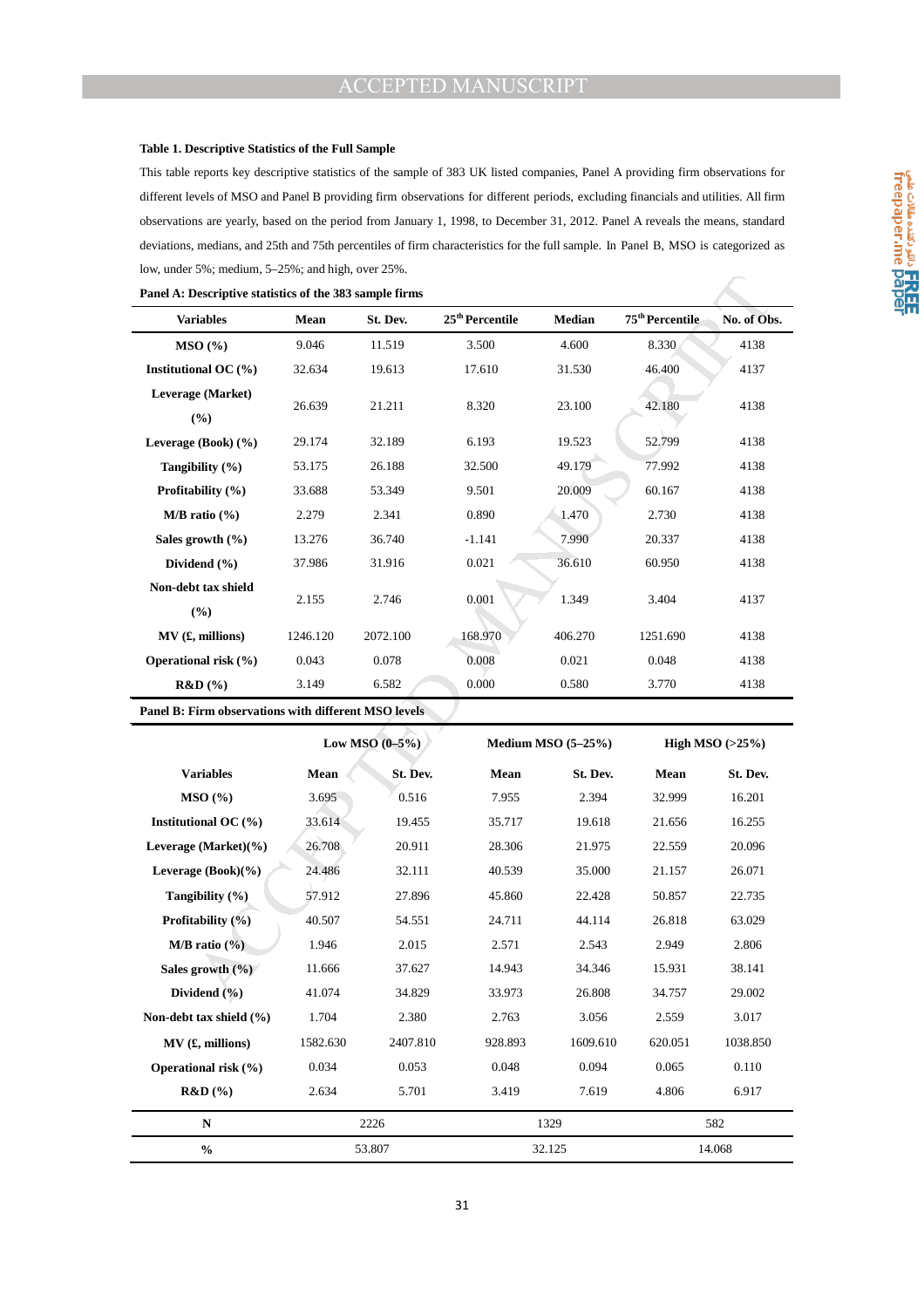MANUSCRIPT

Panel A presents the distributions of 772 equity issues and 530 bond issues by year. Panel B presents the firm characteristics for the samples of equity and bond issues respectively, excluding financials and utilities. All issues are from January 1, 1998, to December 31, 2012. Here Annual Proceeds is the sum of proceeds in one year and Average Proceeds is the average of proceeds in one year. The superscripts a, b, and c denote statistical significance at the 1%, 5%, and 10% levels, respectively, for the *t*-test of the difference in means between equity and bond issues.

|              |             | <b>Equity Issue</b>    |                         |           | <b>Bond Issue</b>      |                         |
|--------------|-------------|------------------------|-------------------------|-----------|------------------------|-------------------------|
| Year         | $\mathbf N$ | <b>Annual Proceeds</b> | <b>Average Proceeds</b> | ${\bf N}$ | <b>Annual Proceeds</b> | <b>Average Proceeds</b> |
| 1998         | 20          | 2679.400               | 133.970                 | $\tau$    | 3665.160               | 523.594                 |
| 1999         | 24          | 3245.16                | 135.215                 | 31        | 23455.13               | 756.617                 |
| 2000         | 56          | 19697.350              | 351.738                 | 40        | 30183.920              | 754.598                 |
| 2001         | 69          | 23292.910              | 346.810                 | 37        | 8048.050               | 217.515                 |
| 2002         | 51          | 14800.270              | 290.201                 | 47        | 14227.410              | 302.711                 |
| 2003         | 60          | 12355.530              | 205.925                 | 48        | 19268.350              | 401.424                 |
| 2004         | 52          | 10073.300              | 193.717                 | 27        | 5685.270               | 210.566                 |
| 2005         | 53          | 7146.930               | 134.848                 | 18        | 4436.650               | 246.481                 |
| 2006         | 36          | 4068.060               | 113.002                 | 61        | 12195.110              | 199.920                 |
| 2007         | 53          | 37485.571              | 707.278                 | 54        | 15941.150              | 295.206                 |
| 2008         | 28          | 24597.980              | 878.499                 | 41        | 11916.080              | 290.636                 |
| 2009         | 177         | 107234.360             | 605.844                 | 37        | 9277.350               | 250.739                 |
| 2010         | 45          | 25790.070              | 573.113                 | 27        | 3305.320               | 122.419                 |
| 2011         | 29          | 3243.210               | 111.835                 | 31        | 5185.830               | 167.285                 |
| 2012         | 19          | 4806.850               | 252.992                 | 24        | 4902.990               | 204.291                 |
| <b>Total</b> | 772         | 300,516.951            |                         | 530       | 171,693.770            |                         |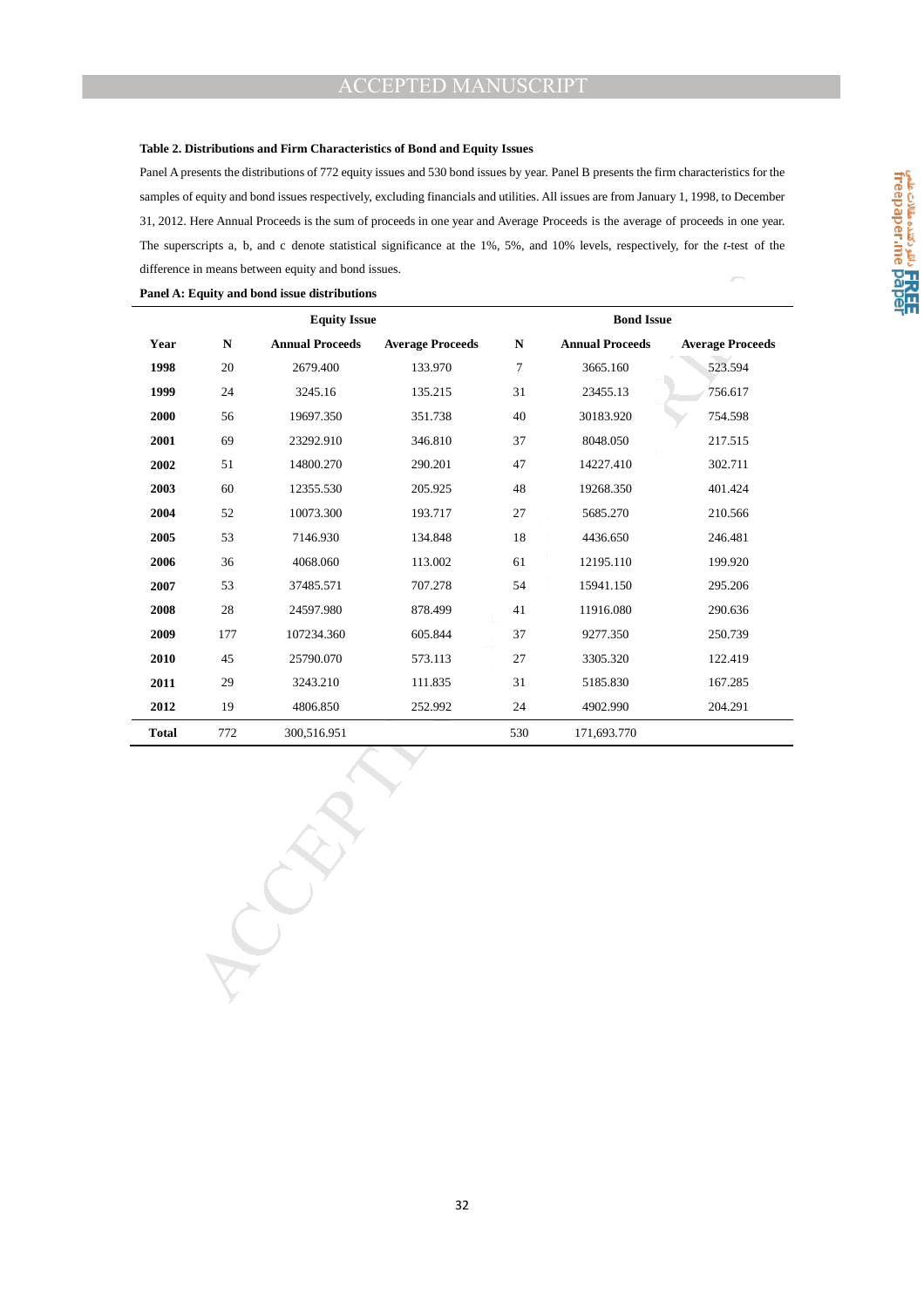|                                 |          | Equity Issues $(N = 772)$ | Bond Issues $(N = 530)$ |                 | <b>Difference in Means</b> |
|---------------------------------|----------|---------------------------|-------------------------|-----------------|----------------------------|
| <b>Variables</b>                | Mean     | <b>Std. Dev</b>           | Mean                    | <b>Std. Dev</b> |                            |
| Proceeds $(f, \text{millions})$ | 318.108  | 396.088                   | 365.076                 | 410.168         | $-46.968$ <sup>a</sup>     |
| Proceeds/MV (%)                 | 0.364    | 0.676                     | 0.073                   | 0.175           | $0.291$ <sup>a</sup>       |
| MSO(%)                          | 9.101    | 10.783                    | 5.946                   | 6.237           | $3.155^a$                  |
| Institutional OC (%)            | 35.323   | 25.309                    | 28.38                   | 25.712          | $6.943^{\circ}$            |
| Leverage (Market) (%)           | 38.562   | 25.576                    | 38.693                  | 20.342          | $-0.131$ <sup>a</sup>      |
| Tangibility $(\% )$             | 36.560   | 24.431                    | 40.421                  | 19.936          | $-3.862$ <sup>a</sup>      |
| Profitability (%)               | 16.756   | 60.946                    | 16.358                  | 15.706          | $0.398^{a}$                |
| $M/B$ ratio $(\% )$             | 3.205    | 5.037                     | 3.974                   | 9.062           | $-0.769$ <sup>a</sup>      |
| Sales growth $(\% )$            | 20.248   | 41.192                    | 12.639                  | 24.757          | $7.609$ <sup>a</sup>       |
| Dividend (%)                    | 28.425   | 28.907                    | 39.711                  | 25.759          | $-11.346^a$                |
| Non-debt tax shield $(\% )$     | 2.509    | 2.897                     | 3.155                   | 2.075           | $-0.646^{\circ}$           |
| Current market (%)              | 4.162    | 0.556                     | 3.957                   | 0.510           | $0.205^{\text{a}}$         |
| <b>Crisis</b>                   | 0.392    |                           | 0.300                   |                 |                            |
| <b>Rights-preserving</b>        | 0.171    |                           |                         |                 |                            |
| <b>Credit rating</b>            |          |                           | 0.365                   |                 |                            |
| MV(f, millions)                 | 1998.530 | 2418.350                  | 3446.62                 | 3163.970        | $-1448.090$ <sup>a</sup>   |
| Operational risk (%)            | 6.447    | 10.323                    | 4.194                   | 4.380           | $2.250^{\rm a}$            |
| R&D(%)                          | 3.440    | 8.205                     | 1.931                   | 3.855           | $1.509^{a}$                |

#### **Panel B: Firm characteristics for bond and equity issues**

**MANUSCRIPT**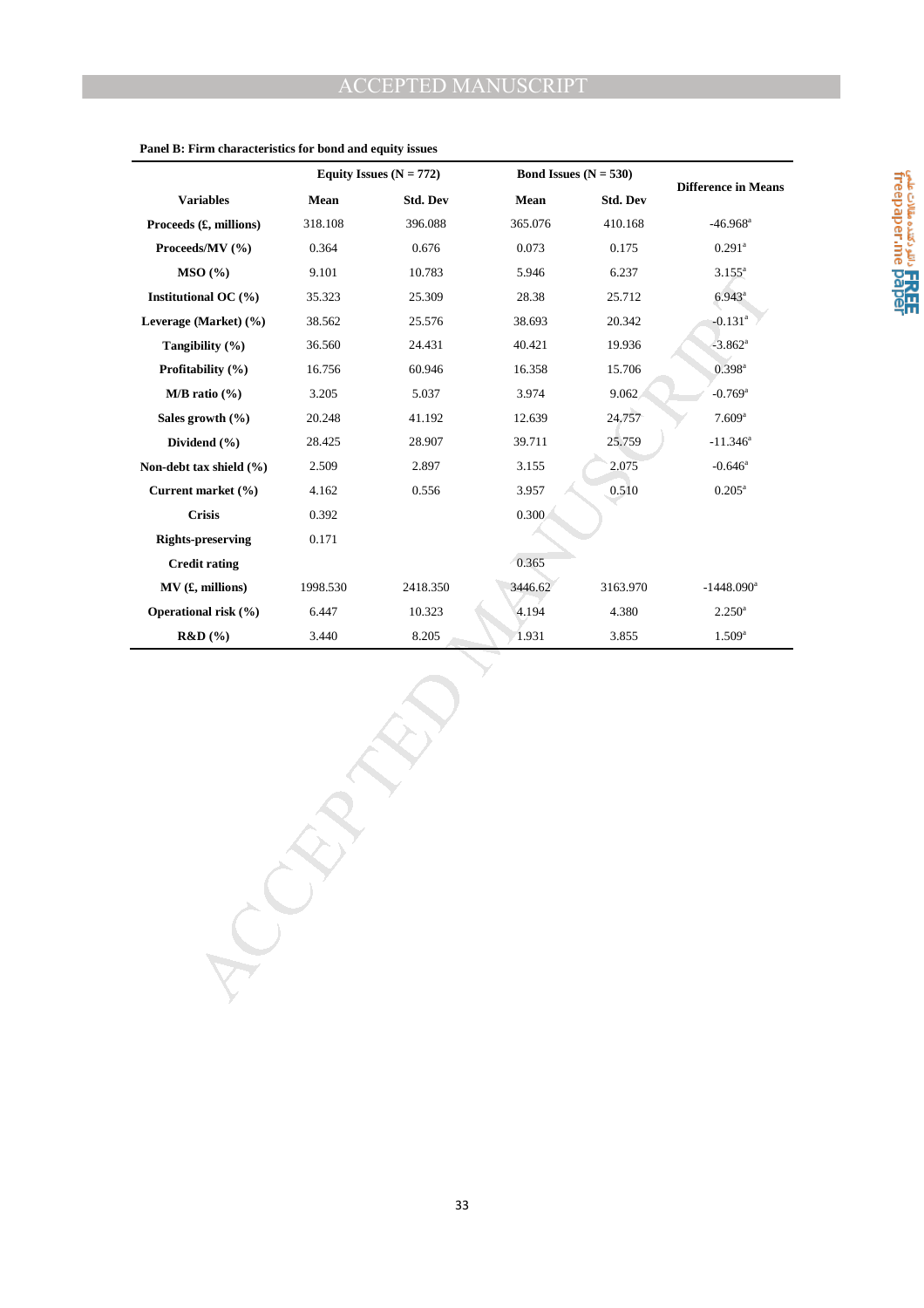#### **Table 3. Impact of Ownership Structure on Firm Capital Structure**

This table reports the estimates of several OLS regressions of firm leverage levels on ownership measures and a series of control variables over the period from January 1, 1998, to December 31, 2012. Models 2 and 4 are piecewise linear specifications in MSO such that (1) MSO (0-5%) is equal to MSO when MSO is lower than 5% and it is equal to 5% otherwise; (2) MSO (5-25%) is equal to zero if MSO is lower than 5% and, when MSO is in the range 5–25%, MSO (5–25%) is equal to MSO minus 5%; otherwise, MSO (5–25%) is equal to 25%; and (3) MSO (>25%) is equal to zero if MSO is lower than 25%; when MSO is over 25%, MSO (>25%) is equal to MSO minus 25%. All independent variables are lagged with respect to the dependent variable. All regressions include year and industry fixed effects. The superscripts a, b, and c denote statistical significance at the 1%, 5%, and 10% levels, respectively.

| <b>Dependent Variables</b> | Leverage (Market)     |                       | <b>Leverage (Book)</b> |                       |
|----------------------------|-----------------------|-----------------------|------------------------|-----------------------|
|                            | Model 1               | Model 2               | Model 3                | Model 4               |
| Intercept                  | $6.311^{a}$           | $6.146^{\rm a}$       | $3.615^a$              | $3.127^{\rm a}$       |
| <b>MSO</b>                 | $7.223^b$             |                       | 1.621 <sup>a</sup>     |                       |
| MSO <sup>2</sup>           | $-0.277$ <sup>a</sup> |                       | $-0.051$ <sup>a</sup>  |                       |
| $MSO(0-5%)$                |                       | $3.798^{a}$           |                        | $3.685^{\rm a}$       |
| MSO (5-25%)                |                       | $-2.918^a$            |                        | $-5.516^a$            |
| MSO (>25%)                 |                       | $-3.186^a$            |                        | $-3.202$ <sup>a</sup> |
| <b>Institutional OC</b>    | $0.222^{\rm b}$       | $0.040$ <sup>a</sup>  | $0.207^{\rm b}$        | $0.197^{\rm a}$       |
| <b>Tangibility</b>         | $0.598^{\rm a}$       | $0.590^{\rm a}$       | $0.341^{\rm a}$        | $0.363^{\rm a}$       |
| Profitability              | $0.298^{\rm a}$       | $0.303^{a}$           | $0.212^{\rm a}$        | $0.123^{\rm a}$       |
| M/B ratio                  | $-0.160$              | $-0.152$              | $-0.154$               | $-0.127$              |
| Sales growth               | $-0.082^b$            | $-0.086^{\rm b}$      | $-0.625^{\rm a}$       | $-0.616^a$            |
| <b>Dividend</b>            | 0.036                 | $-0.026$              | $-0.038$ <sup>c</sup>  | $-0.036$ <sup>c</sup> |
| Non-debt tax shield        | $0.436^{\rm b}$       | $0.420^{\rm a}$       | $0.305^{\rm b}$        | $0.307^{\rm a}$       |
| <b>Crisis</b>              | $1.040^{b}$           | $0.968$ $\mathrm{^a}$ | $1.184^{b}$            | $1.334^{a}$           |
| Adjusted $\mathbb{R}^2$    | 0.493                 | 0.490                 | 0.190                  | 0.190                 |
| ${\bf N}$                  | 4137                  | 4137                  | 4137                   | 4137                  |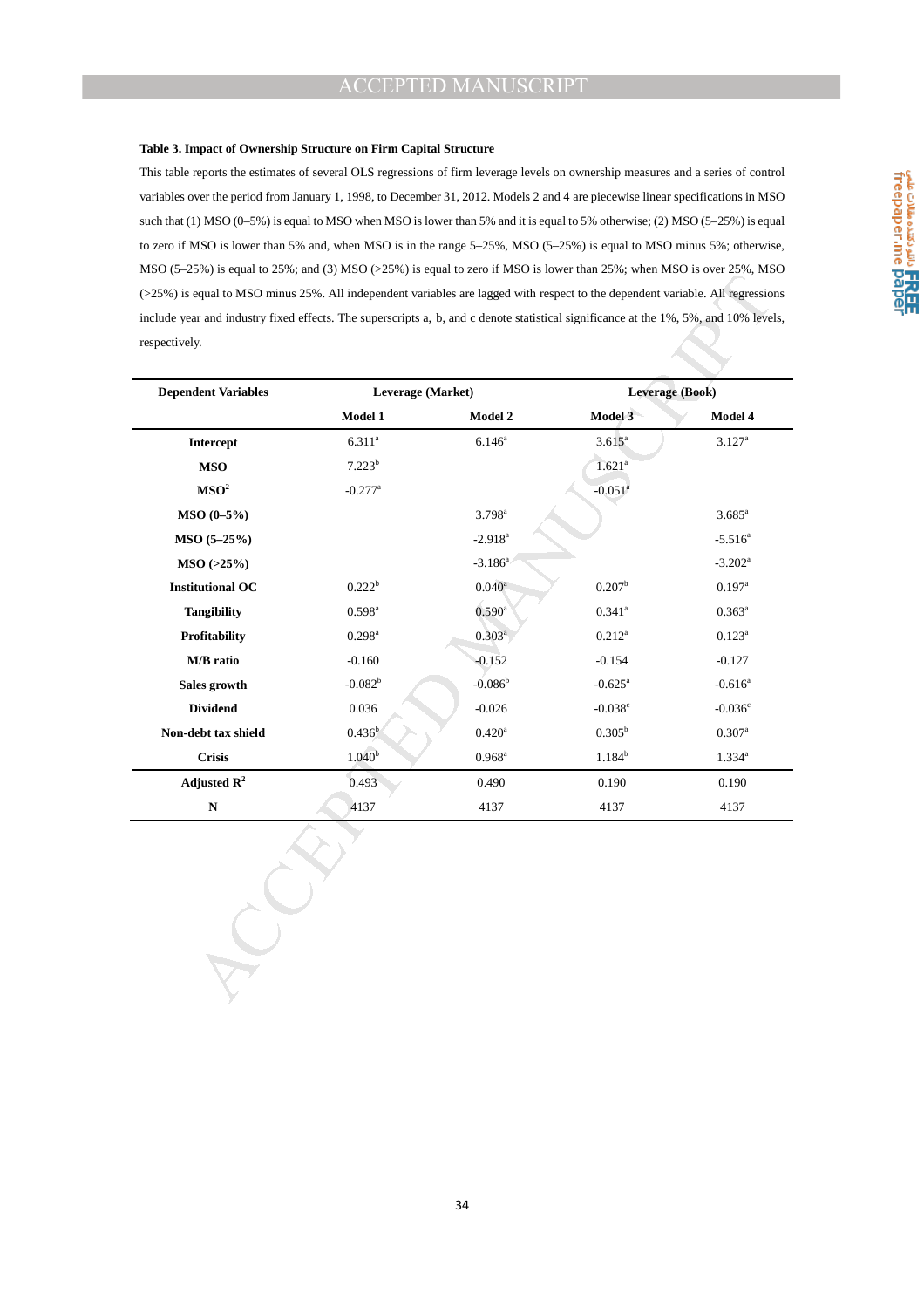#### **Table 4. Impact of Ownership Structure on the Financing Decisions of Firms**

This table reports the estimates of logistic regressions where the dependent variable is binary variable that takes on the value of one if the issuer issues equity and zero for bond issues. The sample comprises 1,202 issues—772equity and 530 bond issues—from January 1, 1998, to December 31, 2012. All independent variables are for the year-end prior to issuance. All regressions include year and industry fixed effects. The superscripts a, b, and c denote statistical significance at the 1%, 5%, and 10% levels, respectively.

|                                            | Model 1               | Model 2               | Model 3               |
|--------------------------------------------|-----------------------|-----------------------|-----------------------|
| Intercept                                  | $-6.416^a$            | $-3.511$ <sup>a</sup> | $-2.532^a$            |
| <b>MSO</b>                                 | $1.366^a$             | $1.320^{\rm a}$       | $1.154^{a}$           |
| $\ensuremath{\mathbf{MSO^*} \mathbf{Hot}}$ |                       | $0.153^{\rm a}$       |                       |
| MSO*Cold                                   |                       |                       | $-0.951$ <sup>b</sup> |
| <b>Institutional OC</b>                    | $0.636^{a}$           | $0.378^{\rm a}$       | $0.663^{\rm a}$       |
| <b>Institutional OC*Hot</b>                |                       | 0.338                 |                       |
| <b>Institutional OC*Cold</b>               |                       |                       | $-0.205$              |
| Hot                                        |                       | $0.504^{\rm a}$       |                       |
| $\mathbf{Cold}$                            |                       |                       | $-2.559^{a}$          |
| <b>Current market</b>                      | $0.829$ <sup>a</sup>  |                       |                       |
| Proceeds/MV                                | 0.158                 | 0.182                 | 0.160                 |
| Leverage (Market)                          | $-0.287$              | $-0.161$              | $-0.169$              |
| <b>Tangibility</b>                         | $-0.080$ <sup>c</sup> | $-0.818^a$            | $-0.072$              |
| Profitability                              | 0.032 <sup>b</sup>    | $0.068$ $\mathrm{^a}$ | 0.029 <sup>b</sup>    |
| M/B ratio                                  | $-0.068$              | $-0.083$              | $-0.013$              |
| Sales growth                               | 0.050 <sup>b</sup>    | $0.052^{\rm b}$       | $0.051^{\rm b}$       |
| <b>Dividend</b>                            | $-0.098$ <sup>a</sup> | $-0.102\mathrm{^a}$   | $-0.104^a$            |
| Non-debt tax shield                        | $-0.128$ <sup>a</sup> | $-0.129$ <sup>a</sup> | $-0.136^a$            |
| <b>Crisis</b>                              | $0.256^{\rm a}$       | $0.363^{\rm a}$       | $0.137^{\rm a}$       |
| Adjusted $\mathbf{R}^2$                    | 0.264                 | 0.264                 | 0.264                 |
| ${\bf N}$                                  | 1202                  | 1202                  | 1202                  |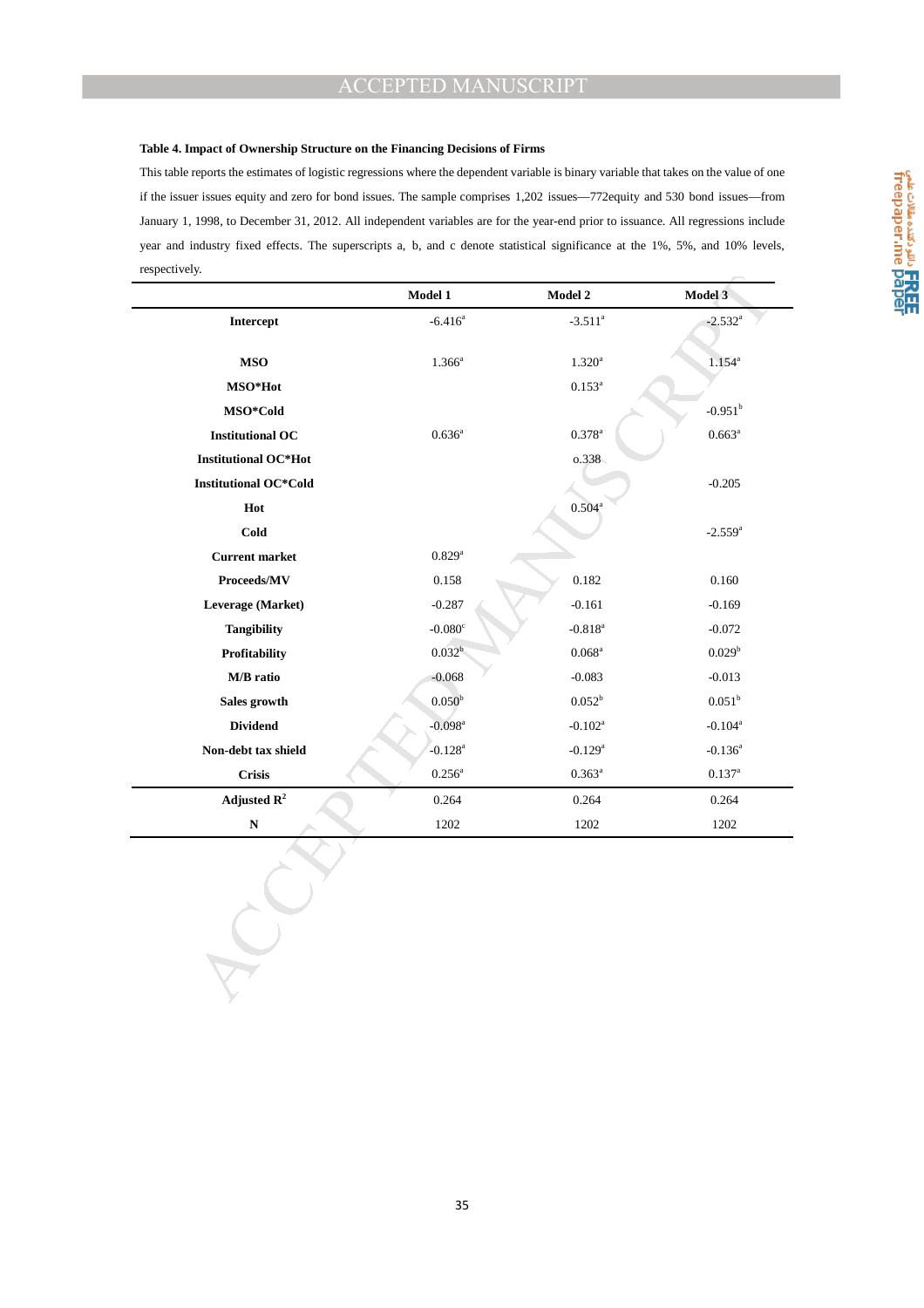#### **Table 5. Impact of Ownership on the Amount of Issuance Proceeds**

This table reports the estimates of several OLS regressions where the dependent variable is the amount of proceeds issued (scaled by the issuer's market value for the year-end prior to issuance). The sample comprises 1,202 issues—772 equity and 530 bond issues—over the period from January 1, 1998, to December 31, 2012. Model 1 examines the relation between ownership and the amount of equity issue proceeds, while Model 2 tests the impact of ownership on the amount of bond issue proceeds. All regressions include year and industry fixed effects. The superscripts a, b, and c denote statistical significance at the 1%, 5%, and 10% levels, respectively.

| levels, respectively.          |                              |                            |
|--------------------------------|------------------------------|----------------------------|
| <b>Dependent Variable</b>      | <b>Equity Issue Proceeds</b> | <b>Bond Issue Proceeds</b> |
|                                | Model 1                      | Model 2                    |
| Intercept                      | 1.330                        | $1.446^{\circ}$            |
| $\bf{MSO}$                     | $-0.191$ <sup>a</sup>        | $-0.108c$                  |
| <b>Institutional OC</b>        | $-0.157$ <sup>a</sup>        | $0.163^{\rm b}$            |
| Leverage                       | $0.309^{b}$                  | 0.388                      |
| <b>Tangibility</b>             | $-0.381$                     | $0.584^{\rm a}$            |
| Profitability                  | $-0.097$                     | 0.311                      |
| M/B ratio                      | $1.298^{\rm b}$              | $0.736^{\rm b}$            |
| Sales growth                   | $0.179^{\rm a}$              | 1.526                      |
| <b>Dividend</b>                | $0.314^{b}$                  | $-0.499$                   |
| Non-debt tax shield            | $-0.157$                     | $0.816\,$                  |
| <b>Current market</b>          | $1.637^{\rm a}$              | $-0.555^{\rm b}$           |
| <b>Rights</b>                  | $0.273^a$                    |                            |
| <b>Credit rating</b>           |                              | $2.093^{b}$                |
| $\boldsymbol{\mathrm{Crisis}}$ | 0.938                        | 1.337                      |
| Adjusted $\mathbb{R}^2$        | 0.142                        | 0.132                      |
| $\mathbf N$                    | $772\,$                      | 530                        |
|                                |                              |                            |

TREE) او دانو دکنده ملازت ماهی<br>freepaper.me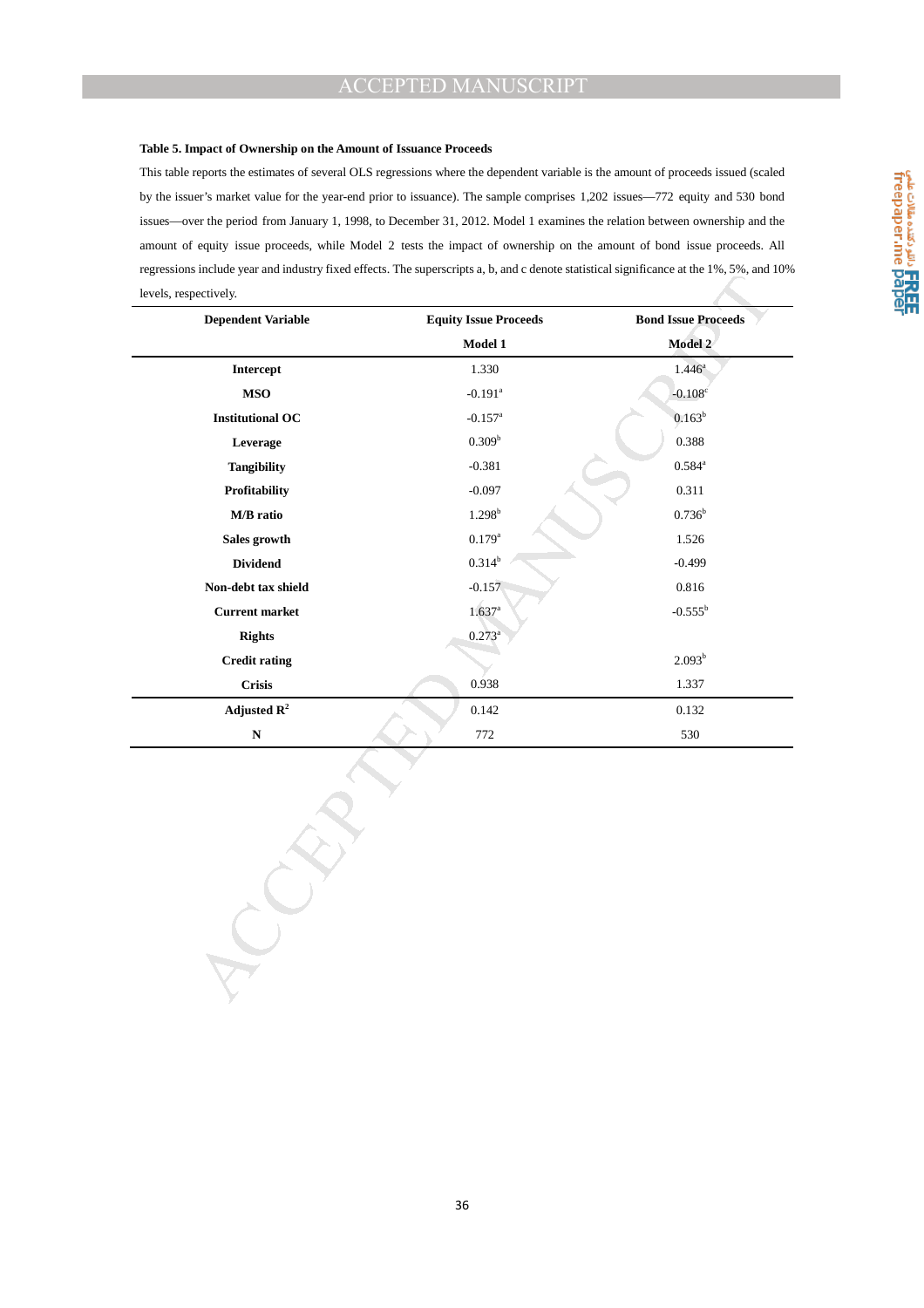#### **Table 6. Simultaneous Equation Results for Ownership Structure and Capital Structure**

This table presents the results of a simultaneous panel of equations for ownership and firm capital structure using 2SLS regression. The sample contains 383 UK listed firms from January 1, 1998, to December 31, 2012. The superscripts a, b, and c denote statistical significance at the 1%, 5%, and 10% levels, respectively.

| Dependent variable      | Leverage (Market) | $\bf{MSO}$            | <b>Institutional OC</b> |
|-------------------------|-------------------|-----------------------|-------------------------|
|                         | Model 1           | Model 2               | Model 3                 |
| Intercept               | $6.628^{\rm a}$   | $5.157^{\rm a}$       | $-5.085^{\circ}$        |
| Leverage                |                   | $-0.076^{\rm a}$      | $0.047^b$               |
| $\bf{MSO}$              | $5.735^{\rm a}$   |                       |                         |
| MSO <sup>2</sup>        | $-0.218^{\rm c}$  |                       |                         |
| <b>Institutional OC</b> | $0.417^{\rm b}$   |                       |                         |
| <b>Tangibility</b>      | $0.779^{\rm a}$   |                       |                         |
| Profitability           | $0.247^{\rm a}$   |                       |                         |
| M/B ratio               | $-0.017$          |                       |                         |
| Sales growth            | $-0.044^{\rm b}$  |                       |                         |
| <b>Dividend</b>         | $0.057^{\rm a}$   |                       |                         |
| Non-debt tax shield     | $0.814^{\rm a}$   |                       |                         |
| <b>Crisis</b>           | $2.343^a$         |                       |                         |
| <b>Size</b>             |                   | $-0.271$ <sup>a</sup> | $0.204^{\rm b}$         |
| <b>Operational risk</b> |                   | $-0.265^{\rm b}$      | $-0.089^{\rm b}$        |
| R&D                     |                   | $-0.112^{\rm c}$      | -0.017 $^{\rm a}$       |
| Adjusted $\mathbf{R}^2$ | 0.546             | 0.277                 | 0.173                   |
| ${\bf N}$               | 4137              | 4137                  | 4137                    |
|                         |                   |                       |                         |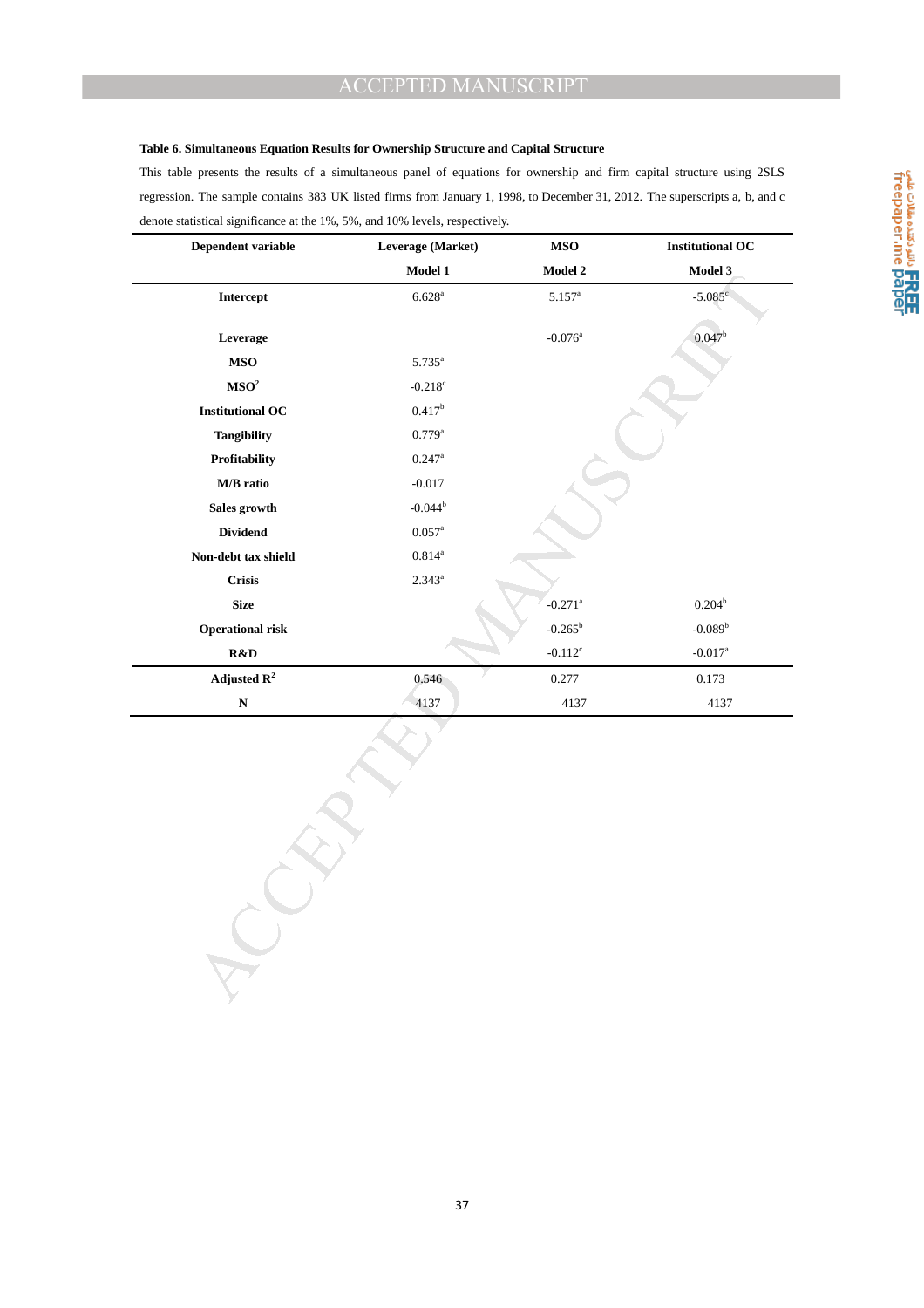#### **Table 7. Simultaneous Equation Results or Ownership Structure and Financial Decisions**

This table presents the results of a simultaneous panel of equations for ownership and firm financial decisions using 2SLS regression. The sample comprises 1,202 issues—772equity and 530 bond issues—from January 1, 1998, to December 31, 2012. The superscripts a, b, and c denote statistical significance at the 1%, 5%, and 10% levels, respectively.

| Dependent variable      | <b>Equity</b>         | <b>MSO</b>            | <b>Institutional OC</b> |
|-------------------------|-----------------------|-----------------------|-------------------------|
|                         | Model 1               | Model 2               | Model 3                 |
| Intercept               | $-0.687$ <sup>a</sup> | $2.760^{\rm a}$       | 7.101 <sup>a</sup>      |
| <b>Equity</b>           |                       | 0.084                 | $-0.030$                |
| <b>MSO</b>              | $0.214^{a}$           |                       |                         |
| <b>Institutional OC</b> | $0.130^{a}$           |                       |                         |
| <b>Current Market</b>   | $0.632^{a}$           |                       |                         |
| Proceeds/MV             | $-0.010$              |                       |                         |
| Leverage (Market)       | $-0.059$              |                       |                         |
| <b>Tangibility</b>      | $-0.127^{\rm b}$      |                       |                         |
| Profitability           | $0.060^{\rm b}$       |                       |                         |
| M/B ratio               | $-0.015$              |                       |                         |
| Sales growth            | 0.090 <sup>b</sup>    |                       |                         |
| <b>Dividend</b>         | $-0.212^a$            |                       |                         |
| Non-debt tax shield     | $-0.239$ <sup>a</sup> |                       |                         |
| <b>Crisis</b>           | $0.540^{\rm a}$       |                       |                         |
| <b>Size</b>             |                       | $-0.764$ <sup>a</sup> | $-0.257$ <sup>a</sup>   |
| <b>Operational risk</b> |                       | $-0.415^{\rm a}$      | $-1.576^a$              |
| R&D                     |                       | $-0.165$              | $-0.303$                |
| Adjusted $\mathbb{R}^2$ | 0.200                 | 0.139                 | 0.266                   |
| ${\bf N}$               | 1202                  | 1202                  | 1202                    |
|                         |                       |                       |                         |

R CRIPT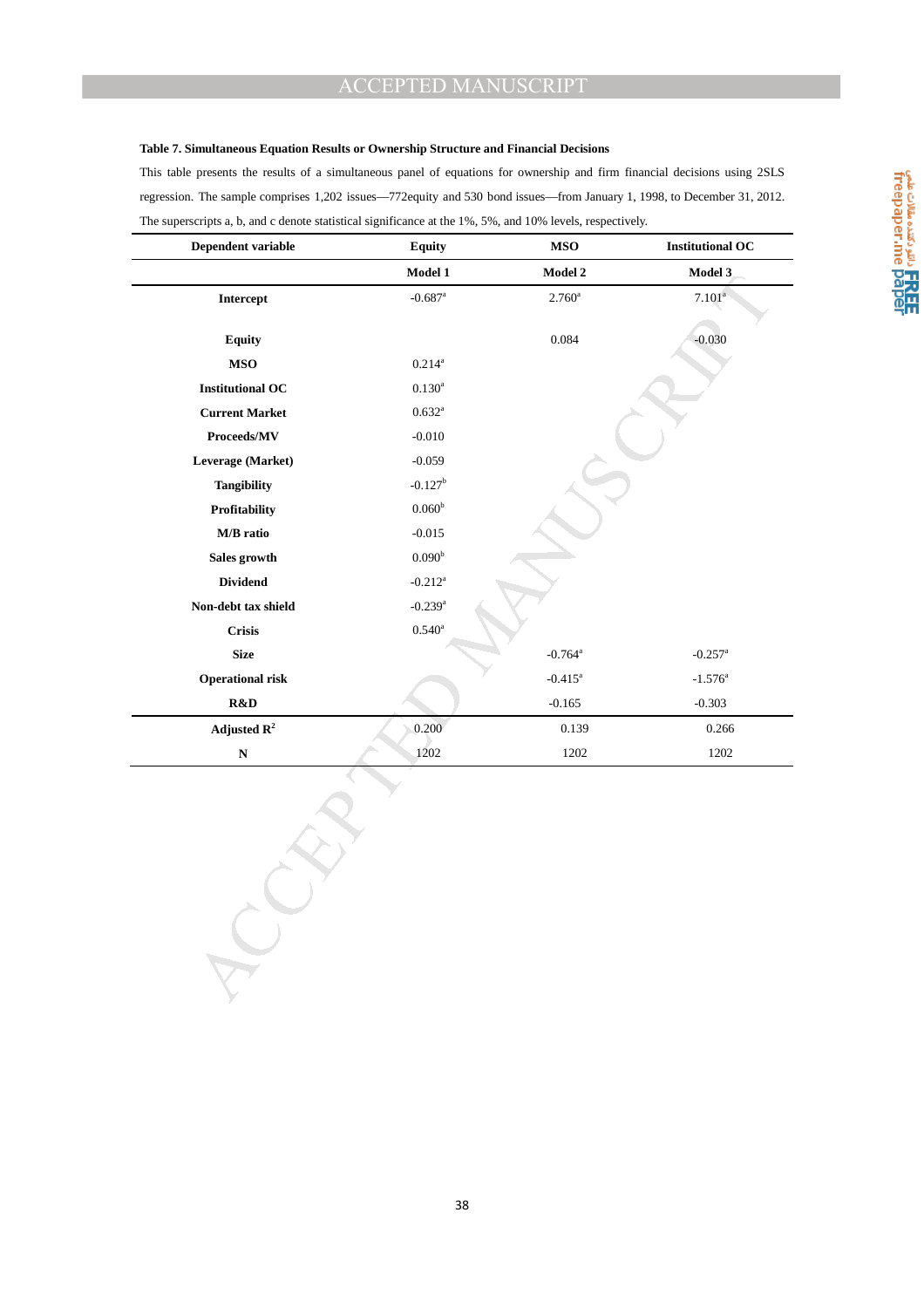# ACCEPTED MANUS

#### **Table 8. Impact of Ownership on the Choice between Equity and Debt and on the Amount of Issuance**

This table reports the impact of ownership on the choice of between equity and debt and on the amount of issuance. According to Baker and Wurgler (2002) and Hovakimian et al. (2001), the dependent variables in Model 1 are binary variables that take on the value of one when the net equity issue exceeds 5% and zero as the net debt issue exceeds 5%. Cases where firms issue both equity and debts in a given fiscal year are omitted. The dependent variables in Model 2 are the amounts of net equity issue. The dependent variable in Model 3 is the amounts of net debt issue. The sample comprises 2,515 issues with 768 net equity issues and 1,747 net debt issues from 1998 to 2012. All independent variables are for the year-end prior to issuance. All regressions include year and industry fixed effects. The superscripts a, b, and c denote statistical significance at the 1%, 5%, and 10% levels, respectively.

| Dependent variable       | <b>Equity vs. Debt</b> | <b>Net Equity Issue</b> | <b>Net Debt Issue</b> |
|--------------------------|------------------------|-------------------------|-----------------------|
|                          | Model 1                | Model 2                 | Model 3               |
| <b>Intercept</b>         | $2.933^{a}$            | 2.007 <sup>a</sup>      | 5.124 <sup>b</sup>    |
| <b>MSO</b>               | $0.225^{\text{a}}$     | $-0.418^{b}$            | $-0.197^{\circ}$      |
| <b>Institutional OC</b>  | $-0.141$ <sup>c</sup>  | $-1.267$ <sup>a</sup>   | 0.440 <sup>b</sup>    |
| <b>Leverage (Market)</b> | $0.192^{\rm a}$        | $-0.963$                | $-1.157$              |
| <b>Tangibility</b>       | $-0.141$ <sup>a</sup>  | $-0.874$ <sup>a</sup>   | $1.011^a$             |
| Profitability            | 0.026 <sup>b</sup>     | $-0.284$ <sup>a</sup>   | 0.030                 |
| M/B ratio                | 0.295                  | 0.040                   | $-0.234$              |
| Sales growth             | $0.091$ <sup>a</sup>   | $0.261$ <sup>a</sup>    | 0.064                 |
| <b>Dividend</b>          | $-0.037$ <sup>a</sup>  | 0.270 <sup>b</sup>      | $-0.238$ <sup>a</sup> |
| Non-debt tax shield      | $-0.345$               | $-0.184$                | $-0.159$              |
| <b>Crisis</b>            | $0.175$ <sup>c</sup>   | 0.393                   | 0.151                 |
| Adjusted $\mathbb{R}^2$  | 0.092                  | 0.066                   | 0.026                 |
| $\mathbf N$              | 2515                   | 768                     | 1747                  |

MANUSCRIPT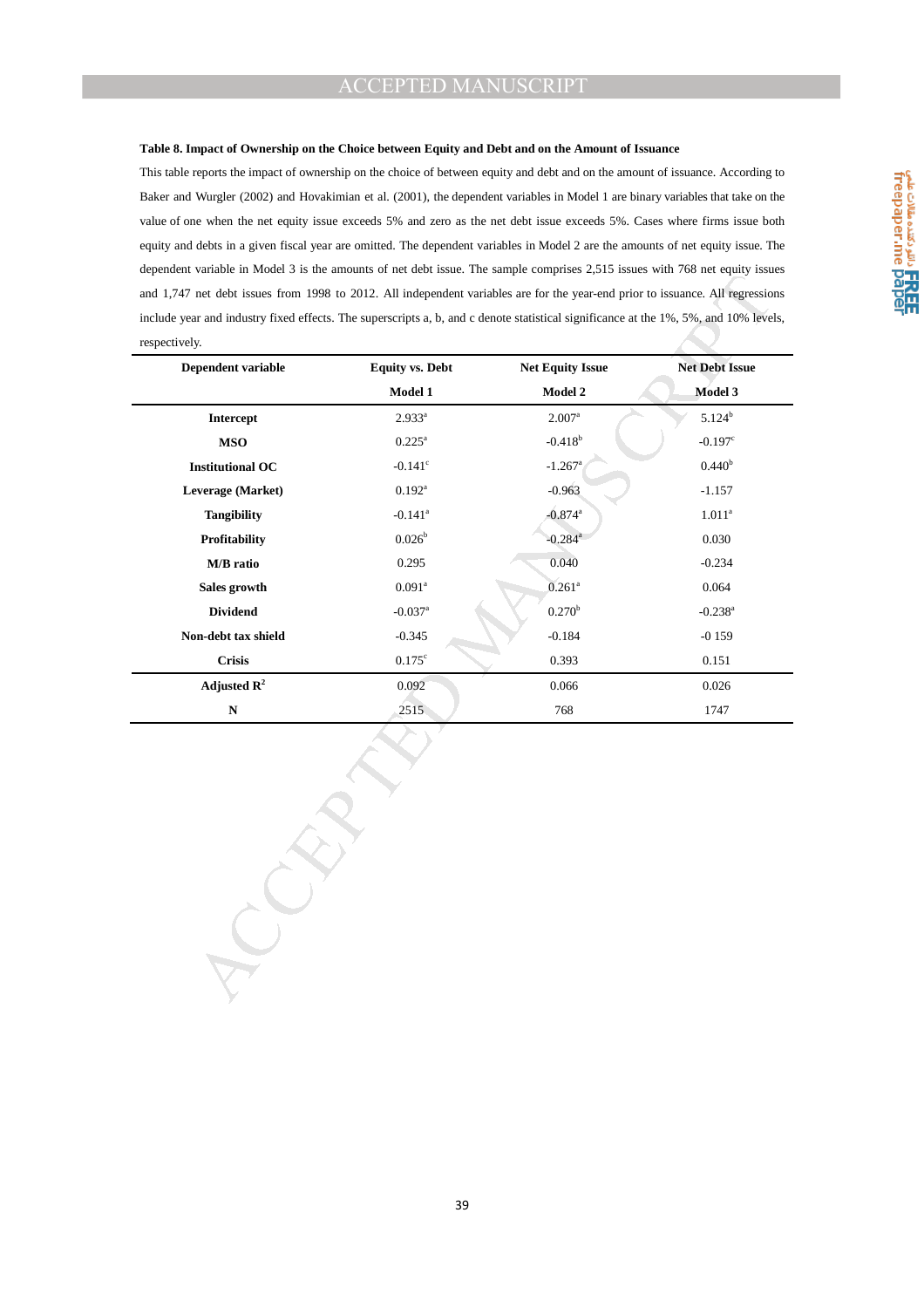# **Table 9. Impact of Ownership on Financing Decisions between a Rights Issue, a Non–Rights-Preserving Issue, and a Bond Issue**

This table reports the impact of ownership on the choice of alternative external financing, including a rights-preserving issue, a non–rights-preserving issue, and a bond issue. The dependent variable in Model 1 is a binary variable that takes on the value of one if the issuer chooses a rights-preserving equity issue and zero for a non–rights-preserving issue. The dependent variable in Model 2 is a binary variable that takes on the value of one if the issuer chooses a non–rights-preserving equity issue and zero for bond issues. The dependent variable in Model 3 is a binary variable that takes on the value of one if the issuer chooses a rights-preserving equity issue and zero for a bond issue. The sample comprises 772 equity issues, with 132 rights-preserving issues, 630 non–rights preserving issues, and 530 bond issues from January 1, 1998, to December 31, 2012. All independent variables are for the year-end prior to issuance. All regressions include year and industry fixed effects. The superscripts a, b, and c denote statistical significance at the 1%, 5%, and 10% levels, respectively.

| The dependent variable in Model 3 is a binary variable that takes on the value of one if the issuer chooses a rights-preserving equity                                                                                                                          |                              |                             |                         |  |  |
|-----------------------------------------------------------------------------------------------------------------------------------------------------------------------------------------------------------------------------------------------------------------|------------------------------|-----------------------------|-------------------------|--|--|
|                                                                                                                                                                                                                                                                 |                              |                             |                         |  |  |
| issue and zero for a bond issue. The sample comprises 772 equity issues, with 132 rights-preserving issues, 630 non-rights<br>preserving issues, and 530 bond issues from January 1, 1998, to December 31, 2012. All independent variables are for the year-end |                              |                             |                         |  |  |
| prior to issuance. All regressions include year and industry fixed effects. The superscripts a, b, and c denote statistical significance                                                                                                                        |                              |                             |                         |  |  |
| at the 1%, 5%, and 10% levels, respectively.                                                                                                                                                                                                                    |                              |                             |                         |  |  |
| Dependent variable                                                                                                                                                                                                                                              | <b>Rights vs. Non-Rights</b> | <b>Non-Rights vs. Bonds</b> | <b>Rights vs. Bonds</b> |  |  |
|                                                                                                                                                                                                                                                                 | Model 1                      | Model 2                     | Model 3                 |  |  |
| Intercept                                                                                                                                                                                                                                                       | $-2.549^{\rm a}$             | $-1.966^a$                  | $-6.218^{a}$            |  |  |
| <b>MSO</b>                                                                                                                                                                                                                                                      | $0.151$ <sup>c</sup>         | $0.722^{a}$                 | $0.453^{\rm a}$         |  |  |
| <b>Institutional OC</b>                                                                                                                                                                                                                                         | $0.096^{\rm b}$              | $0.197$ <sup>a</sup>        | $0.267^{\rm a}$         |  |  |
| Proceeds/MV                                                                                                                                                                                                                                                     | $0.392^{\rm a}$              | $0.838^{a}$                 | $1.112^{a}$             |  |  |
| <b>Tangibility</b>                                                                                                                                                                                                                                              | 0.109 <sup>c</sup>           | $-0.140^a$                  | $-0.051$                |  |  |
| Leverage (Market)                                                                                                                                                                                                                                               | $0.183^{a}$                  | $-0.074$                    | $0.193^{b}$             |  |  |
| Profitability                                                                                                                                                                                                                                                   | $-0.015$                     | $0.045^{\rm a}$             | 0.047                   |  |  |
| M/B ratio                                                                                                                                                                                                                                                       | $-0.339$                     | $0.026\,$                   | $-0.211$                |  |  |
| Sales growth                                                                                                                                                                                                                                                    | $-0.089$                     | $0.059$ <sup>a</sup>        | 0.051                   |  |  |
| <b>Dividend</b>                                                                                                                                                                                                                                                 | $-0.202$                     | $-0.135^{\rm a}$            | $-0.191$ <sup>a</sup>   |  |  |
| Non-debt tax shield                                                                                                                                                                                                                                             | 0.208                        | $-0.127$ <sup>a</sup>       | $-0.878$ <sup>c</sup>   |  |  |
| <b>Current market</b>                                                                                                                                                                                                                                           | $-0.136$                     | $0.639^{a}$                 | $0.876^{a}$             |  |  |
| <b>Crisis</b>                                                                                                                                                                                                                                                   | $0.628^{b}$                  | $-0.117$                    | 0.800 <sup>b</sup>      |  |  |
| Adjusted $\mathbb{R}^2$                                                                                                                                                                                                                                         | 0.097                        | 0.367                       | 0.363                   |  |  |
| ${\bf N}$                                                                                                                                                                                                                                                       | 772                          | 1170                        | 662                     |  |  |
|                                                                                                                                                                                                                                                                 |                              |                             |                         |  |  |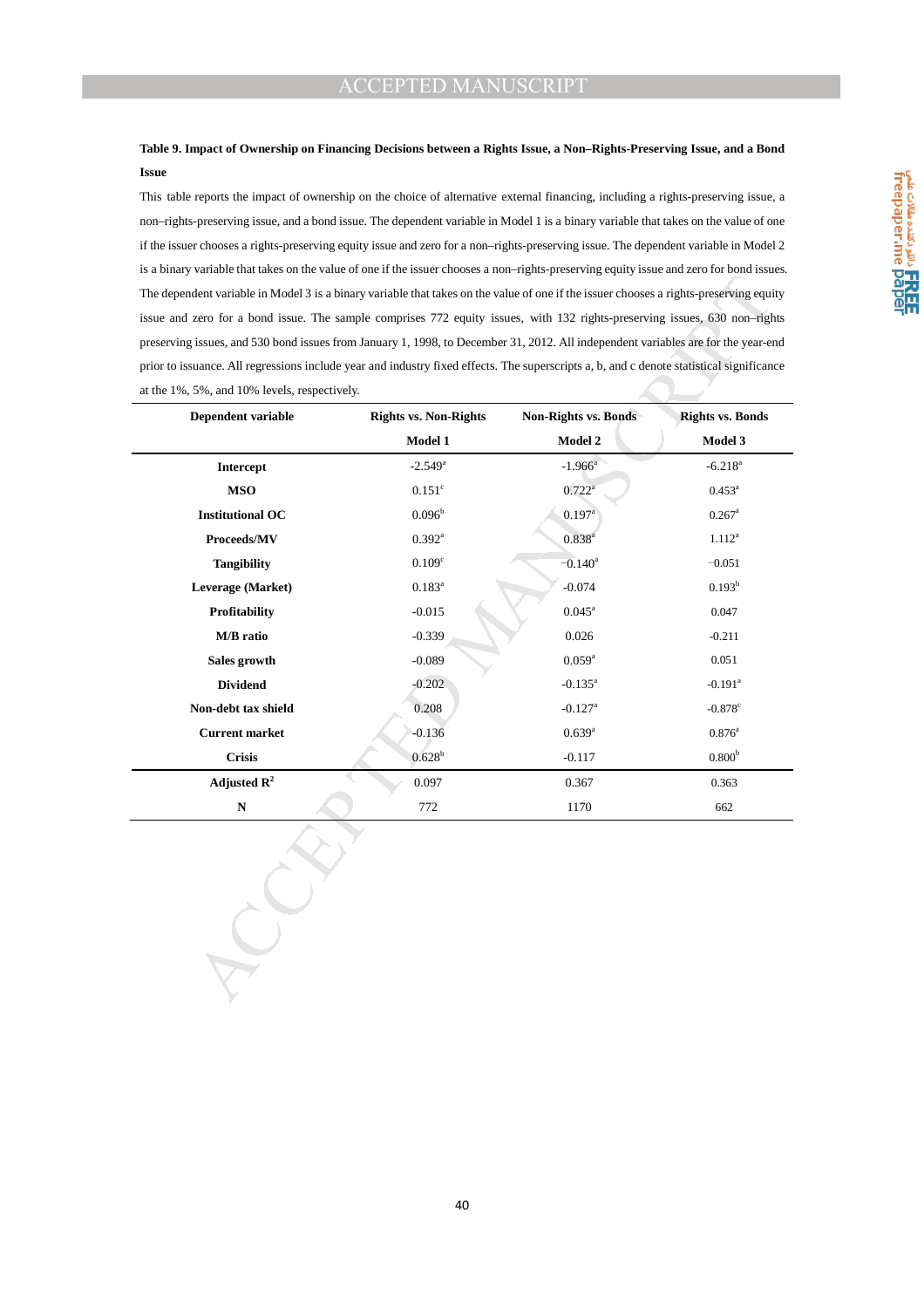#### **Appendix: Variables Definitions**

|                                  | <b>Definition</b>                                                                      | Source             |  |  |
|----------------------------------|----------------------------------------------------------------------------------------|--------------------|--|--|
| <b>Issuer characteristics</b>    |                                                                                        |                    |  |  |
| <b>Proceeds</b>                  | Gross proceeds. If missing, the data are constructed from the number of new shares     | Thomson One        |  |  |
|                                  | times the offer price.                                                                 | Banker             |  |  |
| Proceeds/MV                      | Ratio of proceeds over market valuation.                                               | Thomson One        |  |  |
|                                  |                                                                                        | Banker             |  |  |
| <b>Rights-preserving</b>         | Dummy variable that takes the value of one for a rights-preserving equity issue,       | Thomson One        |  |  |
|                                  | including a rights offer and an open offer, and zero otherwise.                        | Banker             |  |  |
| <b>Credit rating</b>             | Dummy variable that takes the value of one for a firm whose Standard & Poor's bond     | Thomson One        |  |  |
|                                  | rating is above or equal to A- and zero if below.                                      | <b>Banker</b>      |  |  |
| <b>Ownership characteristics</b> |                                                                                        |                    |  |  |
| MSO                              | MSO, defined as the sum of the ownership of executive and non-executive directors.     | Thomson One        |  |  |
|                                  |                                                                                        | Banker             |  |  |
| <b>Institutional OC</b>          | Aggregate blocks of at least 3% of the firm's share stakes held by all institutional   | <b>Thomson One</b> |  |  |
|                                  | investors.                                                                             | Banker             |  |  |
| <b>Firm characteristics</b>      |                                                                                        |                    |  |  |
| Leverage (Book)                  | Ratio of the book value of total debt to total assets.                                 | Datastream         |  |  |
| Leverage (Market)                | Ratio of total debt to the sum of book debt and the market value of equity.            | Datastream         |  |  |
| MV                               | Market value of the issuer.                                                            | Datastream         |  |  |
| <b>Tangibility</b>               | Ratio of property, plant, and equipment over total assets.                             | Datastream         |  |  |
| Profitability                    | Ratio of earnings before interest, taxes, depreciation, and amortization over total    | Datastream         |  |  |
|                                  | assets.                                                                                |                    |  |  |
| M/B ratio                        | Ratio of the book value of total assets minus the book value of equity plus the market | Datastream         |  |  |
|                                  | value of equity to the book value of assets.                                           |                    |  |  |
| Sales growth                     | Change in the logarithm of total assets.                                               | Datastream         |  |  |
| <b>Dividend</b>                  | Common dividend payout ratio.                                                          | Datastream         |  |  |
| Non-debt tax shield              | Ratio of depreciation to total assets.                                                 | Datastream         |  |  |
| Net equity issue                 | The change in book equity minus the change in balance sheet retained earnings          | Datastream         |  |  |
|                                  | divided by total assets.                                                               |                    |  |  |
| Net debt issue                   | The long-term debt issuance minus long-term debt reduction plus changes in current     | Datastream         |  |  |
|                                  | debt divided by total assets.                                                          |                    |  |  |
| Market                           |                                                                                        |                    |  |  |
| characteristics                  |                                                                                        |                    |  |  |
| Current market                   | Measured as the three-month moving average of scaled equity issue volumes, where       | Thomson One        |  |  |
|                                  | the scaled issue volume is the aggregate equity issue volume divided by the            | Banker             |  |  |
|                                  | month-end value of outstanding equity for the London Stock Exchange.                   |                    |  |  |
| Hot                              | Dummy variable that takes the value of one when the valuation of the current market    | Thomson One        |  |  |
|                                  | is in the top 30% of the whole research period and zero otherwise.                     | Banker             |  |  |
| Cold                             | Dummy variable that takes the value of one when the valuation of the current market    | Thomson One        |  |  |
|                                  | is in the bottom 30% of the whole research period and zero otherwise.                  | Banker             |  |  |
| Crisis                           | Dummy variable that takes the value of one when the issuance occurs between            | Thomson One        |  |  |
|                                  | January 1, 2007, and December 31, 2009, and zero otherwise.                            | Banker             |  |  |
|                                  |                                                                                        |                    |  |  |

**Determinants of ownership**